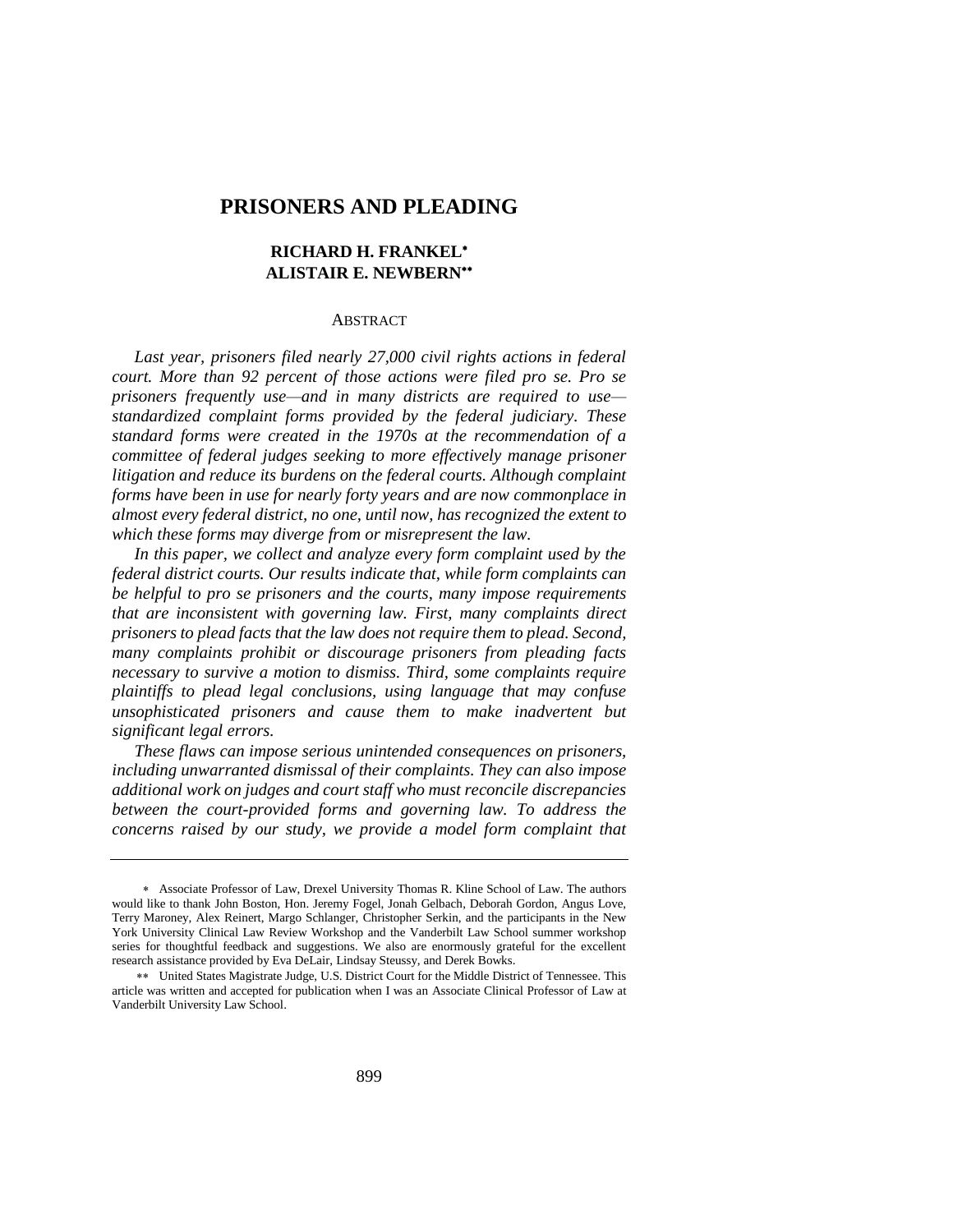*accurately reflects governing law and helps courts more efficiently review pro se prisoner complaints and recognize potentially meritorious claims.*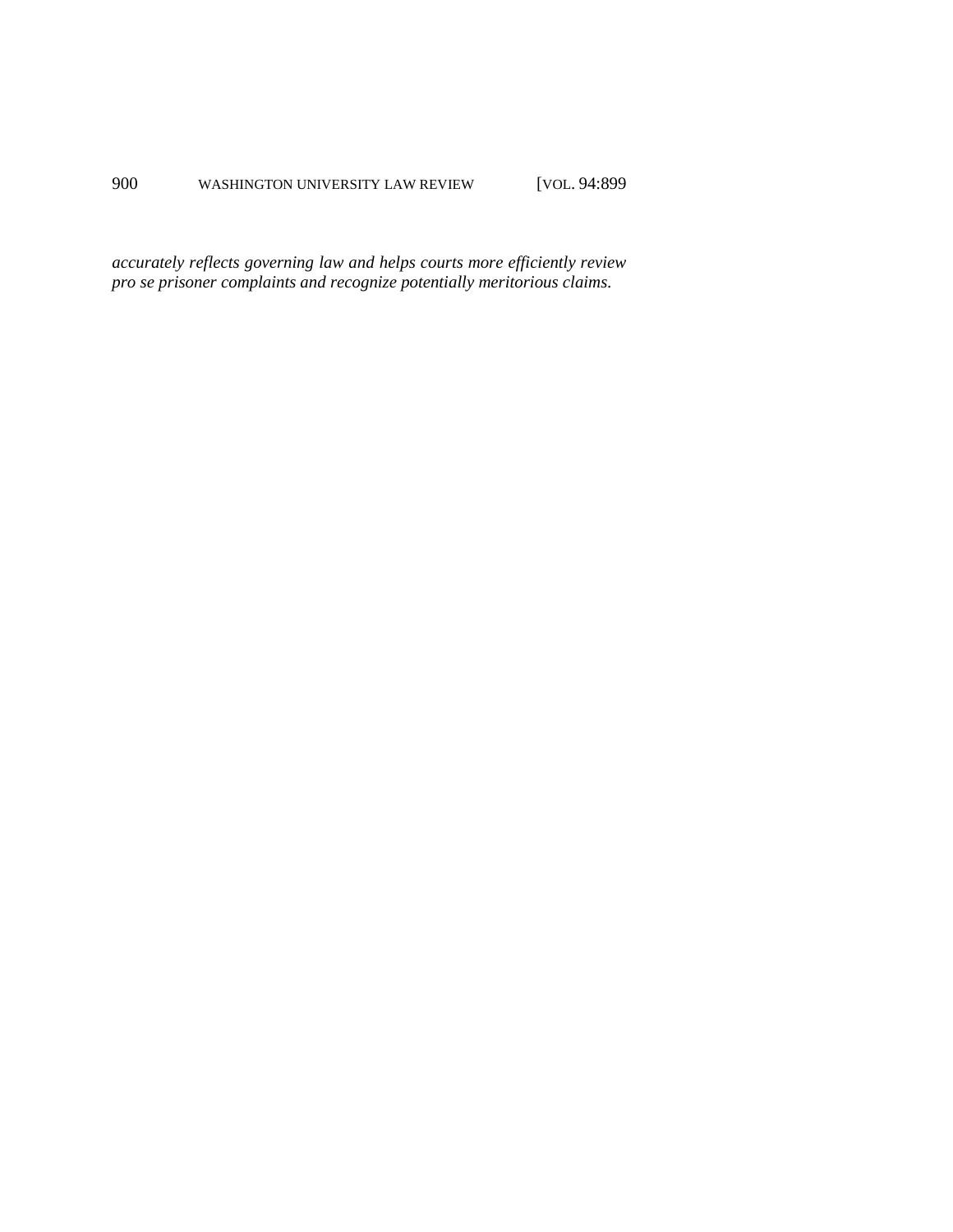#### **INTRODUCTION**

Courts have long struggled with the challenge of prisoner litigation. The volume of federal civil rights actions filed by prisoners regarding the conditions of their confinement is enormous.<sup>1</sup> Last year, prisoners filed more than 27,000 civil rights and prison conditions cases in federal district courts, accounting for nearly 10 percent of the district courts' civil docket.<sup>2</sup>

<span id="page-2-0"></span>More than 92 percent of prisoner actions are brought pro se.<sup>3</sup> Cases involving pro se parties present unique challenges to the courts, whether or not the pro se litigant is imprisoned. Parties not trained in the law must navigate an unfamiliar system to bring or defend against claims, often against a represented opposing party whose counsel knows the lay of the land. <sup>4</sup> Opposing counsel must negotiate directly with the unrepresented party. Court administrators must fit anomalous filings into established protocols. And judges must find the balance between remaining neutral arbiters and giving the required solicitude to pro se litigants' potentially

<sup>1.</sup> The majority of cases filed by prisoners are civil rights actions brought under 42 U.S.C. § 1983 or are federal post-conviction actions brought under 28 U.S.C. §§ 2254 and 2255. Prisoners also file a significant number of claims under the Americans with Disabilities Act and the Religious Land Use and Institutionalized Persons Act. This article focuses on federal civil rights actions by state prisoners under § 1983 and its analog for federal prisoners under the cause of action established by *Bivens v. Six Unknown Named Agents of Fed. Bureau of Narcotics*, 403 U.S. 388 (1971).

<sup>2.</sup> ADMIN. OFFICE OF THE U.S. COURTS, FEDERAL JUDICIAL CASELOAD STATISTICS tbl. C-2 (2015). Federal judicial statistics tables have separate categories for prisoner civil rights claims and for prison conditions claims. *Id.* Last year, prisoners filed 18,474 civil rights cases and 9,762 conditions of confinement cases. *Id.* Both types of suits are brought as civil actions under § 1983. *See generally McCarthy v. Bronson*, 500 U.S. 136 (1991) (describing challenges to "conditions of confinement" as claims involving unconstitutional conduct by prison officials that would be properly brought as civil rights claims under 42 U.S.C. § 1983). According to the Administrative Office of the U.S. Courts, "pro se litigation comprises more than a quarter of the federal Judiciary's civil caseload, and two-thirds of all pro se litigation is initiated by prisoners." *Judicial Conference Approves Prisoner Case Filing and Judge Assistance Pilot Programs*, ADMIN. OFFICE OF THE U.S. COURTS (Sept. 13, 2016), http://www.uscourts.gov/news/2016/09/13/judicial-conference-approves-prisoner-case-filing-andjudge-assistance-pilot.

<sup>3.</sup> ADMIN. OFFICE OF THE U.S. COURTS, FEDERAL JUDICIAL CASELOAD STATISTICS tbl. C-13 (2014). This number may include habeas corpus petitions, because the statistical tables for pro se prisoner petitions do not distinguish between civil rights claims and habeas corpus claims. This high rate of pro se litigation may be caused, in part, by the Prison Litigation Reform Act's significant disincentives to retained counsel. The Act presumptively denies an attorney's fee award, limits a fee award to 150% of the judgment, and requires that an attorney's rate be capped at 150% of that established by statute for court-appointed counsel. 42 U.S.C. § 1997e(d) (2012).

<sup>4.</sup> A 2011 survey of sixty-one chief judges of federal district courts reported that their major concerns with pro se litigation included "pro se litigants' lack of knowledge about legal decisions or other information that would help their cases," and "pro se litigants' failure to understand the legal consequences of their actions or inactions (e.g., failure to plead statute of limitation, failure to respond to requests for admissions)." DONNA STIENSTRA, JARED BATAILLON, & JASON A. CANTONE, FED. JUDICIAL CTR., ASSISTANCE TO PRO SE LITIGANTS IN U.S. DISTRICT COURTS: A REPORT ON SURVEYS OF CLERKS OF COURT AND CHIEF JUDGES, at vii (2011) [hereinafter ASSISTANCE TO PRO SE LITIGANTS].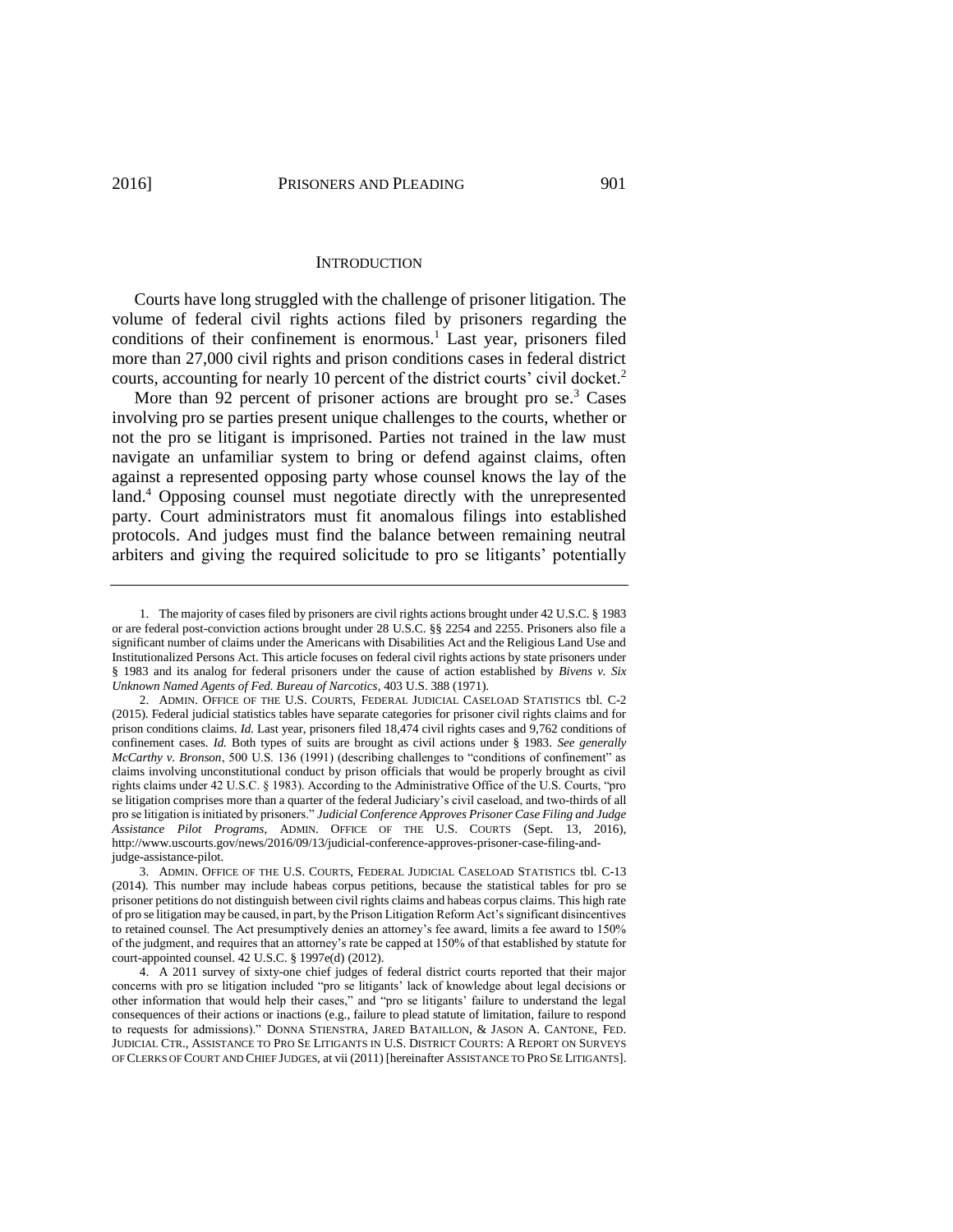<span id="page-3-0"></span>meritorious claims.<sup>5</sup> The greatest difficulty is often in simply discerning what those claims are. <sup>6</sup> The extra time judges spend doing so further taxes court resources. Meritorious claims risk being overlooked simply because of poor drafting.

These burdens are almost always compounded in prisoner litigation. The fact of incarceration raises additional hurdles for pro se plaintiffs. Many prisons have drastically curtailed or eliminated their law libraries, removing resources that could help prisoners navigate the legal system.<sup>7</sup> Even where such resources are available, they are often still inaccessible to prisoners, whose literacy and language skill levels fall well below those of the general population.<sup>8</sup> Prisoners also suffer from a higher-than-average rate of intellectual and mental disabilities.<sup>9</sup>

<span id="page-3-1"></span>Pro se prisoner litigation is notoriously described as frivolous and a burden on the federal courts.<sup>10</sup> Every prisoner faces the challenge of competing for judicial attention against the many thousands of complaints filed by fellow inmates. Inmate civil rights claims often receive no more

<sup>5.</sup> Any document filed by a pro se litigant is "to be liberally construed" and "a pro se complaint, 'however inartfully pleaded,' must be held to 'less stringent standards than formal pleadings drafted by lawyers." Estelle v. Gamble, 429 U.S. 97, 106 (1976) (quoting Haines v. Kerner, 404 U.S. 519, 520 (1972)). This creates a "dilemma" for judges between the competing goals of "assur[ing] that mere procedural technicalities do not trip up the unwary litigant" and ensuring that "both the represented and unrepresented must follow the same procedural rules." Robert Bacharach & Lyn Entzeroth*, Judicial Advocacy in Pro Se Litigation: A Return to Neutrality*, 42 IND. L. REV. 19, 20 (2009).

<sup>6.</sup> ASSISTANCE TO PRO SE LITIGANTS, *supra* note 4, at vii.

<sup>7.</sup> After the Supreme Court's decision in *Lewis v. Casey*, 518 U.S. 343 (1996), which limited the scope of a prisoner's constitutional right of access to the courts, Arizona eliminated thirty-four prison law libraries, and Idaho officials sold the contents of multiple prison law libraries on eBay for one hundred dollars plus shipping. Evan R. Seamone, Fahrenheit 451 *on Cell Block D: A Bar Examination to Safeguard America's Jailhouse Lawyers from the Post-*Lewis *Blaze Consuming Their Law Libraries*, 24 YALE L. & POL'Y REV. 91, 91–92 (2006).

<sup>8.</sup> Prisoners often function at two to three grade levels below the level actually completed in school. Fourteen percent of prisoners did not complete the eighth grade. Jessica Feierman, *"The Power of the Pen": Jailhouse Lawyers, Literacy, and Civic Engagement*, 41 HARV. C.R.-C.L. L. REV. 369, 372 (2006). The average reading level of many state prisoners has been calculated as equal to that of a sixth grader; their language skills are equal to those who have completed fourth grade. Thomas C. O'Bryant, *The Great Unobtainable Writ: Indigent Pro Se Litigation After the Antiterrorism and Effective Death Penalty Act of 1996*, 41 HARV. C.R.-C.L. L. REV. 299, 310 & n.75 (2006).

<sup>9.</sup> *See* Howard B. Eisenberg, *Rethinking Prisoner Civil Rights Cases and the Provision of Counsel*, 17 S. ILL. U. L.J. 417, 442–43 (1993) (describing educational and intelligence limitations of prison populations, including that the average IQ of prisoners may be as low as eighty, that 70 percent of prisoners have not completed high school, that the rate of mental illness and developmental disability is three to ten times higher in prison than in the general population, and that prisoner literacy levels are quite low); DORIS J. JAMES & LAUREN E. GLAZE, BUREAU OF JUSTICE STATISTICS SPECIAL REPORT, U.S. DEP'T OF JUSTICE, MENTAL HEALTH PROBLEMS OF PRISON AND JAIL INMATES (2006), <http://www.bjs.gov/content/pub/pdf/mhppji.pdf> (finding that more than half of prison and jail inmates suffered from some form of mental illness).

<sup>10.</sup> *See infra* not[e 31](#page-7-0) and accompanying text.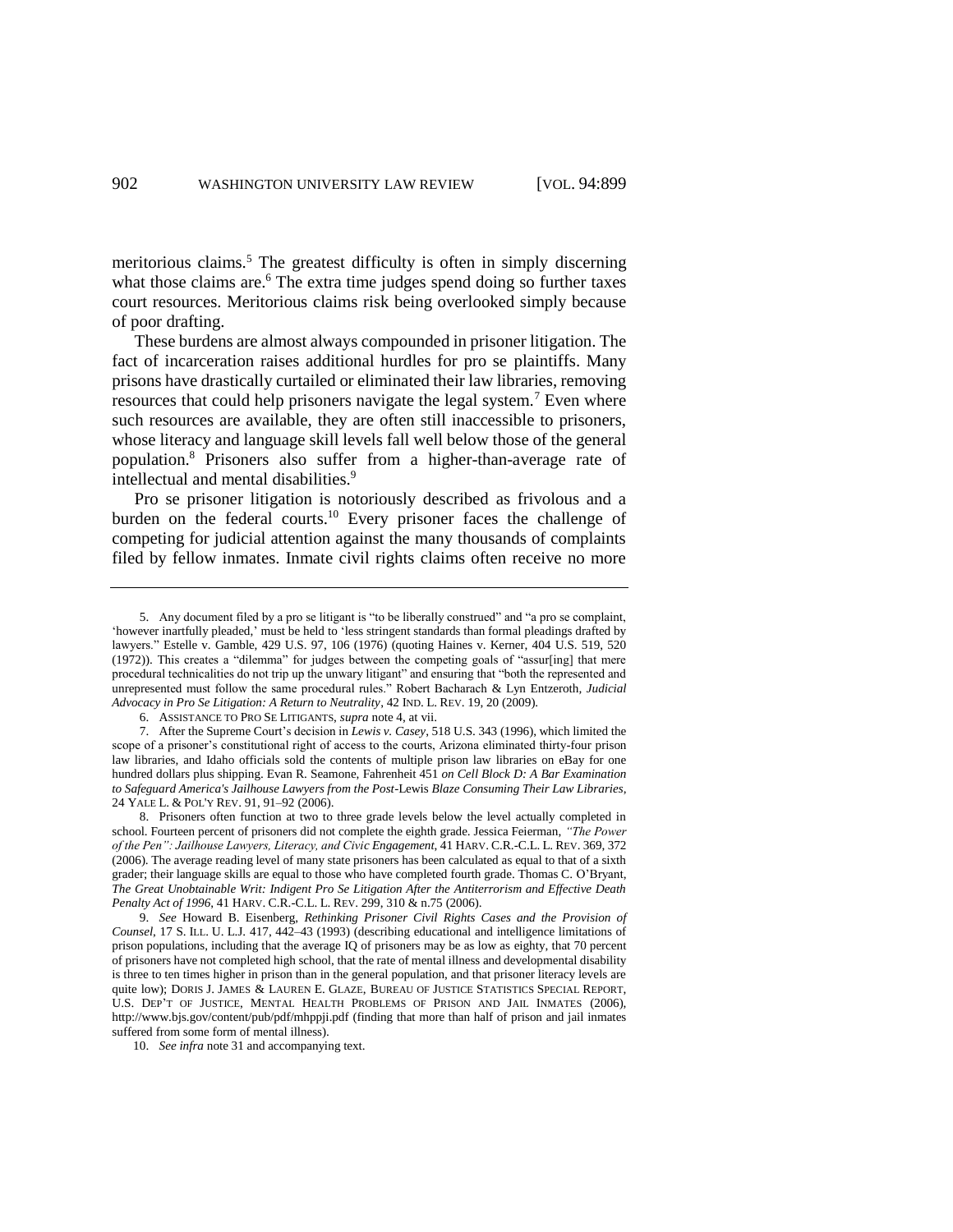than an "hour of judge time, from filing to disposition."<sup>11</sup> As Justice Robert Jackson wrote in 1953, it "must prejudice the occasional meritorious application to be buried in a flood of worthless ones" and "[h]e who must search a haystack for a needle is likely to end up with the attitude that the needle is not worth the search."<sup>12</sup>

But ensuring that pro se prisoners can file complaints, and ensuring that those complaints are meaningfully reviewed, is important. "[P]ro se inmateinitiated civil rights litigation has historically accounted for many of the important improvements in prison conditions during the last three decades."<sup>13</sup> Many cases that established groundbreaking prison reforms or identified important constitutional principles—such as *Johnson v. California*'s successful challenge to double-celling prisoners based on race and *Estelle v. Gamble*'s recognition that the Eighth Amendment's prohibition of cruel or unusual punishment applies to deliberate indifference to prisoners' medical needs—began as pro se complaints.<sup>14</sup> But, as Justice Jackson recognized, if the potential merit of a prisoner's claim is not readily apparent on the face of his complaint, it likely will not be discovered.

<span id="page-4-0"></span>In an early effort to address these issues, a committee of federal judges took on the task of making recommendations for "the more effective handling" of pro se prisoner litigation<sup>15</sup> while also ensuring the ability "to give prompt relief to meritorious prisoner cases."<sup>16</sup> The committee's response included a model form complaint to be used by prisoners filing civil rights cases. <sup>17</sup> The committee believed that providing a standardized pleading form would help direct pro se prisoner plaintiffs to the legally

<span id="page-4-1"></span><sup>11.</sup> Margo Schlanger, *Inmate Litigation*, 116 HARV. L. REV. 1555, 1589 (2003).

<sup>12.</sup> Brown v. Allen, 344 U.S. 443, 537 (1953) (Jackson, J., concurring).

<sup>13.</sup> Roger Roots, *Of Prisoners and Plaintiffs' Lawyers: A Tale of Two Litigation Reform Efforts*, 38 WILLAMETTE L. REV. 210, 221 (2002).

<sup>14.</sup> Johnson v. California, 543 U.S. 499, 515 (2005); Estelle v. Gamble, 429 U.S. 97, 99 (1976).

<sup>15.</sup> FEDERAL JUDICIAL CENTER, RECOMMENDED PROCEDURES FOR HANDLING PRISONER CIVIL RIGHTS CASES IN THE FEDERAL COURTS, at viii (1980) [hereinafter 1980 REPORT].

<sup>16.</sup> *Id.* at xi, 2; see also FEDERAL JUDICIAL CENTER, RECOMMENDED PROCEDURES FOR HANDLING PRISONER CIVIL RIGHTS CASES IN THE FEDERAL COURTS: TENTATIVE REPORT 12 (1976) [hereinafter 1976 REPORT].

<sup>17.</sup> This Article focuses specifically on complaints alleging violations of a prisoner's civil rights based on the conditions of the prisoner's confinement, or the mistreatment a prisoner experiences while incarcerated. Those claims are governed by 42 U.S.C. § 1983 if the prisoner is in state or local prison or jail. For federal prisoners, civil rights claims are governed by the cause of action recognized in *Bivens v. Six Unknown Named Agents of Federal Bureau of Narcotics*, 403 U.S. 388 (1971). Section 1983 actions are much more common than *Bivens* claims, most likely because the vast majority of prisoners are incarcerated in state institutions, and because *Bivens* provides a narrower cause of action than § 1983. *See generally Ziglar v. Abbasi*, 137 S. Ct. 1843 (2017) (describing the limited scope of *Bivens*). This Article does not focus on habeas corpus claims, which challenge the validity of the prisoner's underlying criminal conviction or sentence or the legality of the prisoner's incarceration.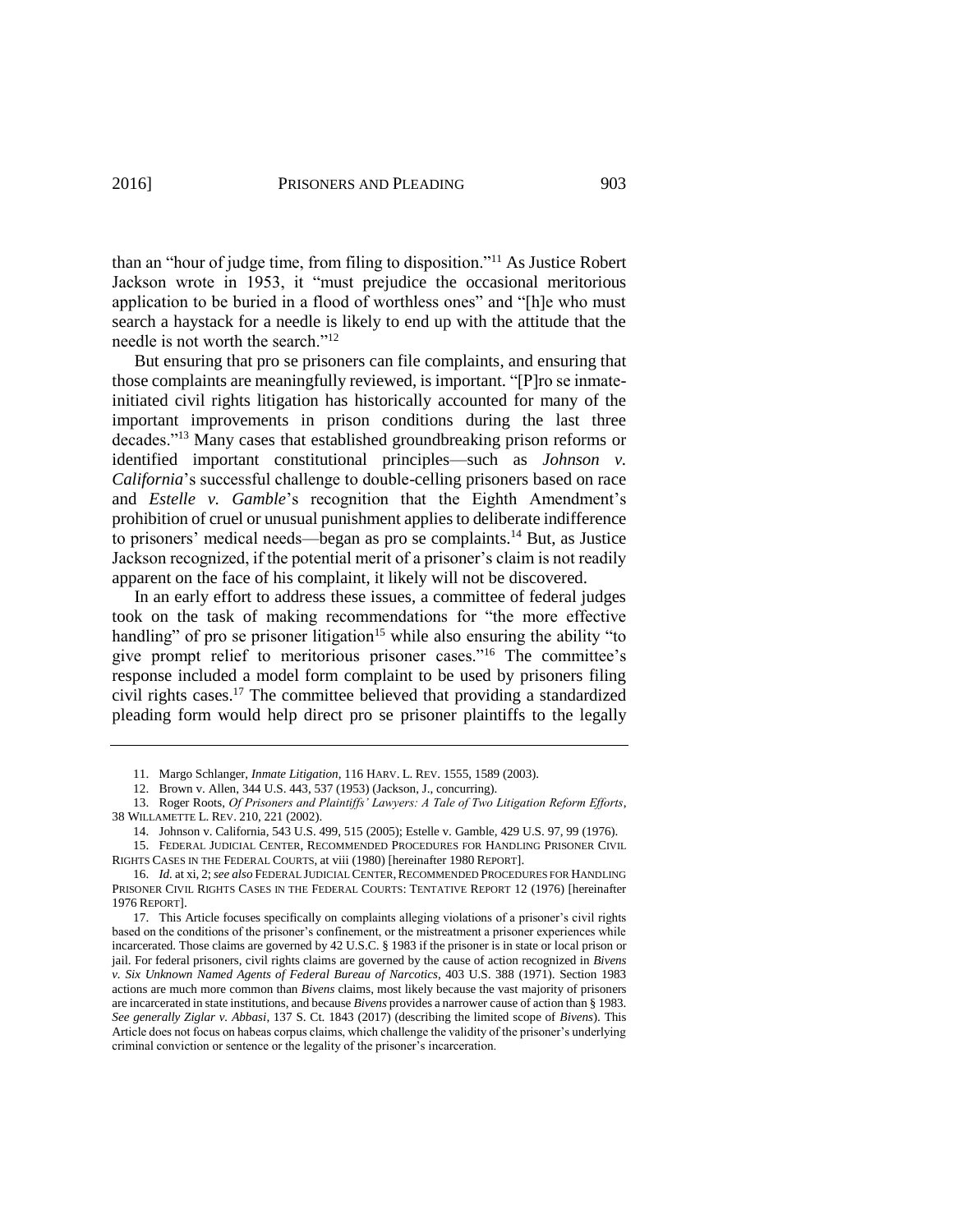relevant aspects of their claims and, by instructing prisoners to state their case "as briefly as possible," reduce the risk of relevant allegations getting lost in a sea of unnecessary information.<sup>18</sup>

<span id="page-5-0"></span>The form complaint has been very popular with courts. Today, ninetytwo of the ninety-four federal districts use a variation of it. <sup>19</sup> Form complaints are widely regarded by judges, court personnel, and academics as a helpful and important access-to-justice reform.<sup>20</sup> But despite the forms' prevalence and the enormous volume of pro se prisoner litigation that employs them, there has not been a systemic academic review of the districts' complaint forms since their adoption.

This Article undertakes that task. We examined every form complaint for pro se prisoners used by the federal district courts. Our research found that, although well-intentioned, the form complaints employed in many districts may actually impede the proper and efficient review of prisoner claims and exacerbate other burdens that are unique to prisoner litigation. For example, the Prison Litigation Reform  $Act<sub>1</sub><sup>21</sup>$  which (like form complaints) seeks to streamline prisoner litigation, imposes additional procedures for filing prisoner civil rights claims and on the courts that must review them, and disincentives for lawyers to take such cases.

The form complaints' problematic aspects fall into three categories. First, numerous form complaints require pro se prisoner plaintiffs to plead information the law does not require them to plead. For example, 77 percent of form complaints require prisoners to answer a series of questions about whether they have exhausted their administrative remedies, even though the Supreme Court has explicitly held that exhaustion is not a pleading requirement.<sup>22</sup> More than 85 percent of form complaints require inmates to provide information about other lawsuits they have filed, although that also

<sup>18.</sup> *See* 1980 REPORT, *supra* not[e 15,](#page-4-0) at 12, 46–47, 54–57*. See also* 1976 REPORT, *supra* note 16, at 47 (providing sample form complaint directing plaintiffs to plead their facts "as briefly as possible").

<sup>19.</sup> Only two districts, the District of the Northern Marianas Islands and the District of Massachusetts, do not appear to have form complaints for prisoner civil rights claims. However, those two districts account for a very small number of pro se prisoner civil rights actions. *See infra* not[e 73](#page-13-0) and accompanying text.

<sup>20.</sup> A recent survey of the clerks of court and chief judges of federal district courts found that standardized forms are perceived by the courts as one of the most helpful tools for managing pro se litigation. ASSISTANCE TO PRO SE LITIGANTS, *supra* not[e 4,](#page-2-0) at vi, viii, 16, 33; *see also* Tracey I. Levy, Comment, *Mandatory Disclosure: A Methodology for Reducing the Burden of Pro Se Prisoner Litigation*, 57 ALB. L. REV. 487, 513 (1993) ("Standardized pro se complaint forms for prisoners asserting § 1983 claims help to clarify complaints.").

<sup>21.</sup> Prison Litigation Reform Act, Pub. L. No. 104-134, §§ 801–810, 110 Stat. 1321, 1321-66 to - 77 (1996).

<sup>22.</sup> *See infra* notes [82,](#page-16-0) 98–100 and accompanying text.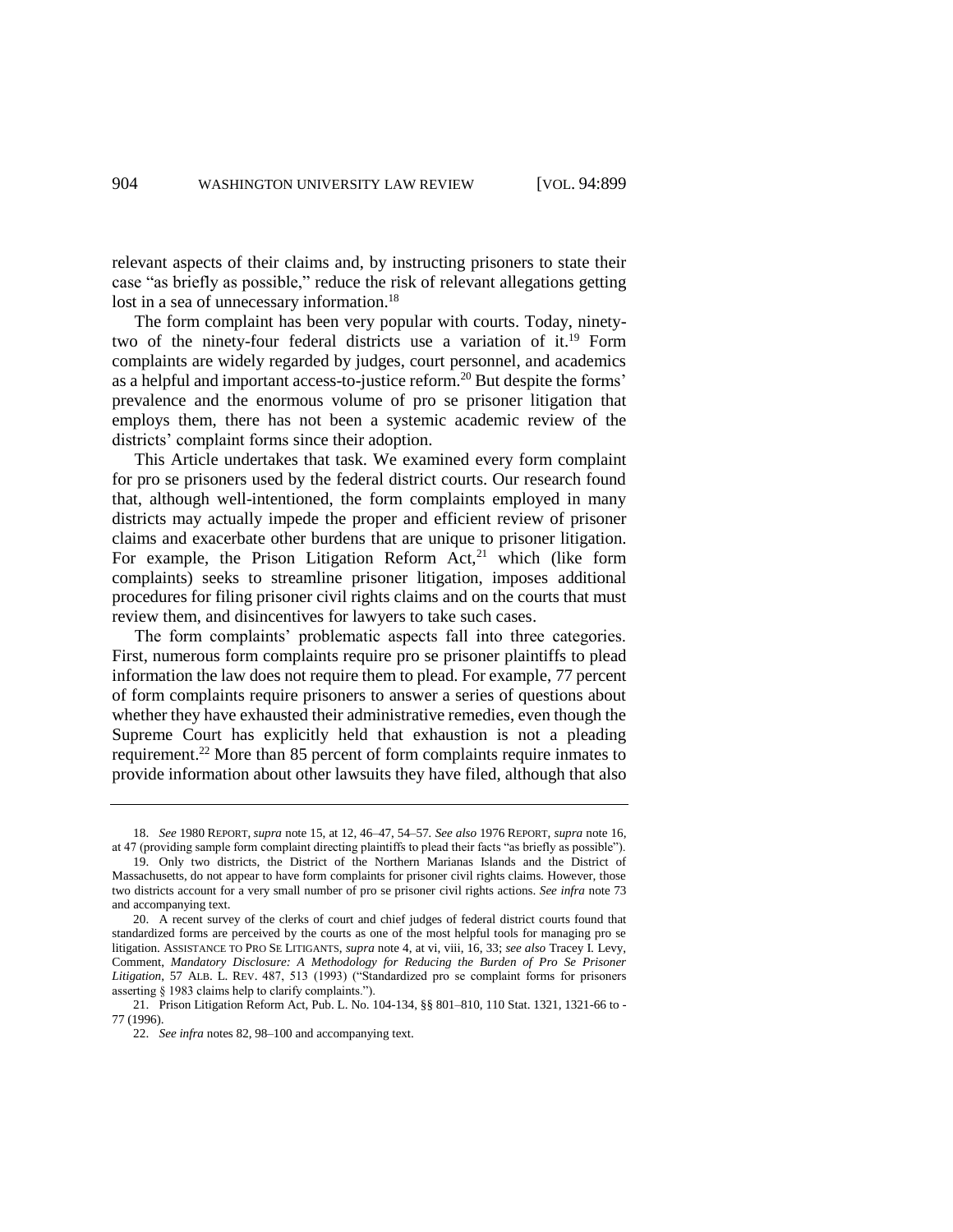is not required. 23

Second, form complaints may impede plaintiffs from pleading sufficient facts to make out their claim. Seventy-three percent of current form complaints instruct prisoners to state the facts "briefly" or "as briefly as possible," and discourage them from providing detailed factual allegations.<sup>24</sup> Some go a step further by discouraging or limiting prisoners from including additional pages if the space provided on the complaint form is not sufficient. Others limit the number of attachments a plaintiff can include or prohibit attachments altogether, even though courts regularly consider documents attached to a complaint when evaluating a complaint's sufficiency and attached documents can clarify a pro se plaintiff's allegations.<sup>25</sup> Finally, many forms prohibit prisoners from referring to any cases or legal authority, which also can help illuminate a pro se plaintiff's allegations. Notably, these restrictions apply almost exclusively to prisoner litigation.

<span id="page-6-0"></span>At the time the original form complaint was developed—in the era of notice pleading—the courts' concern was that many prisoner complaints were too long and hard to decipher, with facts giving rise to a claim getting lost in a sea of irrelevant information.<sup>26</sup> But today, the Supreme Court's decisions in *Bell Atlantic Corp. v. Twombly*<sup>27</sup> and *Ashcroft v. Iqbal*<sup>28</sup> have tightened pleading standards to require that a plaintiff plead sufficient facts to establish a plausible, rather than a possible, entitlement to relief.<sup>29</sup> A plaintiff who tries to state facts "as briefly as possible" may be more likely to produce the kind of conclusory allegations that *Twombly* and *Iqbal* found insufficient. In their wake, a complaint that errs on the side of omitting facts for the sake of brevity may be more susceptible to dismissal than one that errs on the side of including too much detail. Pro se prisoners who dutifully follow the form's instructions may find that they have not given enough detail to state a plausible claim, and judges may be left to puzzle over an

25. *See infra* notes 88–91, 175 and accompanying text.

<sup>23.</sup> *See infra* notes 83–85 and accompanying text.

<sup>24.</sup> *See infra* notes 87, 148 and accompanying text.

<sup>26.</sup> *See infra* notes [35–](#page-9-0)45 and accompanying text.

<sup>27.</sup> 550 U.S. 544 (2007).

<sup>28.</sup> 556 U.S. 662 (2009).

<sup>29.</sup> There is an argument that *Twombly* and *Iqbal* should not apply to pro se prisoners; rather, pro se complaints should be governed by the Supreme Court's more lenient standard from *Erickson v. Pardus*, a case that was decided after *Twombly*. Erickson v. Pardus, 551 U.S. 89 (2007). There, in evaluating the sufficiency of a pro se prisoner's complaint, the Court stated: "Specific facts are not necessary; the statement need only 'give the defendant fair notice of what the . . . claim is and the grounds upon which it rests.'" *Id*. at 93 (quoting *Twombly*, 550 U.S. at 555). However, most district courts continue to apply *Twombly*'s and *Iqbal*'s heightened pleading standard to prisoner's claims without challenge.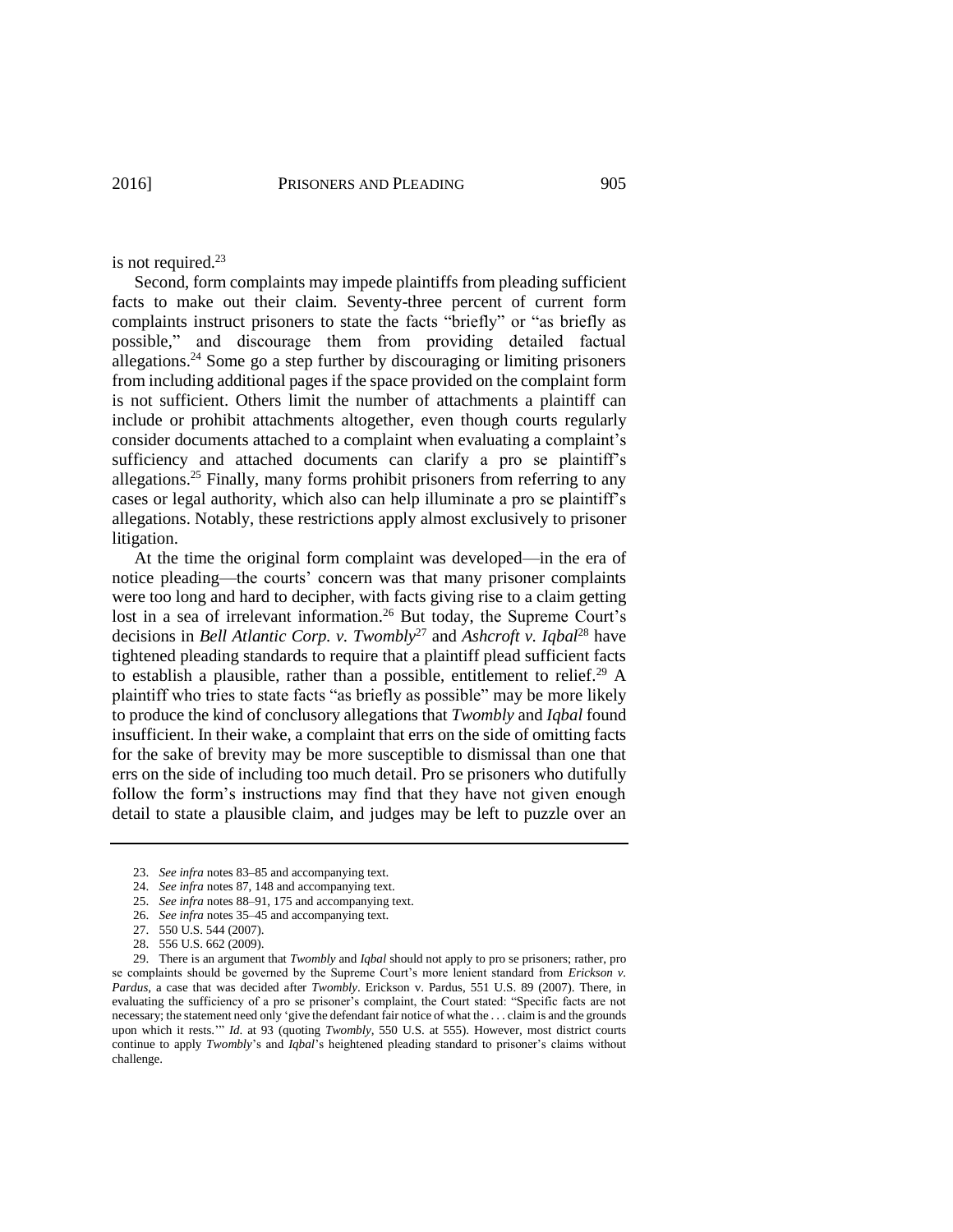unnecessarily lacking complaint.

Third, some complaints use technical legal terms that may confuse unsophisticated prisoner litigants and lead to unintentional pleading errors. For example, some complaints direct plaintiffs to indicate whether they are suing defendants in their official or individual capacities, often by checking a box, even though the plaintiff may not understand the difference or realize that selecting "official capacity" immunizes many defendants from damages liability. Other complaints ask plaintiffs to identify whether and how defendants were acting "under color of state law."<sup>30</sup> An inadvertent error by a plaintiff who fails to understand these terms could cause the plaintiff to unintentionally negate claims against certain defendants. Facts pleaded in the complaint may lead to a different conclusions than the plaintiff's answers to these questions, which the court must then reconcile.

<span id="page-7-0"></span>Prisoner litigation already faces skepticism from commentators, politicians, and the public, many of whom believe that most, if not all, of it is frivolous or a waste of courts' time.<sup>31</sup> Some commentators believe that pro se litigants—prisoner and non-prisoner alike—receive too much assistance from the courts and gain an unfair advantage.<sup>32</sup> And yet, pro se civil rights complaints remain an important vehicle through which courts

<span id="page-7-1"></span><sup>30.</sup> Under § 1983, a plaintiff may only sue defendants who act "under color" of state law. 42 U.S.C. § 1983 (2012).

<sup>31.</sup> *See* Jon O. Newman, *Pro Se Litigation: Looking for Needles in Haystacks*, 62 BROOK. L. REV. 519, 519 (1996) (describing the common perception of pro se prisoner litigation as frivolous); Douglas A Blaze, *Presumed Frivolous: Application of Stringent Pleading Requirements in Civil Rights Litigation*, 31 WM. & MARY L. REV. 935, 937–38 (1990) (describing judicial perception of pro se prisoner litigation as largely frivolous); FEDERAL JUDICIAL CENTER, RECOMMENDED PROCEDURES FOR HANDLING CIVIL RIGHTS CASES: TENTATIVE REPORT NO. 2, at 7 (1977) [hereinafter 1977 REPORT] ("It is generally agreed that most prisoner rights cases are frivolous and ought to be dismissed even under the most liberal definition of frivolity."). In 1995, Congress enacted the Prison Litigation Reform Act (PLRA) to try to reduce what it perceived as a high volume of frivolous prisoner lawsuits that were clogging the courts with meritless claims. Introducing an early version of the PLRA, Senator Orrin Hatch described the Act's purpose as "bring[ing] relief to a civil justice system overburdened by frivolous prisoner lawsuits. Jailhouse lawyers with little else to do are tying our courts in knots with an endless flood of frivolous litigation." 141 CONG. REC. S14418 (daily ed. Sept. 27, 1995) (statement of Sen. Orrin Hatch).

<sup>32.</sup> Michael Correll, *Finding the Limits of Equitable Liberality: Reconsidering the Liberal Construction of Pro Se Appellate Briefs*, 35 VT. L. REV. 863, 864–65 (2011) (asserting that the judicial rule providing for liberal construction of pro se pleadings exempts pro se litigants from rules applicable to counseled litigants, gives them "a special access to the courts and, arguably, a better standard of review than that enjoyed by their represented counterparts," all of which gives pro se litigants a "unique preferred status" in the courts); Drew A. Swank, *In Defense of Rules and Roles: The Need To Curb Extreme Forms of Pro Se Assistance and Accommodation in Litigation*, 54 AM. U. L. REV. 1537, 1548 (2005) ("Some lawyers and judges even express concerns that pro se litigants are using their status to gain an unfair advantage over represented parties, who are required to 'play by the rules.'"); Bacharach & Entzeroth, *supra* note [5,](#page-3-0) at 19 (arguing that the role of judicial neutrality has "derailed" in favor of rules that show favoritism toward pro se litigants).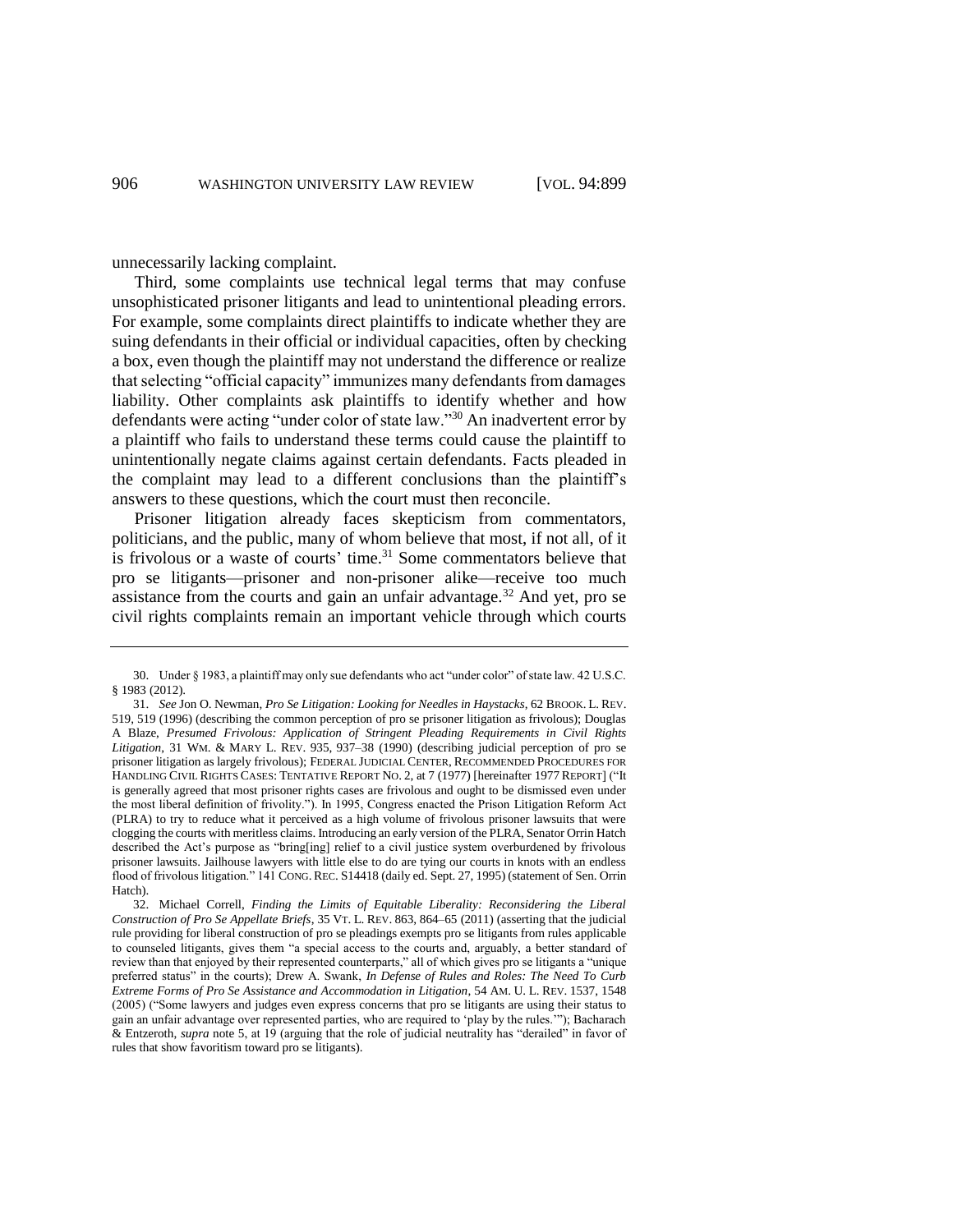ensure equal justice under law. The forms created to assist plaintiffs in bringing those claims must correctly reflect governing law and must not subject pro se plaintiffs to burdens not imposed on others that may cause meritorious claims to be improperly or prematurely dismissed.

Safeguarding the accuracy and clarity of prisoner form complaints is especially important because many of the other reforms designed to help pro se litigants do not reach prisoners. Programs like self-service kiosks at courthouses, interactive online tools with fill-in-the-blank templates that include guided help, or more personal assistance from pro bono clinics and clerk's offices have been touted as helpful resources.<sup>33</sup> But prisoners who cannot travel to the courthouse to use the kiosk, who have no access to the internet, and who generally cannot call a court clerk or attend a clinic, cannot access those resources. <sup>34</sup> As a result, it is that much more important to make sure that the few resources pro se prisoner litigants receive—and particularly those provided by the courts themselves—do not exert unintended negative consequences.

Part I of the Article examines the development of the model form complaint in the 1970s. Part II describes our research in reviewing all of the federal districts' form complaints and synthesizes our results. Part III elaborates on how certain aspects of form complaints are inconsistent with current law or create unique adversities for pro se prisoners. Part IV offers proposals for reform, including a revised model form complaint that correctly reflects governing law and reduces unintended hurdles for prisoners and courts alike. We hope these revisions will restore the model complaint to fulfilling its original purpose of assisting pro se prisoners in bringing potentially meritorious claims while easing the burden of prisoner litigation on the federal judiciary.

## I. HISTORY AND DEVELOPMENT OF THE PRISONER FORM COMPLAINT

The original model form complaint was created as part of the federal judiciary's response to the rise in prison litigation volume starting in the 1960s. In the early 1970s, the Federal Judicial Center convened a committee of federal judges "to study the handling of prisoner cases in federal courts

<sup>33.</sup> *See infra* not[e 77](#page-14-0) and accompanying text.

<sup>34.</sup> Some federal prisoners may soon have the opportunity to use self-service kiosks for e-filing documents. A one-year pilot program will allow prisoners in select jurisdictions to file pleadings electronically as do other litigants in federal court. *See* Kimberly Strawbridge Robinson, *Prison E-Filing Kiosks Will Help Prisoners, Courts*, 85 U.S.L.W. 372 (Sept. 15, 2016). However, these kiosks merely allow prisoners to electronically file pleadings that they have already produced. It does not provide them with templates or guidance on what pleadings to file or on how to prepare them. *Id.*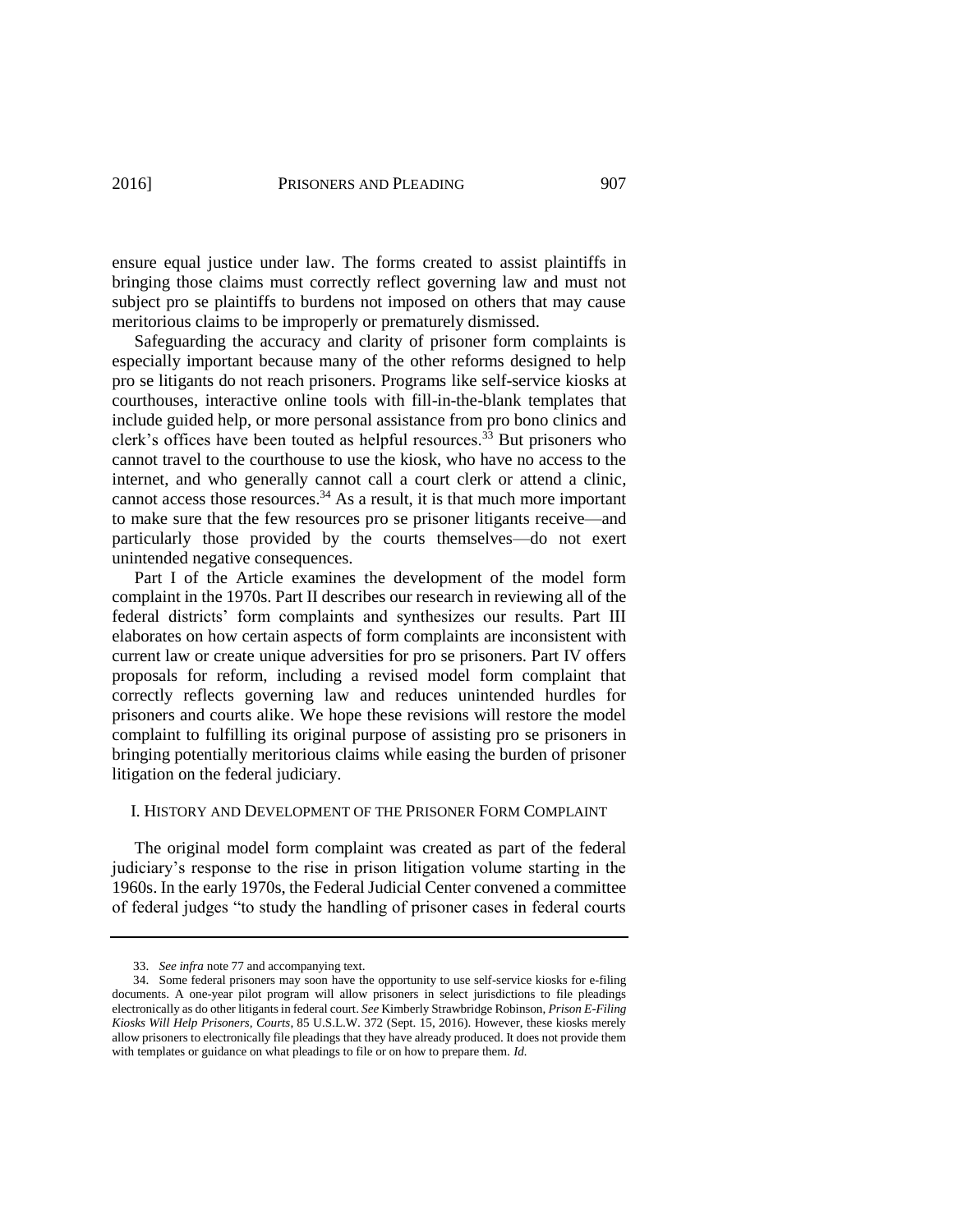<span id="page-9-1"></span><span id="page-9-0"></span>and to propose procedures for the more effective handling of these cases."<sup>35</sup> The committee's charge was finding "methods of alleviating the burden in the district courts in which approximately one out of every seven civil cases filed is from a prisoner seeking various forms of relief."<sup>36</sup> The committee's twin aims in creating the model form complaint were to improve court efficiency in handling prisoner cases so as to reduce resource burdens on the judiciary and to improve the judiciary's ability to find the potentially meritorious needles in the growing haystack of prisoner claims. <sup>37</sup> The committee emphasized that the "best possible system for identifying the meritorious case must be developed."<sup>38</sup>

<span id="page-9-2"></span>Describing prisoner litigation's strain on judicial resources, the committee found that "most [prisoner complaints] contain a large variety of allegations that are hard to separate and to evaluate; and commonly the allegations are contained in a long, often illegible, handwritten letter from the inmate."<sup>39</sup> As a result, the committee concluded, it was hard for judges to understand the nature of prisoners' complaints,<sup>40</sup> not because the plaintiff pleaded insufficient facts, but because judges had trouble "deciphering" the facts that were included.<sup>41</sup> Still today, many commentators and judges believe that pro se complaints often contain unhelpful allegations, legal conclusions, and pontifications that obscure the discrete factual allegations that could form the basis for a viable claim. A 2011 survey of sixty-one chief judges of federal district courts reported that the judges' number one concern for pro se cases was "pleadings or submissions that are unnecessary, illegible, or cannot be understood."<sup>42</sup>

41. 1976 Report, *supra* not[e 16,](#page-4-1) at 14.

<sup>35.</sup> The committee produced three reports: a "Tentative Report" in January 1976, a "Tentative Report No. 2" in 1977, and a final report in 1980. 1980 REPORT, *supra* note [15,](#page-4-0) at vii; 1977 REPORT, *supra* not[e 31,](#page-7-0) at i; 1976 REPORT, *supra* note [16,](#page-4-1) at 6.

<sup>36.</sup> 1980 REPORT, *supra* note [15,](#page-4-0) at vii, 2; 1977 REPORT, *supra* note [31,](#page-7-0) at ii; *see also* 1976 REPORT, *supra* not[e 16,](#page-4-1) at 11 (describing the rising volume of prisoner cases).

<sup>37.</sup> The committee prioritized "increas[ing] the capacity to give prompt relief to meritorious prisoner cases," explaining that because of the high volume of cases, "it is difficult to ensure that the meritorious complaint will not be overlooked." 1980 REPORT, *supra* note [15,](#page-4-0) at x, 2, 7, 11.

<sup>38.</sup> 1976 REPORT, *supra* note [16,](#page-4-1) at 12.

<sup>39.</sup> 1980 REPORT, *supra* note [15,](#page-4-0) at 12; 1977 REPORT, *supra* note [31,](#page-7-0) at 8–9. *See also* 1976 REPORT, *supra* not[e 16,](#page-4-1) at 14.

<sup>40.</sup> 1980 REPORT, *supra* note [15,](#page-4-0) at 12; 1976 REPORT, *supra* not[e 16,](#page-4-1) at 26.

<sup>42.</sup> ASSISTANCE TO PRO SE LITIGANTS, *supra* note [4,](#page-2-0) at vii, 21; *see also*, Lois Bloom & Helen Hershkoff, *Federal Courts, Magistrate Judges, and the Pro Se Plaintiff*, 16 NOTRE DAME J.L. ETHICS & PUB. POL'Y 475, 483 (2002) ("Moreover, the legally untrained face special difficulties in navigating and carrying out the arcane requirements of pleading and instead 'often submit awkward and confusing complaints.'" (quoting Stephen M. Feldman, *Indigents in the Federal Courts: The in Forma Pauperis Statute—Equality and Frivolity*, 54 FORDHAM L. REV. 413, 419 (1985))); *id.* at 513 (describing pro se complaints as "difficult to decipher" (quoting Kim Mueller, *Inmate's Civil Rights Cases and the federal*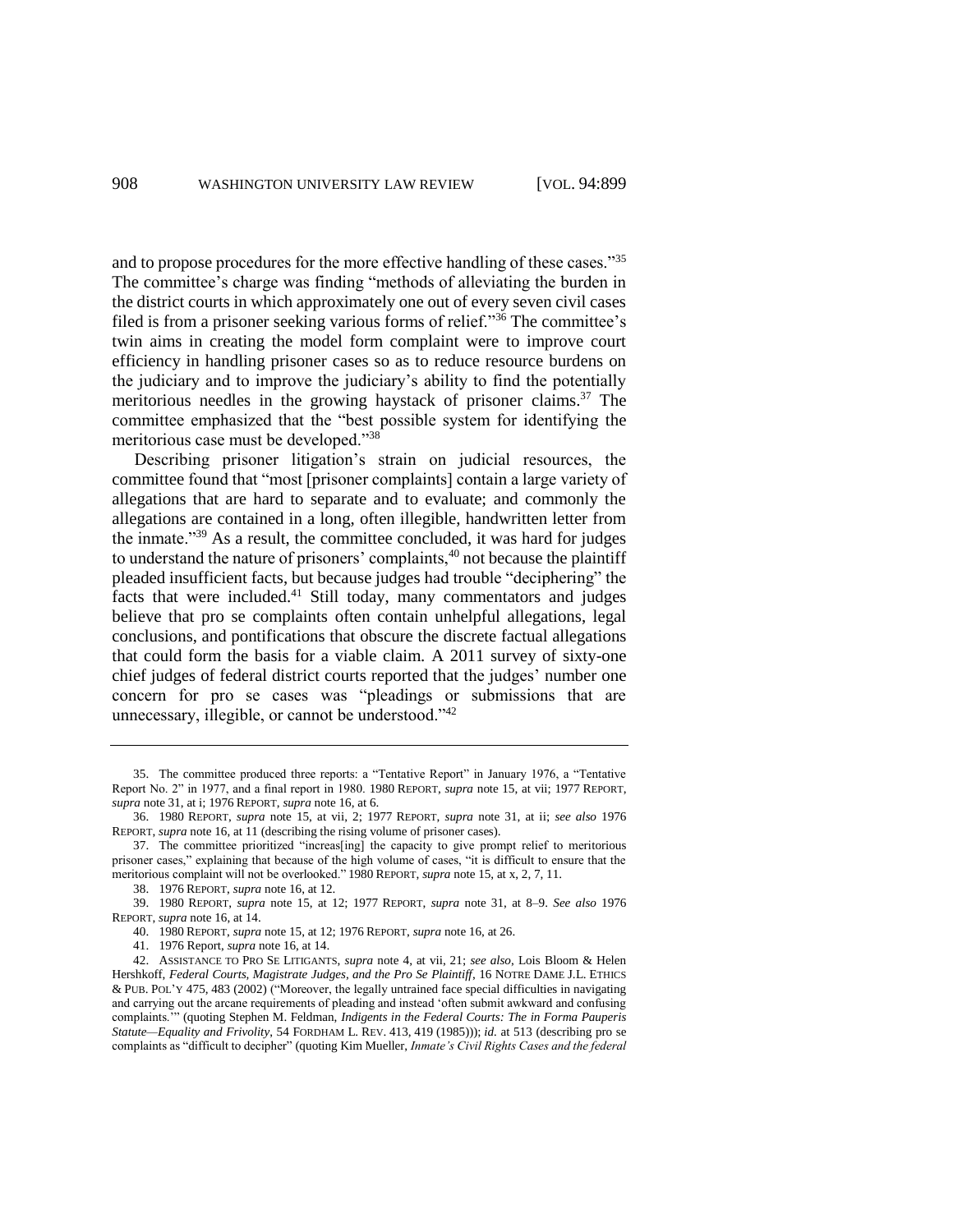To address these concerns, the committee issued several recommendations, including that "[e]ach district court having a substantial caseload of prisoner complaints should promulgate local rules adopting a complaint form to be used for all 1983 actions.<sup>743</sup> The committee created a model complaint form for district courts to use in developing their own form pleadings.<sup>44</sup> The committee concluded that use of a form complaint would provide structure to pleadings that "would otherwise be vague, verbose and incomprehensible," and would thus enable judges to determine if the complaint could withstand a motion to dismiss.<sup>45</sup>

### *A. The Committee's Model Complaint*

The committee's model complaint form begins with a page of instructions that includes several items of note.<sup>46</sup> First, it begins with an emphatic directive that the complaint form be used: "The clerk will not file your complaint unless it conforms to these instructions and to these forms."<sup>47</sup> Second, it requires that the prisoner "sign and declare under penalty of perjury that the facts are correct,"<sup>48</sup> mandating a verified complaint.<sup>49</sup> Third, it states that, if the prisoner needs additional space to

<span id="page-10-0"></span>*Courts: Insights Derived from a Field Research Project in the Eastern District of California*, 28 CREIGHTON L. REV. 1255, 1280 (1995)); Levy, *supra* not[e 20,](#page-5-0) at 488 (criticizing prisoner complaints as "lengthy and difficult to analyze"); *id.* at 505 (asserting that "the clarity of [pro se prisoner] complaints themselves can cause serious problems for court clerks and government attorneys"); Wayne T. Westling & Patricia Rasmussen, *Prisoners' Access to the Courts: Legal Requirements and Practical Realities*, 16 LOY. U. CHI. L.J. 273, 309 (1985) ("Even an otherwise meritorious claim can become lost in a tangle of facts, extraneous material, unsupported assertions, and fallacious arguments."); Michael J. Mueller, Note, *Abusive Pro Se Plaintiffs in the Federal Courts: Proposals for Judicial Control*, 18 U. MICH. J.L. REFORM 93, 102 (1984) ("Even where complaints are filed in good faith, they are often rambling, duplicative and hopelessly general."); Donald H. Zeigler & Michele G. Hermann, *The Invisible Litigant: An Inside View of Pro Se Actions in Federal Courts*, 47 N.Y.U. L. REV. 157, 182 (1972) (describing how prisoners often plead in generalities, resort to hyperbole, and write complaints that are "rambling and conclusory").

<sup>43.</sup> 1976 REPORT, *supra* not[e 16,](#page-4-1) at 28; *accord* 1977 REPORT, *supra* not[e 31,](#page-7-0) at 43 ("Each district court having a substantial case load of prisoner complaints should adopt by local rule a complaint form and also such other forms as are helpful in processing conditions-of-confinement cases. This is particularly important in this field of litigation where most plaintiff-prisoners are proceeding pro se."); 1980 REPORT, *supra* not[e 15,](#page-4-0) at 45 (stating the same as the 1977 Report).

<sup>44.</sup> 1980 REPORT, *supra* not[e 15,](#page-4-0) at 89–92; 1977 REPORT, *supra* not[e 31,](#page-7-0) at 82–85; 1976 REPORT, *supra* not[e 16,](#page-4-1) at 44–49.

<sup>45.</sup> 1980 REPORT, *supra* note [15,](#page-4-0) at 46, 54–55; *see also* 1977 REPORT, *supra* note [31,](#page-7-0) at 51.

<sup>46.</sup> 1976 REPORT, *supra* not[e 16,](#page-4-1) at 44–49. The 1980 complaint is only four pages long, including instructions. 1980 REPORT, *supra* not[e 15,](#page-4-0) at 89–92. The difference seems to be based on the use of a smaller typeface and because the 1980 complaint provides less blank space for prisoners to use when filling in the various sections of the complaint. Otherwise, the complaints are identical.

<sup>47.</sup> 1980 REPORT, *supra* note [15,](#page-4-0) at 89.

<sup>48.</sup> *Id.*

<sup>49.</sup> The Federal Rules of Civil Procedure do not require a verified pleading except in derivative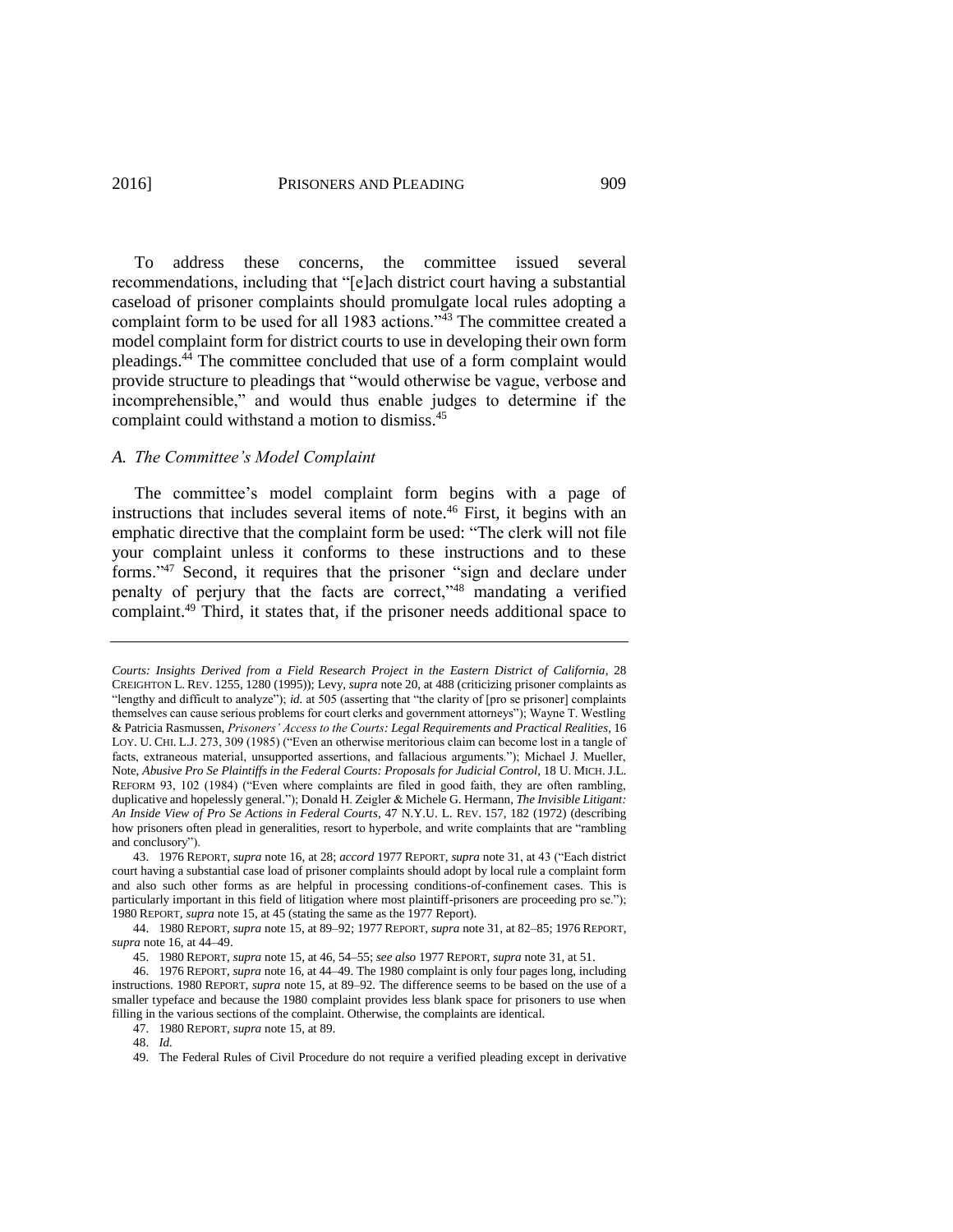answer a question, he "may use the reverse side of the form or an additional blank page." Fourth, it instructs that the complaint "SHOULD NOT CONTAIN LEGAL ARGUMENTS OR CITATIONS."<sup>50</sup>

Section I of the model complaint is devoted to the prisoner's prior lawsuits. It asks if the prisoner has "begun other lawsuits in state or federal court dealing with the same facts involved in this action or otherwise relating to your imprisonment," providing boxes for the prisoner to check yes or no.<sup>51</sup> The form asks the prisoner to state the parties, court, docket number, assigned judge, and disposition of any prior suits. It appears that the committee thought this information important to ensure that all of a prisoner's actions be assigned to a single judge, which "discourages judgeshopping and increases efficiency in processing repetitive complaints."<sup>52</sup>

<span id="page-11-0"></span>Section II addresses exhaustion of administrative remedies. The form asks if the prison where the plaintiff is incarcerated has a grievance procedure and, if so, whether the plaintiff filed a grievance regarding the facts giving rise to the complaint.<sup>53</sup> The form asks what steps the prisoner took through the grievance system and what outcome resulted. $54$  If the prisoner did not file a grievance, the form directs him to explain why not.<sup>55</sup> If the prison has no grievance procedure, the form asks if the plaintiff complained to prison authorities and what result, if any, was achieved.<sup>56</sup>

At the time the committee drafted the model complaint, exhaustion of administrative remedies was not required as a precondition to filing a § 1983 civil rights claim.<sup>57</sup> Exhaustion did not become mandatory until passage of the PLRA in 1996. <sup>58</sup> The committee included questions about exhaustion to

- 53. 1976 Report, *supra* not[e 16,](#page-4-1) at 46.
- 54. *Id.*
- 55. *Id.* at 47.

57. *See, e.g.*, *id.* at 55–56 ("A series of brief, often per curiam, Supreme Court decisions indicate that such procedures need not be exhausted prior the filing of a complaint under 42 U.S.C. § 1983.").

actions by shareholders, depositions to perpetuate testimony, and temporary restraining orders. FED. R. CIV. P.  $23.1$ ,  $27(a)(1)$ ,  $65(b)$ . It may be that adding this requirement to civil rights actions is seen as analogous to the statutory requirement of 28 U.S.C. § 2242 (2012) that applications for a writ of habeas corpus be verified by the petitioner.

<sup>50.</sup> 1980 REPORT, *supra* note [15,](#page-4-0) at 89.

<sup>51.</sup> *Id.* at 90.

<sup>52.</sup> *Id.* at 53; *see also* 1977 REPORT, *supra* not[e 31,](#page-7-0) at 49 (same).

<sup>56.</sup> 1980 Report, *supra* not[e 15,](#page-4-0) at 91.

<sup>58.</sup> 42 U.S.C. § 1997e(a) (2012). Between 1980 and the enactment of the PLRA, Congress adopted a hybrid exhaustion requirement. Under the Civil Rights of Institutionalized Persons Act (CRIPA), enacted in 1980, Congress authorized the Attorney General to establish a set of minimum standards for state grievance systems. Congress also provided that if a state correctional institution adopted a grievance system satisfying those standards, the district court had discretion to stay any litigation by a prisoner at that institution so that the prisoner could exhaust administrative remedies. 42 U.S.C. § 1997e (1994) (repealed); *see also* Eisenberg, *supra* note [9,](#page-3-1) at 467 (describing exhaustion procedures under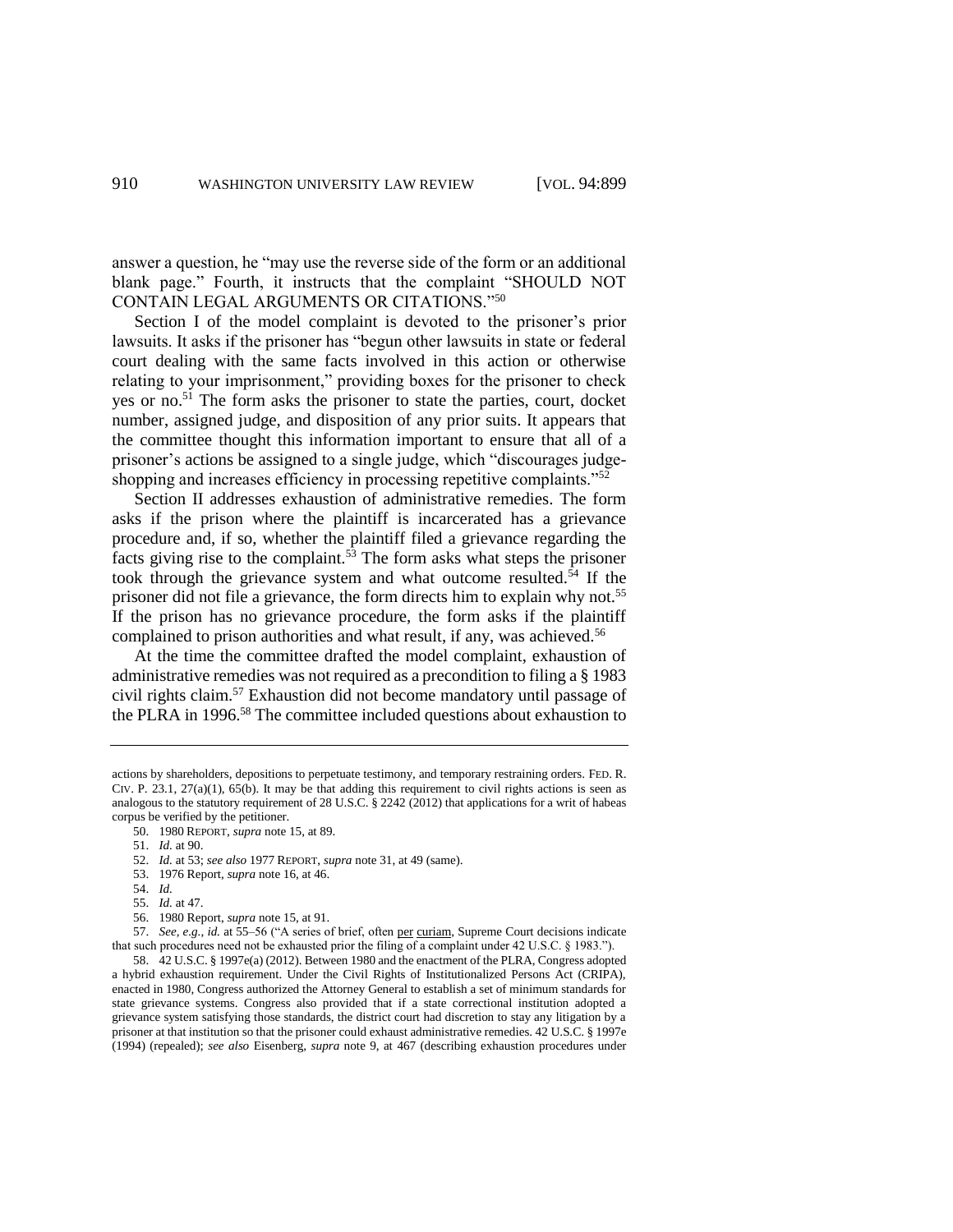benefit the plaintiff and court. The committee explained that "a question relating to grievance procedures is appropriate because it may alert the inmate to this extra judicial method of resolving his complaint and because the inmate may have used the grievance procedure, and the administrative record, if available, may be helpful to the federal court."<sup>59</sup>

Section III details the parties to the action. It asks the plaintiff to provide her name and address and the name, position, and place of employment of each defendant.<sup>60</sup> Section IV is devoted to the plaintiff's statement of the claim. It directs the plaintiff to "[s]tate here as briefly as possible the facts of your case."<sup>61</sup> It directs the plaintiff to describe how each defendant was involved and give "names . . . dates, and places" of other actors and events.<sup>62</sup> It orders the plaintiff not to "give any legal arguments or cite any cases or statutes."<sup>63</sup> Finally, it directs the plaintiff to use "as much space as you need" and to "[a]ttach extra sheet if necessary."<sup>64</sup> The form then provides six blank lines for the plaintiff to describe the facts of the claim.<sup>65</sup>

Section V, titled "Relief," asks the plaintiff to "[s]tate briefly exactly what you want the court to do for you," and instructs the plaintiff to "[m]ake no legal arguments" and to "[c]ite no cases or statutes."<sup>66</sup> Four more blank lines are provided. $67$  The end of the form requires the plaintiff to sign, date, and verify the complaint.<sup>68</sup>

63. *Id*.

66. 1976 REPORT, *supra* note [16,](#page-4-1) at 48.

67. 1980 REPORT, *supra* not[e 15,](#page-4-0) at 92 (emphasis omitted). Again, the number of lines was reduced from the earlier version, which provided twelve. 1976 REPORT, *supra* not[e 16,](#page-4-1) at 48.

68. 1976 REPORT, *supra* note [16,](#page-4-1) at 49.

CRIPA). However, only a few states obtained certification under this regime. *See* REPORT OF THE FEDERAL COURTS STUDY COMMITTEE 49 (1990); Eisenberg, *supra* not[e 9,](#page-3-1) at 467–68.

<sup>59.</sup> *Id.* at 56; 1977REPORT, *supra* not[e 31,](#page-7-0) at 52–53 (replacing "extra judicial" with "nonjudicial"); 1976 REPORT, *supra* not[e 16,](#page-4-1) at 31 (same).

<sup>60.</sup> 1976 REPORT, *supra* note [16,](#page-4-1) at 47.

<sup>61.</sup> *Id.*

<sup>62.</sup> *Id.*

<sup>64.</sup> *Id.* By using the singular "sheet" rather than the plural "sheets," the drafters may have created an unintentional ambiguity as to whether a prisoner is limited to a single additional sheet or whether the prisoner may attach as many extra sheets as necessary. Notably, a number of current form complaints perpetuate that ambiguity by using the same language rather than simply changing "sheet" to "sheets." *See, e.g.*, Form Complaint (D. Me.); Form Complaint (D.R.I.).

<sup>65.</sup> 1980 REPORT, *supra* not[e 15,](#page-4-0) at 92. The original iteration of the model form provided twelve lines. 1976 REPORT, *supra* not[e 16,](#page-4-1) at 47–48.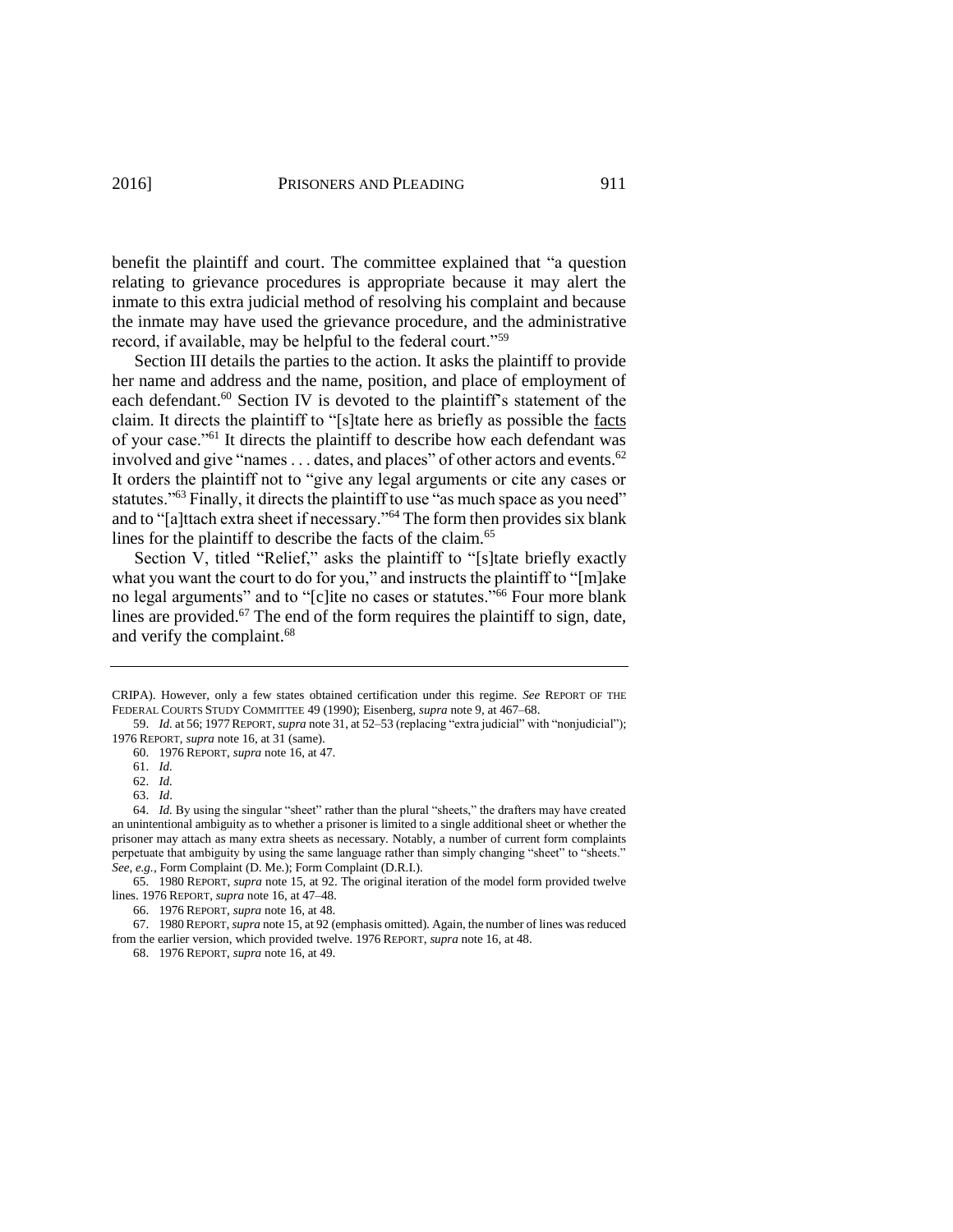#### *B. Adoption of the Model Complaint*

The model form complaint was popular. By 1993, more than half the federal district courts had adopted a version of it. <sup>69</sup> Following the enactment of the PLRA in 1996, the Federal Judicial Center (FJC) emphasized the value of "well-designed" form complaints in evaluating prisoner litigation.<sup>70</sup> Notably, the FJC's report stated that "courts should review forms developed before the PLRA to ensure that they reflect the statute's procedural requirements."<sup>71</sup> The form complaints it referenced as examples, however, substantially mirrored the original model form complaint from the 1970s.<sup>72</sup>

<span id="page-13-0"></span>Since the PLRA's enactment, form complaints have become nearly universal. Ninety-two of the ninety-four federal districts—nearly 98 percent—use pro se form complaints, most of which closely resemble the original model.<sup>73</sup> In 2015, the Administrative Office of the U.S. Courts created a series of illustrative example forms for pro se litigants,  $^{74}$  following the repeal of Rule 84 of the Federal Rules of Civil Procedure and the removal of the Appendix of Forms from the civil rule.<sup>75</sup> Among those forms is a sample complaint form for pro se prisoner civil rights claims.<sup>76</sup> That form complaint also substantially mirrors the original model form created nearly forty years ago.

The widespread adoption of prisoner form complaints is not surprising. Scholars, practitioners, court employees, and pro se advocates have touted

71. *Id.*

<span id="page-13-1"></span><sup>69.</sup> Levy, *supra* not[e 20,](#page-5-0) at 505 n.127.

<sup>70.</sup> Fed. Judicial Ctr., Resource Guide for Managing Prisoner Civil Rights Litigation: With Special Emphasis on the Prison Litigation Reform Act 7 (1996) ("Well-designed forms and instructions both assist the court and provide prisoners with important information about court rules and procedures governing the filing and prosecution of civil cases in the district.").

<sup>72.</sup> *Id.* at 107–116.

<sup>73.</sup> The two districts that do not have a form prisoner complaint are the Districts of Massachusetts and the Northern Marianas Islands. However, these two districts account for a very small fraction of the pro se prisoner complaints that are filed every year. For the twelve month period ending June 30, 2015, only fifty-seven prisoner civil rights complaints were filed in the District of Massachusetts, and only one prisoner civil rights complaint was filed in the District of the Northern Marianas Islands. ADMIN. OFFICE OF THE U.S. COURTS, FEDERAL JUDICIAL CASELOAD STATISTICS tbl. C-3 (2015).

<sup>74.</sup> *Pro Se Forms*, UNITED STATES COURTS, http://www.uscourts.gov/forms/pro-se-forms (last visited Dec. 17, 2016).

<sup>75.</sup> Rule 84, which created a standard appendix of model forms, was repealed because it was determined to be "no longer necessary." FED. R. CIV. P. 84 advisory committee's note to 2015 amendment. The Advisory Committee explained that now "there are many alternative sources of forms, including the website of the Administrative Office of the United States Courts, the websites of many district courts," and other sources. *Id.*

<sup>76.</sup> The form was most recently updated in December 2016. *See Complaint for Violation of Civil Rights (Prisoner)*, ADMIN. OFFICE OF THE U.S. COURTS (2016)[, http://www.uscourts.gov/forms/](http://www.uscourts.gov/forms/pro-se-forms/complaint-violation-civil-rights-prisoner) pro-se[forms/complaint-violation-civil-rights-prisoner](http://www.uscourts.gov/forms/pro-se-forms/complaint-violation-civil-rights-prisoner) [hereinafter AO 2016 Form Complaint].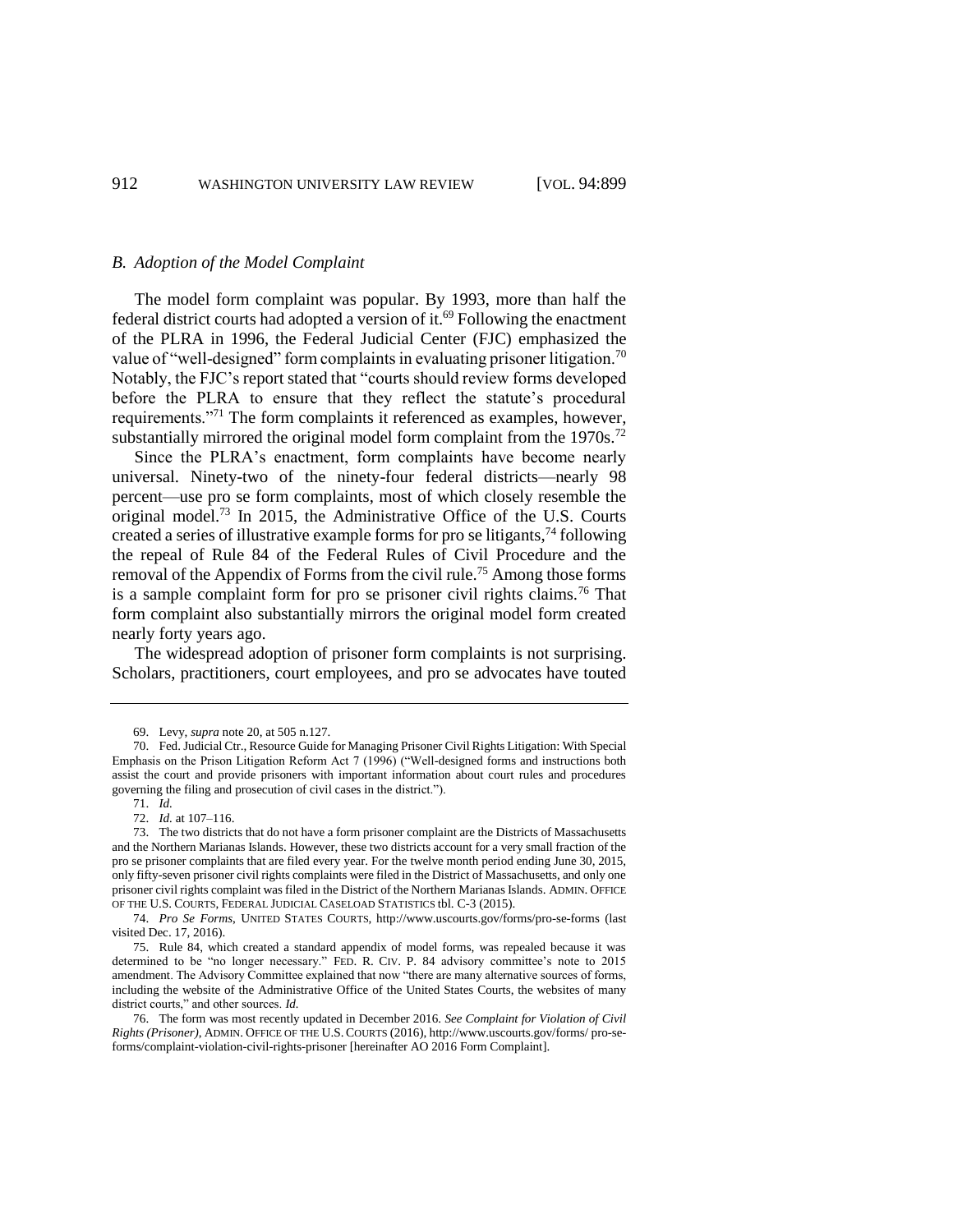standardized, fill-in-the-blank forms as an easy way to help pro se litigants and courts and have advocated for expanded use of standardized forms in all types of cases as a way of increasing access to justice.<sup>77</sup>

## <span id="page-14-0"></span>II. RESEARCH RESULTS

Despite the acclaim given to these form complaints, no one has conducted a comprehensive examination of the forms now in use to see if they fulfill their intended purpose. This Article fills that gap. We have collected and reviewed form complaints from each of the ninety-two federal districts we identified as providing them. We collected form complaints by visiting court websites, contacting district court clerks' offices directly, and by searching PACER for sample form complaints from various districts. We then read each form and analyzed it with attention to the criteria we describe below.

Our examination indicates that, while there are many ways in which the federal forms assist pro se prisoners in filing effective complaints and the courts in reviewing them, there are other ways in which the forms are inconsistent with governing law or impose unique or unwarranted pleading burdens not present in other litigation.

To be sure, we do not think that form complaints should be discarded. Form complaints are valuable to courts and prisoner plaintiffs in several ways. They tend to provide clear, straightforward instructions.<sup>78</sup> They often apprise prisoners of the risks of filing a nonmeritorious lawsuit, including that, if their case is dismissed, they may accrue "strikes" under the PLRA that can adversely affect their ability to file future lawsuits.<sup>79</sup> They may inform prisoners that any action challenging their conviction or sentence must be brought as a habeas corpus petition or face dismissal. <sup>80</sup> They strongly advise prisoners to focus on the specific facts of what happened, to include names, dates and events, and to identify exactly what relief they

<sup>77.</sup> *See* Rochelle Klempner, *The Case for Court-Based Document Assembly Programs: A Review of the New York State Court System's "DIY" Forms*, 41 FORDHAM URB. L.J. 1189, 1214 (2014) (describing the New York court system's adoption of a "Do it Yourself" program of offering standardized forms to pro se litigants and stating that the program has "assisted hundreds of thousands of unrepresented litigants over the past few years"); Swank, *supra* note [32,](#page-7-1) at 1554 (stating that pro se litigants who file the correct paperwork reduce the burdens of the courts adjudicating their claims).

<sup>78.</sup> However, even clear and simple instructions may be inaccessible to the average prisoner. *See*  Klempner, *supra* not[e 77,](#page-14-0) at 1196 (noting that non-incarcerated pro se litigants frequently complain that standardized forms are difficult to understand and fill out correctly "due to confusing and complex language").

<sup>79.</sup> *See infra* note 226 and accompanying text.

<sup>80.</sup> *See infra* not[e 217](#page-50-0) and accompanying text.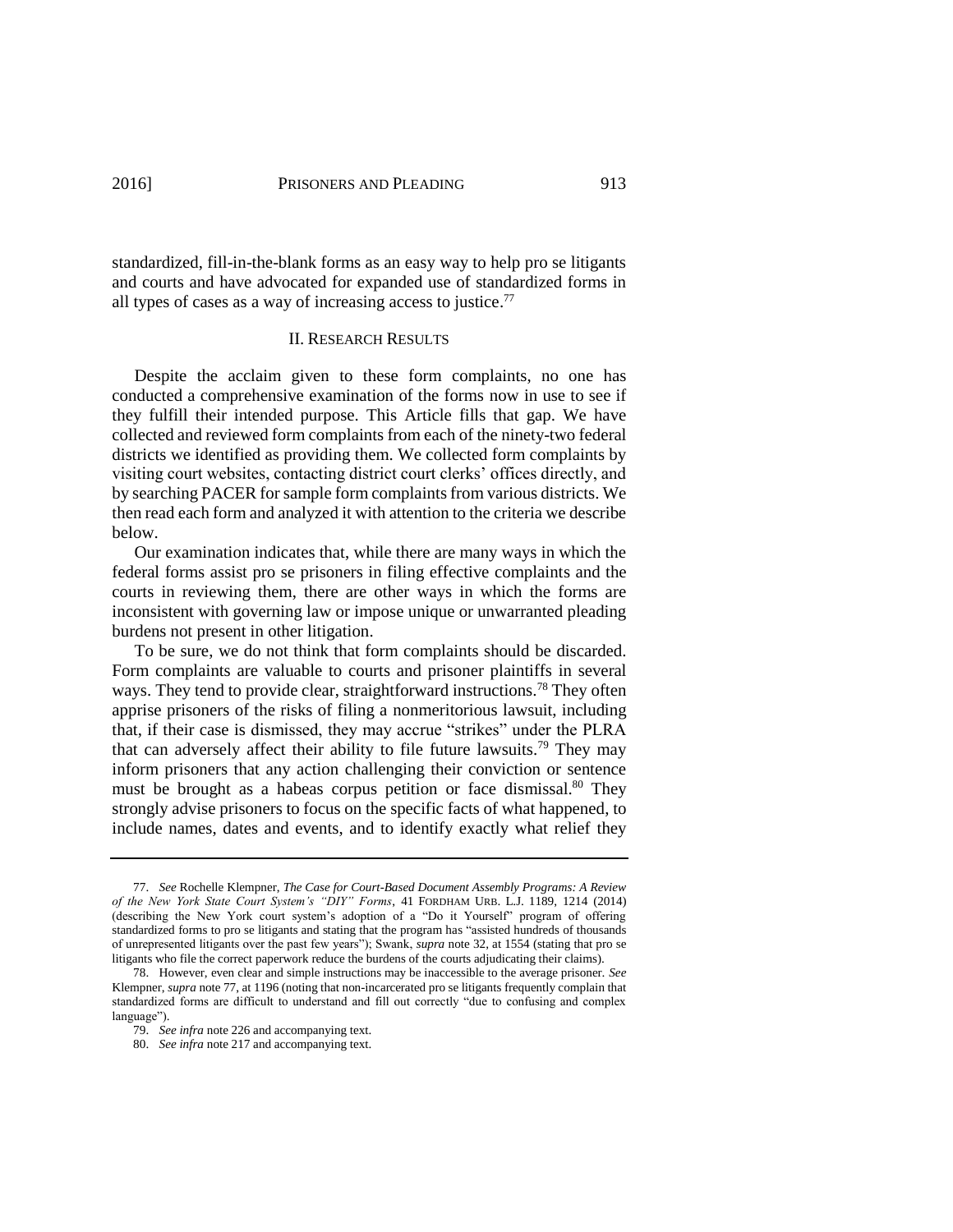seek. These instructions may help prisoners recognize the consequences of filing suit, and may help make their complaints more "decipherable" than the "verbose" and "unintelligible" narrative complaints that the committee designed the forms to address.<sup>81</sup> But the forms' problematic aspects should not go overlooked or uncorrected. If form complaints are going to be employed by the courts, they must be properly drafted.

We identified three primary areas of concern: (1) forms that require prisoners to plead facts or issues that the law does not require them to plead; (2) forms that hinder prisoners from pleading sufficient facts about the nature of their claim so as to make it more difficult to withstand a motion to dismiss; and (3) forms that require prisoners to understand legal language or to draw legal conclusions based on terminology that they may not understand. Pro se prisoners may suffer significant adverse consequences as a result, including premature dismissal of potentially meritorious claims. Courts may face the additional burden of reconciling misdirected pleadings with governing law. We have summarized our results below.

|                                                 | <b>NUMBER OF</b> | <b>PERCENTAGE</b> |
|-------------------------------------------------|------------------|-------------------|
| <b>ISSUE</b>                                    | <b>DISTRICTS</b> | OF DISTRICTS      |
| Prisoners must plead exhaustion of              | 71               | 77%               |
| administrative remedies                         |                  |                   |
| Prisoners must plead prior litigation history   | 78               | 85%               |
| Prisoners are instructed to plead facts         | 67               | 73%               |
| "briefly" or "as briefly as possible"           |                  |                   |
| Prisoners must not cite legal authority         | 67               | 73%               |
|                                                 |                  |                   |
| Prisoners are discouraged or limited from       | 24               | 26%               |
| using additional pages in the complaint, or are |                  |                   |
| given ambiguous instructions about using        |                  |                   |
| additional sheets                               |                  |                   |
| Prisoners are forbidden or limited in including | 9                | 10%               |
| attachments or exhibits                         |                  |                   |
| Prisoners must plead whether defendant acted    | 16               | 17%               |
| under color of state law                        |                  |                   |
| Prisoners must plead whether defendant is       | 14               | 16%               |
| sued in an individual or official capacity      |                  |                   |

81. *See supra* note[s 36](#page-9-1)[–39](#page-9-2) and accompanying text.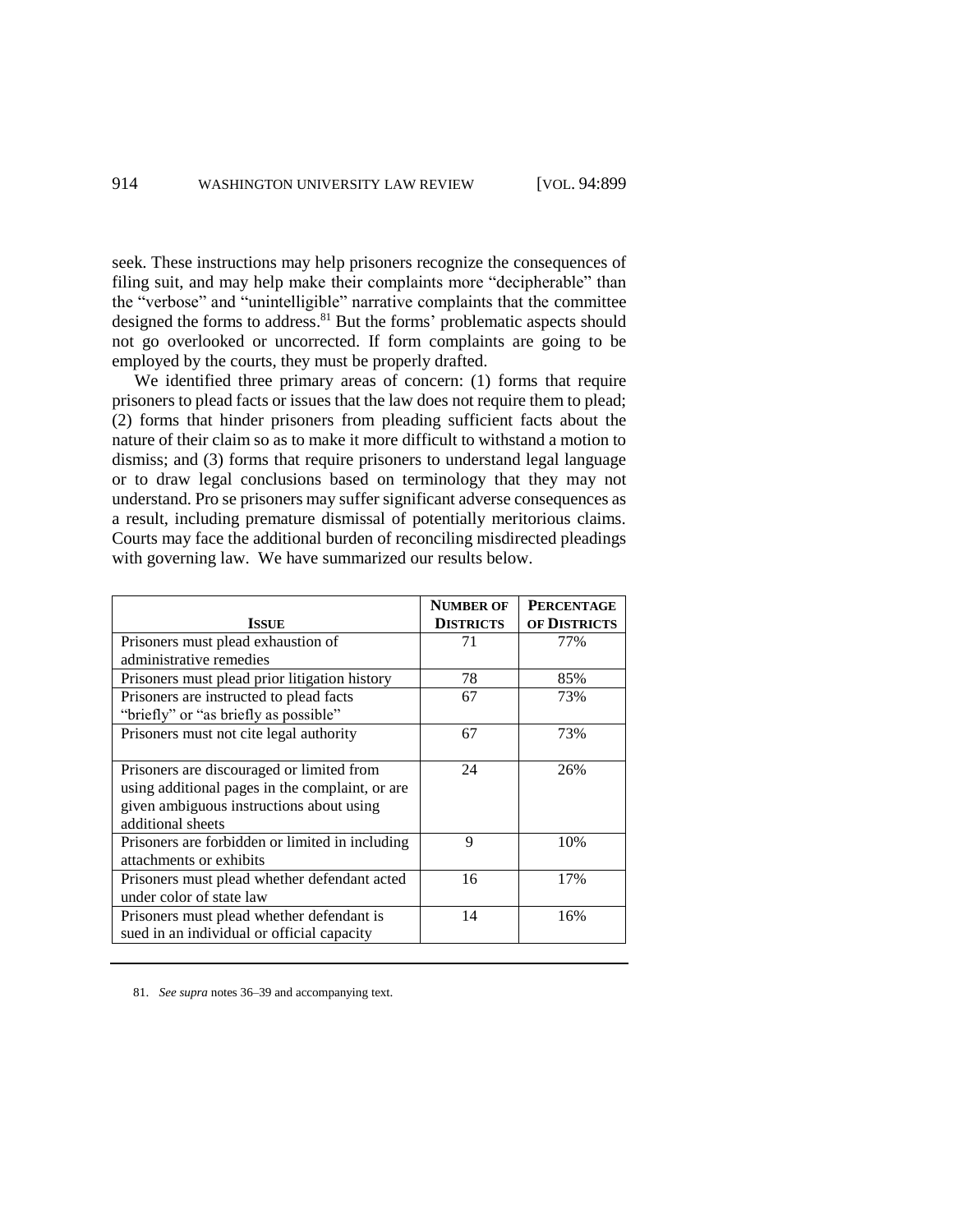## *A. Pleading Facts that the Law Does Not Require Plaintiffs to Plead*

<span id="page-16-0"></span>Most common among these factors are requirements that prisoner plaintiffs plead facts the law does not require. In particular, form complaints require plaintiffs to plead facts related to the PLRA-created affirmative defenses of administrative exhaustion and the three-strikes bar. Seventy-one complaints—77 percent—require prisoners to plead facts regarding exhaustion of administrative remedies.<sup>82</sup> Seventy-eight complaints—nearly 85 percent—ask for prisoners' prior litigation history.<sup>83</sup> Some ask for all prior litigation filed while the prisoner was incarcerated;<sup>84</sup> others ask only for prior litigation related to the facts of the present lawsuit.<sup>85</sup> Additionally, a small number of form complaints require prisoners to provide documentation of administrative grievances filed or prior lawsuits.<sup>86</sup>

# <span id="page-16-3"></span><span id="page-16-2"></span><span id="page-16-1"></span>*B. Impeding Plaintiffs from Pleading Facts Sufficient to Survive a Motion to Dismiss*

A significant number of form complaints impose restrictions that make it more difficult for prisoners to plead a factually sufficient complaint by

<sup>82.</sup> The sample form recently released by the Administrative Office of the U.S. Courts also asks about exhaustion. *See* AO 2016 Form Complaint, *supra* not[e 76,](#page-13-1) at 6–8.

<sup>83.</sup> The Administrative Office's Form Complaint does likewise. *See id.* at 9–10.

<sup>84.</sup> *See, e.g.*, Form Complaint (E.D.N.C), http://www.nced.uscourts.gov/pdfs/forms/ prisonerCivilRightsComplaintPackage.pdf; Form Complaint (E.D. Tex.), at 2, http://www.txed. uscourts.gov/cgi-bin/view document.cgi?document=25225; Form Complaint (N.D. Miss.), at 2, http://www.msnd.uscourts.gov/sites/msnd/files/5a\_complaints\_1983\_prisoner\_final.pdf.

<sup>85.</sup> *See, e.g.*, Form Complaint (W.D. Pa.), http://www.pawd.uscourts.gov/sites/pawd/files/ prisonercivilrights.pdf; Form Complaint (W.D. Ky.), at 3, http://www.kywd.uscourts.gov/sites/ kywd/files/forms/1983\_Prisoner\_Packet\_2.pdf; Form Complaint (E.D. Ark.), http://www.are.uscourts. gov/sites/ared/files/42usc1983.pdf.

<sup>86.</sup> *See, e.g.*, Form Complaint (W.D.N.Y.), at 4, http://www.nywd.uscourts.gov/sites/default/ files/PrisonerComplaintForm.pdf; Form Complaint (W.D. La.), at 2, http://www.lawd.uscourts.gov/ sites/default/files/UPLOADS/LAWD\_Civil\_Rights\_Complaint\_Prisoner\_0.pdf (requiring inmates to attach copies to the prison's responses to the inmate's grievances and the resulting dispositions); Form Complaint (N.D. Tex.); Form Complaint (E.D. KY.); Form Complaint (S.D. Ill.), at 4, http://www.ilsd.uscourts.gov/Forms/PrisonerCivilRightsComplaint.pdf; Form Complaint (D. Minn.), at 5, http://www.mnd.uscourts.gov/Pro-Se/ProSeForms/ProSe-Civil-Rights-Complaint.pdf (requiring inmate plaintiffs to attach the prison's disposition of the inmate's grievance); Form Complaint (W.D. Mo.), http://www.mow.uscourts.gov/district/pro\_se\_fillable\_forms/Pro%20Se/Fillable\_Pro\_Se\_ Complaint\_Form\_Prisoner.pdf (asking inmates to attach grievance dispositions); Form Complaint (C.D. Cal.), at 2, http://court.cacd.uscourts.gov/CACD/Forms.nsf/Forms (open "Pro Se Packets" and follow link 4, "Prisoner Civil Rights Packet"); Form Complaint (W.D. Wash.), at 3, http://www.wawd.uscourts.gov/sites/wawd/files/1983CivilRightsComplaintRev4-8-2013.pdf

<sup>(</sup>requiring inmates to attach the final disposition on the grievance); Form Complaint (D.N.M.), at 4, http://www.nmd.uscourts.gov/sites/nmd/files/forms/PrisonerCivilComplaintForm.pdf; *see also* Form Complaint (E.D.N.C.), *supra* note [84](#page-16-1) (requiring inmates to attach a sworn affidavit attesting that all administrative remedies have been exhausted).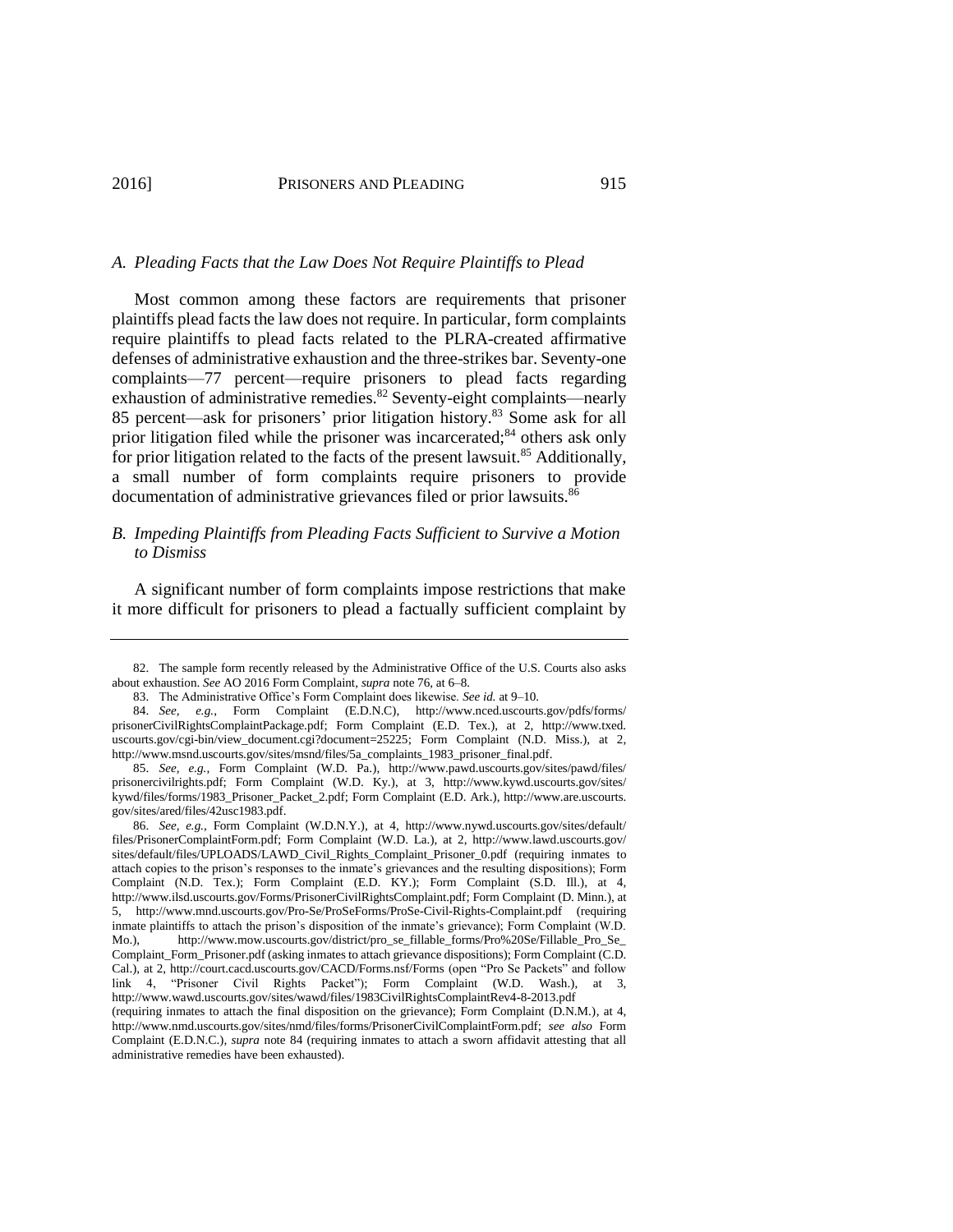restricting the plaintiff's allegations. Sixty-seven complaints—73 percent direct prisoner plaintiffs to limit their allegations to a "brief" description of facts or to state the facts "as briefly as possible."<sup>87</sup> As explained below, in light of the changes to pleading standards following *Iqbal* and *Twombly*, this instruction may cause plaintiffs to plead the kind of conclusory allegations that the Supreme Court has found inadequate.

<span id="page-17-0"></span>Relatedly, in some cases, prisoners may want to attach documentation to their complaints to bolster or clarify the substance of the wrongs they claim. These attachments may include grievances, prison responses to grievances, or other documentation. Five complaints prohibit prisoners from attaching additional documents. <sup>88</sup> Two permit exhibits but discourage prisoners from using them.<sup>89</sup> Two complaints place a page limit on the number of attachments that can be included. $90$  By contrast—and perhaps recognizing the clarity additional documentation can bring to pro se allegations—the complaints used in a few districts encourage plaintiffs to provide supporting documentation.<sup>91</sup>

<span id="page-17-1"></span>Of course, the forms necessarily can only provide a limited amount of space for prisoners to describe their factual allegations. However, while a number of forms expressly permit prisoners to add additional pages if they run out of space, five restrict plaintiffs from exceeding the space provided.<sup>92</sup> Eight complaints place a limit on the number of pages the plaintiff can

<sup>87.</sup> The Administrative Office's new form complaint also directs plaintiffs to state the facts "as briefly as possible," but allows attachment of additional pages if needed. AO 2016 Form Complaint, *supra* not[e 76,](#page-13-1) at 4.

<sup>88.</sup> Form Complaint (E.D.N.C.), *supra* note [84](#page-16-1) (prohibiting attachments unless instructed by court); Form Complaint (E.D. La.), http://www.laed.uscourts.gov/sites/default/files/forms/1983.pdf (prohibiting attachments); Form Complaint (M.D. La.), http://www.lamd.uscourts.gov/ sites/default/files/forms/1983COMPLAINTFORM-REVISED2014.pdf (prohibiting attachments); Form Complaint (S.D. Iowa), http://www.iasd.uscourts.gov/sites/default/files/forms/Prisoner% 201983%20Civil%20Rights%20Complaint%20Packet%209-19-2013.pdf (prohibiting attachments); Form Complaint (D. Ariz.), at 2, http://www.azd.uscourts.gov/sites/default/files/forms/Civil% 20Rights%20Complaint%20instructions-form.pdf (prohibiting attachments but also informing inmates that information from attachments should be paraphrased in the complaint).

<sup>89.</sup> Form Complaint (E.D. Wis.), http://www.wied.uscourts.gov/sites/wied/files/documents/ forms/Civil%20Right%20Complaint%20and%20Guide%20-%20Prisoner.pdf (encouraging plaintiffs to limit themselves to the space provided but allowing them to submit additional sheets or documents).

<sup>90.</sup> The District of Idaho limits prisoners to 25 pages of exhibits. Form Complaint (D. Idaho), https://www.id.uscourts.gov/Content\_Fetcher/index.cfml/Prisoner\_Complaint\_Form\_860.pdf?Content  $ID=860.$ 

<sup>91.</sup> *See, e.g.*, Form Complaint (S.D. Ill.), *supra* note [86,](#page-16-2) at 5 (instructing plaintiffs that when describing the facts of the claim, "You should also attach any relevant, supporting documentation.").

<sup>92.</sup> *See infra* not[e 172](#page-36-0) and accompanying text. Some variation exists in the way that the complaints prohibit or discourage the use of additional sheets. Some expressly prohibit additional sheets. Others use language that strongly discourages the use of additional sheets.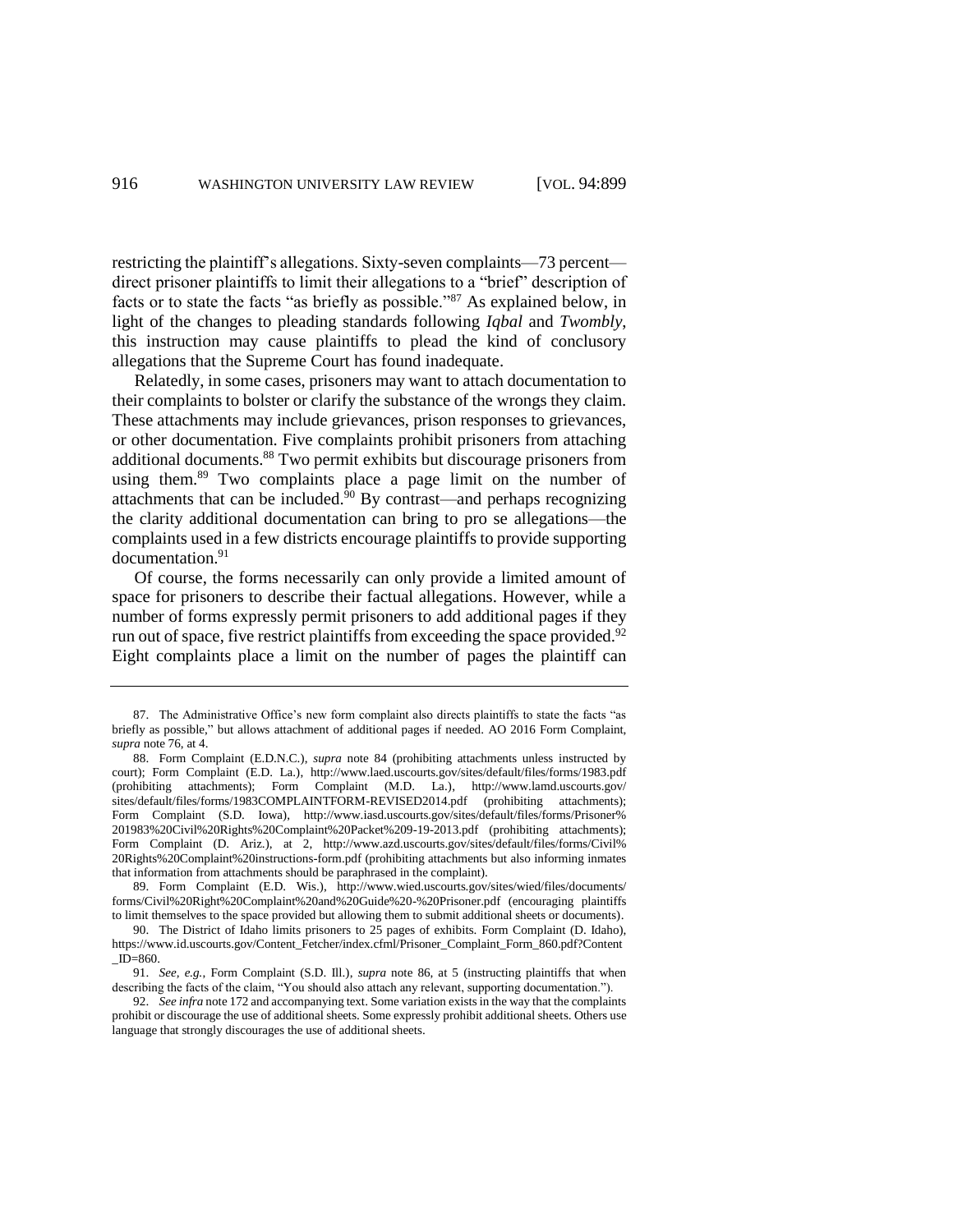<span id="page-18-2"></span><span id="page-18-0"></span>attach.<sup>93</sup> Seven additional complaints use ambiguous language to imply that a prisoner may only attach one extra page.<sup>94</sup> Four complaints that allow additional pages are ambiguous as to whether they can be used only for raising additional claims or naming additional defendants or can include additional facts regarding the plaintiff's claims.<sup>95</sup> Some complaints do not specify whether additional pages are allowed or prohibited.<sup>96</sup>

<span id="page-18-1"></span>Finally, sixty-seven complaints direct plaintiffs not to include any legal argument or citation in their allegations.<sup>97</sup>

# *C. Using Legal Terminology*

A relatively small number of complaints require pro se prisoners to understand and draw conclusions from legal terminology. Sixteen complaints direct the prisoner to indicate whether the defendants were acting "under color of law" and, if so, to explain how. Fifteen complaints direct the prisoner to indicate whether the defendants are being sued in their individual capacity or their official capacity. Finally, four complaints contain short statements of legal principles that are likely intended to provide helpful guidance to prisoners, but in fact may not be fully accurate or are potentially misleading when applied to certain causes of action.

We discuss the implications of these results in the following Part.

97. *See infra* Part. III.B.4.

<sup>93.</sup> For example, the Middle District of Pennsylvania restricts plaintiffs to three additional sheets. Form Complaint (M.D. Pa.), at 2, http://www.pamd.uscourts.gov/sites/ default/files/complain.pdf. The Western District of Texas form states that the entire complaint, including attachments and additional sheets, cannot exceed 20 pages. Form Complaint (W.D. Tex.). The Middle District of Alabama, the District of Kansas and the Northern District of Oklahoma each allow only two additional sheets for providing additional factual allegations relating to the plaintiff's claims. Form Complaint (M.D. Ala.), http://www.almd.uscourts.gov/forms/inmate-1983-complaint-instruction-sheet; Form Complaint (D. Kan.), http://www.ksd.uscourts.gov/complaint-civil-rights-421983/; Form Complaint (N.D. Okla.), at 2, https://www.oknd.uscourts.gov/prisoner (follow "Civil Rights Complaint Pursuant to 42 U.S.C. § 1983 (PR-01)" hyperlink). *See infra* note 155 and accompanying text.

<sup>94.</sup> *See, e.g.*, Form Complaint (D. Me.) (stating that prisoners may attach "extra sheet" if necessary); Form Complaint (D.R.I.) ("Attach an extra sheet if necessary."); Form Complaint (D.N.J.), http://www.njd.uscourts.gov/sites/njd/files/forms/DNJ-ProSe-006.pdf ("Attach a separate sheet if necessary."); Form Complaint (D. Neb.) (same); Form Complaint (S.D. Iowa), *supra* not[e 88](#page-17-0) ("Attach an extra sheet, if necessary . . . ."). The form for the District Court for the District of Columbia states in one place that "[i]f you need additional space to answer a question, you may use an additional blank page," but also states later on the form that prisoners may "[a]ttach extra sheets, if necessary." Form Complaint (D.D.C.), http://www.dcd.uscourts.gov/sites/dcd/files/CompCivilRights42usc1983.pdf.

<sup>95.</sup> *See infra* note 178 and accompanying text.

<sup>96.</sup> *See, e.g.*, Form Complaint (N.D. Cal.), http://www.cand.uscourts.gov/filelibrary/ 30/Complaint\_under\_Civil\_Rights\_Act-42-USC-1983-P.pdf; Form Complaint (D. Nev.), http://www.nvd.uscourts.gov/Files/42.1983%20Civil%20Rights%20Complaint.pdf.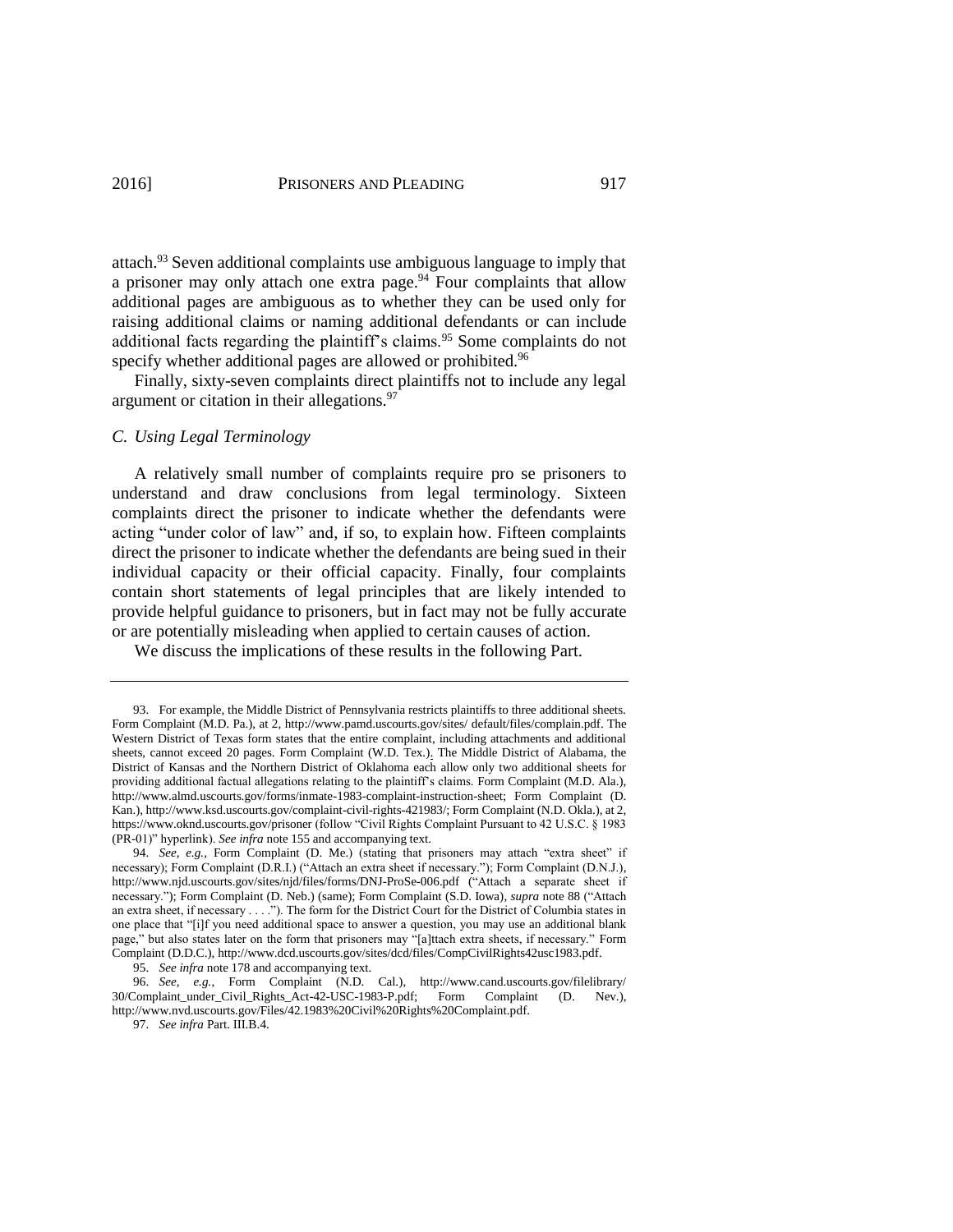#### III. CONSEQUENCES FOR PRO SE PRISONER PLAINTIFFS

By requiring pro se prisoners to plead facts that the law does not require them to plead, restricting pro se prisoners from providing detailed factual allegations, and directing pro se prisoners to plead legal conclusions, many form complaints impose a heightened pleading standard not faced by other litigants. The consequences of these impediments may be significant and can include the expenditure of judicial resources on reconciling the complaint with the law, improper or premature dismissal of the lawsuit, imposition of financial or other sanctions, and accrual of "strikes" under the Prison Litigation Reform Act that could bar a prisoner from filing any future civil lawsuits. This part discusses the consequences stemming from each of the three categories identified above.

### *A. Requiring Plaintiffs to Plead Facts That the Law Does Not Require*

Most form complaints require prisoner plaintiffs to plead facts that the law does not require them to plead. These facts are often the basis for affirmative defenses under the PLRA. Specifically, many complaints require plaintiffs to plead facts regarding (a) whether they have exhausted their administrative remedies, and (b) their prior litigation history. Because each requirement presents different implications for prisoners, each is discussed separately.

#### *1. Pleading Exhaustion of Administrative Remedies*

## *a. Requiring Pro Se Prisoners to Plead Exhaustion Risks Premature Dismissal of their Complaints*

Seventy-one of the ninety-two complaints require prisoners to provide information about whether they exhausted administrative remedies before filing. The sample form complaint that the Administrative Office of the U.S. Courts recently released also requires prisoners to plead facts about exhaustion.<sup>98</sup> Typically, the complaints ask if there is a grievance procedure at the correctional institution, whether the prisoner filed a grievance, whether the prisoner appealed the grievance through all available levels, whether the grievance process has been completed, and the result.<sup>99</sup> They also typically ask the prisoner to explain why he did not exhaust his

<sup>98.</sup> *See* 2016 AO Form Complaint, *supra* not[e 76,](#page-13-1) at 6–8.

<sup>99.</sup> *See, e.g.*, Form Complaint (M.D. Pa.), *supra* not[e 93,](#page-18-0) at 2.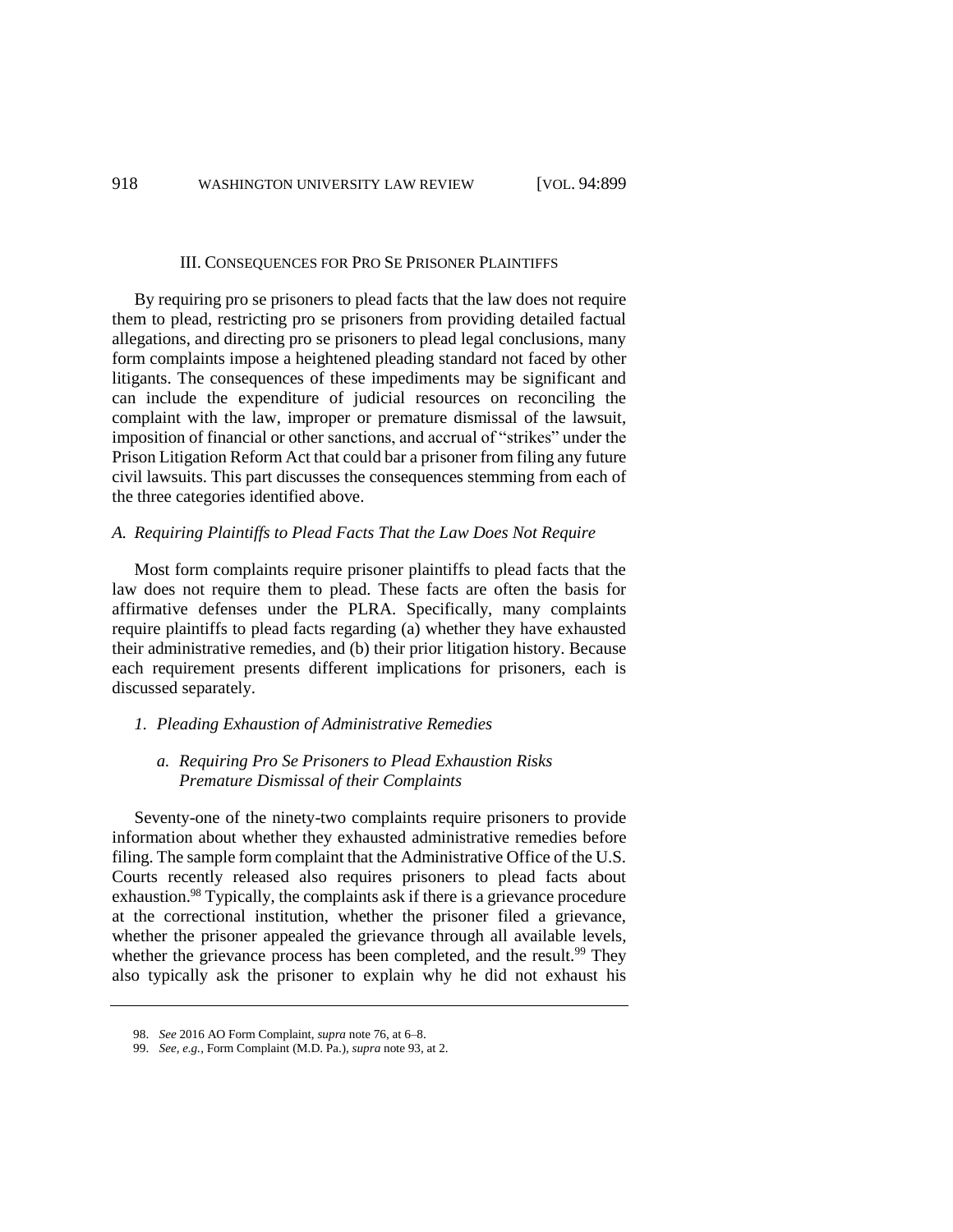<span id="page-20-0"></span>remedies if he did not follow all the steps of an available grievance process.<sup>100</sup>

The law is settled, however, that exhaustion of administrative remedies is not part of the prisoner's prima facie case and need not be pleaded. Rather, it is an affirmative defense and the defendant's obligation—on penalty of waiver—to raise and prove.<sup>101</sup> In 2007, the Supreme Court in *Jones v. Bock* held that exhaustion is an affirmative defense and that prisoners do not have to plead facts regarding exhaustion in their complaints. <sup>102</sup> Before *Jones*, the circuits had split on whether exhaustion was an affirmative defense.<sup>103</sup> But the forms asking about exhaustion do not come only from circuits that treated administrative exhaustion as a pleading requirement pre-*Jones*. 104 Moreover, ten years after *Jones* was decided, 77 percent of form complaints still require prisoners to plead exhaustion. These forms are wrong on the law, and the error they include may cause unintended negative consequences for prisoner plaintiffs and the courts.

<span id="page-20-1"></span>First, requiring prisoners to plead facts about exhaustion creates a risk that complaints that might otherwise be heard on the merits will end up being dismissed on exhaustion grounds. Exhaustion, like other affirmative defenses, can be waived by a defendant.<sup>105</sup> Thus, if a defendant does not raise exhaustion, the plaintiff's action can proceed even if the plaintiff failed to exhaust administrative remedies.<sup>106</sup> Requiring a plaintiff to plead exhaustion makes that defense part of the plaintiff's complaint and requires the court to resolve how that information should be considered.

Second, the plaintiff may have arguments to defeat an administrative exhaustion defense that are not reflected by checking a box "yes" or "no." Because the PLRA only requires exhaustion of "available" administrative remedies, a prisoner is not required to exhaust when the prison acts in a way

<sup>100.</sup> *See, e.g.*, *id.*; Form Complaint (D. Or.), at 8–9, https://www.ord.uscourts.gov/index.php/ component/phocadownload/category/9-habeas-corpus-and-prisoner-civil-rights?download=24:prisoner -civil-rights-complaint; 1976 REPORT, *supra* not[e 16,](#page-4-1) at 47.

<sup>101.</sup> FED. R. CIV. P. 8(b); *see also* Jones v. Bock, 549 U.S. 199, 215–16 (2007).

<sup>102.</sup> *Bock*, 549 U.S. at 215–16.

<sup>103.</sup> *Id.* at 204 & n.2 (describing circuit split).

<sup>104.</sup> *See, e.g.*, Form Complaint (D. Vt.); Form Complaint (M.D. Pa.), *supra* note [93,](#page-18-0) at 2; Form Complaint (E.D.N.C.), *supra* note [84,](#page-16-1) at 8; Form Complaint (N.D. Ind.), at 4, http://www.innd.uscourts.gov/sites/innd/files/PrCmplnt.pdf; Form Complaint (D. Minn.), *supra* not[e 86,](#page-16-2)  at 5; Form Complaint (E.D. Cal.), at 3–5, http://www.caed.uscourts.gov/caednew/assets/File/ Prisoner%20PAcket.pdf.

<sup>105.</sup> *See, e.g.*, Johnson v. Testman, 380 F.3d 691, 695 (2d Cir. 2004) (holding that the PLRA's exhaustion requirement "is waivable").

<sup>106.</sup> *See, e.g.*, Handberry v. Thompson, 446 F.3d 335, 342–43 (2d Cir. 2006); Anderson v. XYZ Correctional Health Servs., Inc., 407 F.3d 674, 679–80 (4th Cir. 2005); Smith v. Mensinger, 293 F.3d 641, 647 n.3 (3d Cir. 2002); Randolph v. Rogers, 253 F.3d 342, 347 n.11 (8th Cir. 2001).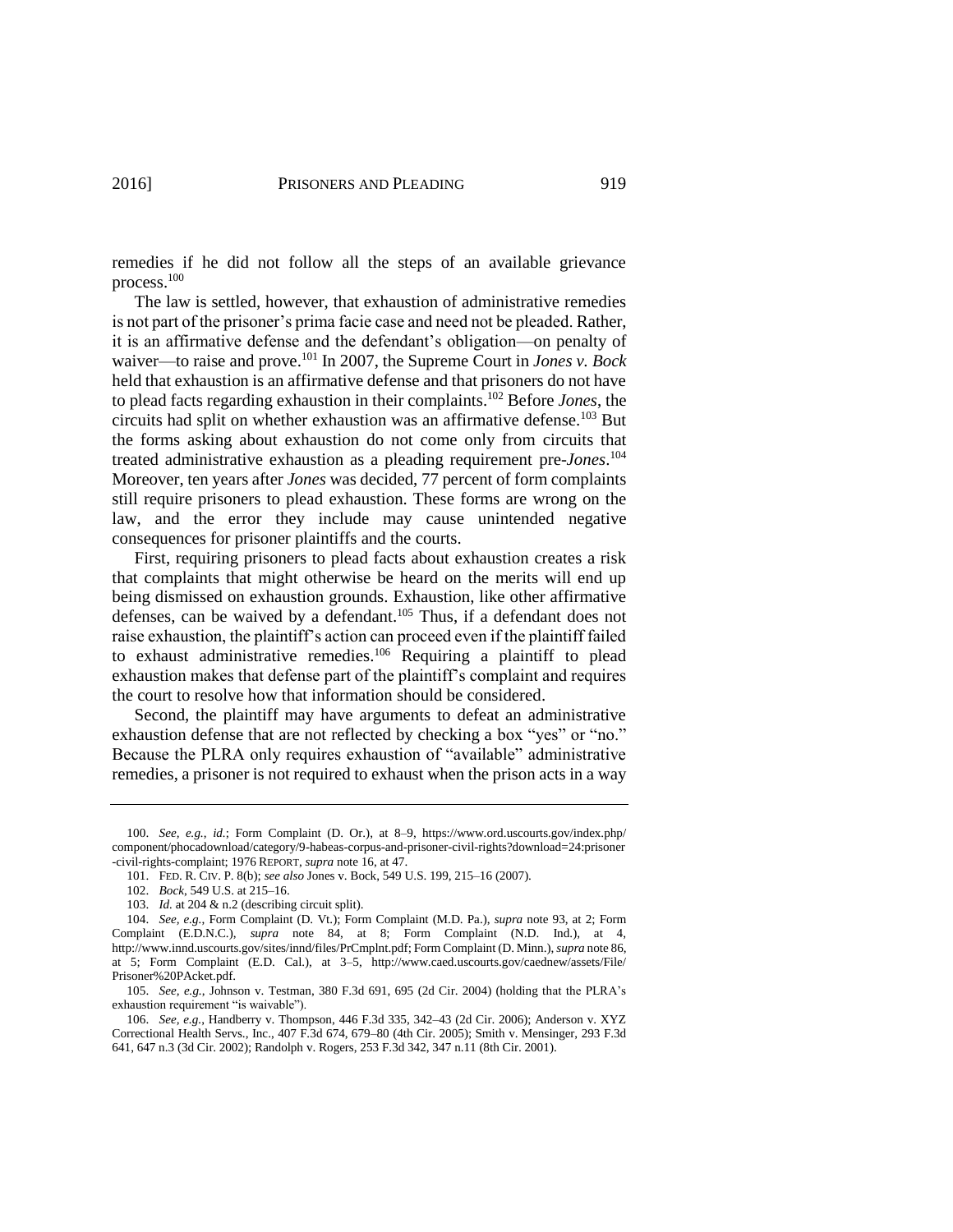<span id="page-21-1"></span><span id="page-21-0"></span>to make administrative remedies unavailable.<sup>107</sup> Failure to exhaust may indicate that the prisoner was impeded or prevented from filing a grievance or that grievance procedures were not otherwise "available" within the meaning of the PLRA.<sup>108</sup> Thus, an unsophisticated plaintiff may answer "no" and be held to that verified statement even if administrative remedies were not "available." If such facts are presented outside of the complaint, the court must resolve that discrepancy.

Third, merely having such questions on the complaint form may affect how a court interprets the complaint. A prisoner who does not know whether an administrative remedy was "available" or who simply may not understand what the complaint is asking may end up leaving the question blank. Some district courts have treated the failure to answer as the equivalent of answering "no," resulting in a conclusion that the prisoner failed to exhaust and dismissal of the claim.<sup>109</sup> An equivalent silence in a complaint that does not ask about exhaustion would not lead to the same result.

Finally, there are several ways in which a seemingly simple question about exhaustion may be misconstrued. In one of the few cases addressing this issue, the Second Circuit noted three ways in which one pro se form could cause error: (1) the form asks only whether there is a grievance procedure, not whether the procedure is applicable to the subject of the plaintiff's claims; (2) the form asks if there is a grievance procedure "in the institution," which may confuse a prisoner who has been transferred from a prison without a grievance procedure to one that does have a procedure in

<sup>107.</sup> *See, e.g.*, Dole v. Chandler, 438 F.3d 804, 809–12 (7th Cir. 2006) (finding that failure to exhaust is excusable if prison officials engage in affirmative misconduct that impedes the completion of the grievance process); Miller v. Norris, 247 F.3d 736, 740 (8th Cir. 2001) ("We believe that a remedy that prison officials prevent a prisoner from 'utiliz[ing]' is not an 'available' remedy" under the PLRA); Marr v. Fields, No. 1:07-cv-494, 2008 WL 828788, at \*6 (W.D. Mich. Mar. 27, 2008) (refusing to dismiss action where plaintiff alleged this prison officials told him that his claim could not be grieved). 108. *See Chandler*, 438 F.3d at 809–12; *Miller*, 247 F.3d at 740; Marr, 2008 WL 828788, at \*6.

Some complaints have different wording but carry the same risk. Some complaints ask simply if the prisoner exhausted administrative remedies. The prisoner might answer no and have the complaint dismissed, but the reason may be because no administrative remedies were available.

<sup>109.</sup> *See, e.g.*, Ghee v. Ramos*,* [No. 13 Civ. 632\(RWS\), 2013 WL 7018543, at \\*1–2 \(S.D.N.Y. Dec.](https://a.next.westlaw.com/Link/Document/FullText?findType=Y&serNum=2032560409&pubNum=0000999&originationContext=document&transitionType=DocumentItem&contextData=%28sc.Folder*cid.c53041d709b34e15a4eeb4a8a5e9092c*oc.Search%29)  [4, 2013\)](https://a.next.westlaw.com/Link/Document/FullText?findType=Y&serNum=2032560409&pubNum=0000999&originationContext=document&transitionType=DocumentItem&contextData=%28sc.Folder*cid.c53041d709b34e15a4eeb4a8a5e9092c*oc.Search%29) (dismissing prisoner's complaint for failure to exhaust where he left blank the question regarding his appeal efforts and failed to allege "further actions taken . . . to appeal his initial grievance or comply with the remaining requirements under the [grievance program]"); [Antrobus v. Warden of](https://a.next.westlaw.com/Link/Document/FullText?findType=Y&serNum=2027778838&pubNum=0000999&originationContext=document&transitionType=DocumentItem&contextData=%28sc.Folder*cid.c53041d709b34e15a4eeb4a8a5e9092c*oc.Search%29)  GRVC*,* [No. 11 Civ. 5128\(JMF\), 2012 WL 1900542, at \\*3 \(S.D.N.Y. May 25, 2012\)](https://a.next.westlaw.com/Link/Document/FullText?findType=Y&serNum=2027778838&pubNum=0000999&originationContext=document&transitionType=DocumentItem&contextData=%28sc.Folder*cid.c53041d709b34e15a4eeb4a8a5e9092c*oc.Search%29) (treating prisoner's nonresponsive answer regarding his appeal efforts on form complaint as "a concession that he did not attempt to appeal the decision at all"). *But see* Groenow v. Williams, No. 13 Civ. 3961(PAC)(JLC), 2014 WL 941276, at \*3 (S.D.N.Y. Mar. 11, 2014) ("Where a prisoner indicates that he has taken *some* steps toward exhaustion, district courts will not normally infer from his silence as to any remaining steps that he has not fully exhausted.").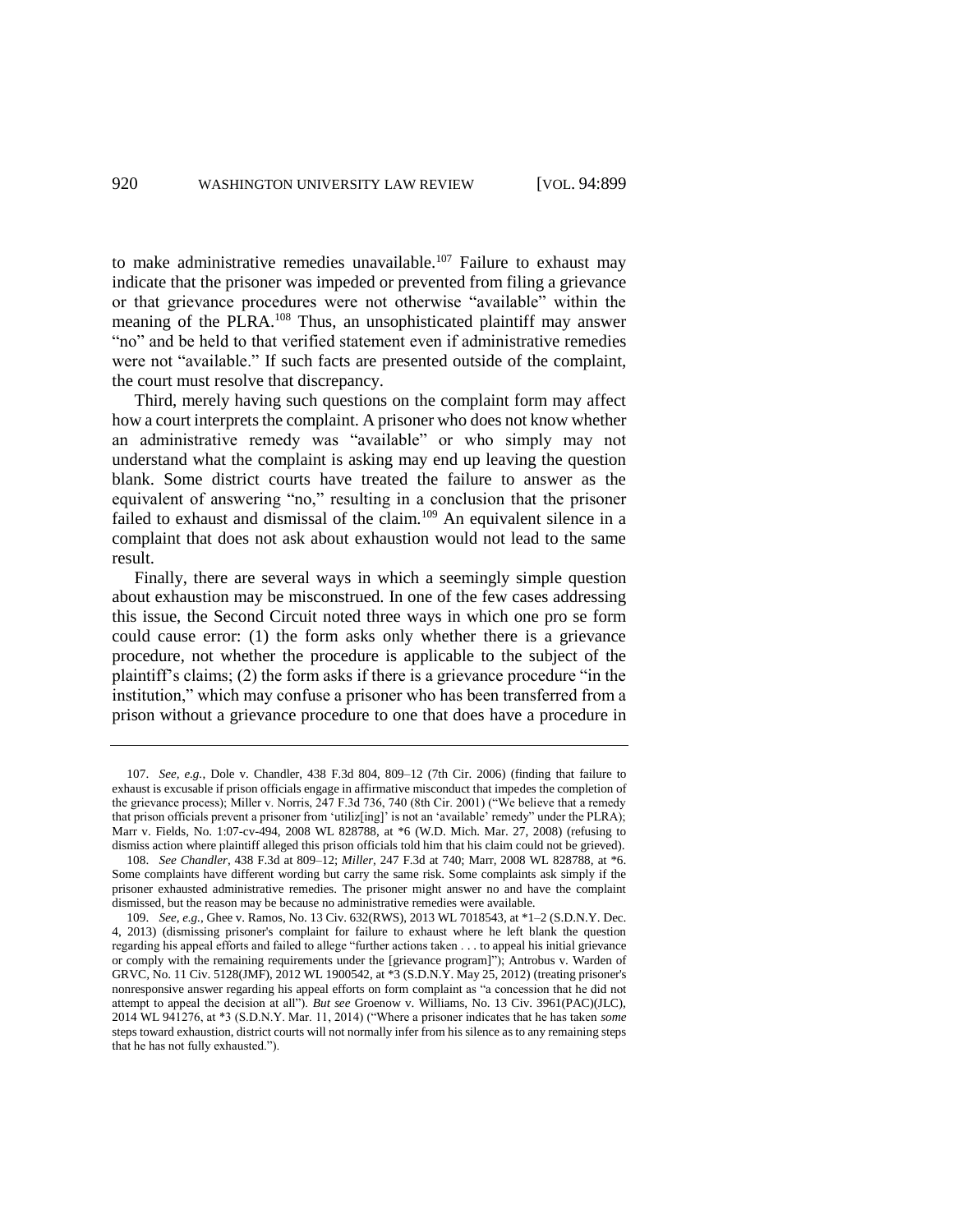place; and (3) the form does not allow a prisoner to say that he does not know if a grievance procedure exists. Error on any one of these factors could cause a prisoner to unknowingly—and incorrectly—plead himself out of court.<sup>110</sup> The court is left to determine the proper interpretation of a prisoner's answer to a form's ambiguous question.

<span id="page-22-0"></span>Additionally, prisoners risk improper dismissal by not having copies of their grievances and administrative decisions, which some districts require prisoners to attach to their complaints.<sup>111</sup> This requirement is troubling, not just because it goes beyond what the law requires, but also because there are any number of reasons why prisoners might not have the required documentation to show exhaustion. Photocopies cost money that many prisoners do not have. Prisoners have limited space in their cells to store legal papers.<sup>112</sup> Documents easily can get lost when prisoners are transferred to another cell or another institution or be destroyed by other inmates.<sup>113</sup> Although a district court judge may choose to overlook a plaintiff's failure to attach supporting documentation, that judge would be within his or her authority to reject the complaint for non-compliance and dismiss the action.<sup>114</sup> Alternatively, the prisoner's case may never reach the court

<sup>110.</sup> Snider v. Melindez, 199 F.3d 108, 114 n.3 (2d Cir. 1999). The court noted, "[w]e do not mean to suggest by these observations that such forms and questionnaires have no utility. They may usefully guide the court's inquiry as to whether the prisoner has fulfilled the prerequisites to suit; however, a plaintiff's answers cannot by themselves establish the existence of an administrative remedy." *Id.*

<sup>111.</sup> Form Complaint (W.D.N.Y.), *supra* not[e 86,](#page-16-2) at 4; Form Complaint (W.D. La.), *supra* not[e 86,](#page-16-2)  at 2 (requiring copies of grievance responses and dispositions); Form Complaint (N.D. Miss.), *supra* note [84,](#page-16-1) at 4 (requiring prisoners to attach copies of all grievances and dispositions); Form Complaint (E.D. Ky.) (requiring prisoners to submit a copy of each grievance and the response to the grievance); Form Complaint (S.D. Ill.), *supra* note 86, at 4 (directing plaintiff to attach any grievance response and dispositions or to explain why such documents were not attached to the complaint); Form Complaint (D. Minn.), *supra* note 86, at 5 (instructing plaintiffs to "[a]ttach a copy of the decision or disposition received from the prison grievance procedure"); Form Complaint (C.D. Cal.), *supra* note 86, at 2 (asking plaintiff to attach copies of grievance decisions); Form Complaint (W.D. Wash.), *supra* note 86, at 3 (requiring prisoner to attach a copy of the final decision on the grievance); Form Complaint (D.N.M.), *supra* note 86, at 4 (requiring plaintiff to attach "proof of exhaustion"); *see also* Form Complaint (E.D.N.C.), *supra* note [84](#page-16-1) (requiring that the plaintiff file a sworn affidavit that all administrative remedies have been exhausted).

<sup>112.</sup> *See, e.g.*, Thompson v. DEA, 492 F.3d 428, 435 (D.C. Cir. 2007) (noting that prisoners "often lack the ability to gather and store" numerous legal pleadings); Andrews v. King, 398 F.3d 1113, 1119 n.9 (9th Cir. 2005) ("In his current facility, [the prisoner] represents that he is permitted only six cubic feet of possessions—and that this not enough space to maintain comprehensive files.").

<sup>113.</sup> *See, e.g.*, Bell v. Johnson, 308 F.3d 594, 604 (6th Cir. 2002) (addressing prisoner's claim that prison guards unlawfully retaliated against him by seizing and destroying his legal papers); *see also*  Woods v. Carey, No. CIV S-04-1225 LKK GGH P, 2007 WL 2688819, at \*1–2 (E.D. Cal. Sept. 13, 2007) (acknowledging prisoner's claim that he was unable to file a timely appeal of his administrative grievance because he lacked access to his legal papers).

<sup>114.</sup> *See, e.g.*, Daily v. Municipality of Adams Cty., 117 F. App'x 669 (10th Cir. 2004) (affirming dismissal of plaintiff's complaint for failure to use the complaint form and for failing to provide all the information that the form required).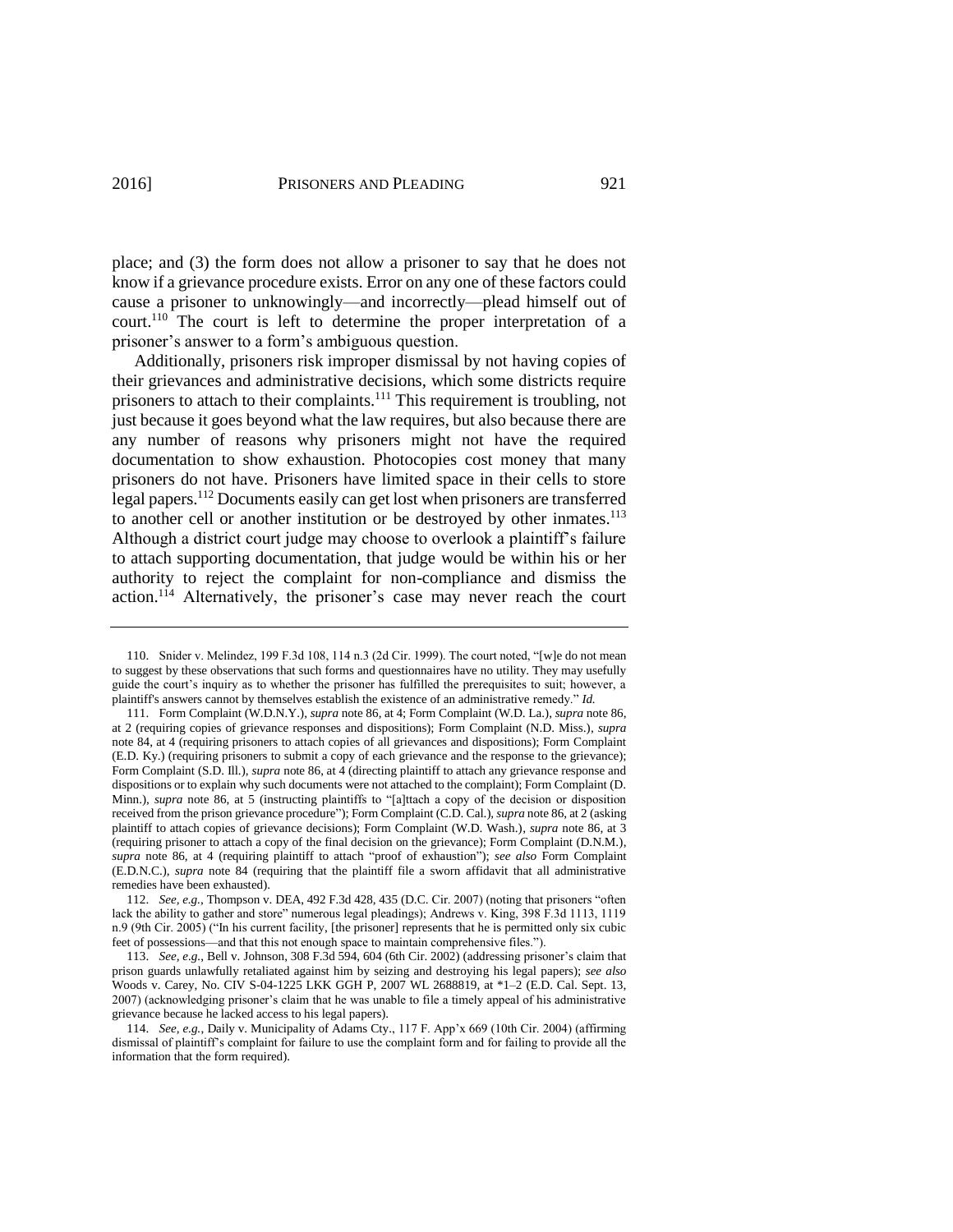because the additional burden of supplying documentation may itself deter prisoners from filing suit.

This argument is not simply that a case that will ultimately be dismissed should be dismissed more slowly. As the Supreme Court held in *Jones*, the PLRA does not authorize or justify a departure from normal practices under the Federal Rules of Civil Procedure, which require that a defendant raise all affirmative defenses.<sup>115</sup> The wisdom of this rule is evident in this context. Defendants have "superior access to prison administrative records in comparison to prisoners"<sup>116</sup> and know the procedures available in their institutions. Requiring defendants to raise an exhaustion issue ensures that the prisoner plaintiff is on notice of, and can respond to, the precise defects that the defendants assert. It also allows the courts to decide affirmative defenses on a record created by both parties.

# *b. Requiring Prisoners to Plead Exhaustion Risks Improper Accrual of PLRA Strikes.*

For a prisoner plaintiff, the cost of dismissal on the pleadings is more than simply the end of his case. It can also impair or prevent that prisoner from filing any future cases. Under the PLRA's three-strikes rule, a prisoner who has filed three prior actions or appeals that have been "dismissed on the grounds that" they are "frivolous, malicious, or fail[] to state a claim upon which relief may be granted" is prohibited from proceeding *in forma pauperis* (IFP) in any future lawsuit, unless the prisoner is in imminent danger of serious bodily injury.<sup>117</sup> Because most prisoners are indigent and

<sup>115.</sup> Jones v. Bock, 549 U.S. 199, 214 (2007). In other contexts, courts have expressed concern about district courts raising defenses sua sponte that a defendant has chosen to waive or may choose to waive. *See, e.g.*, Barrera v. Young, 794 F.2d 1264, 1269 (7th Cir. 1986) ("If a state authorizes its Attorney General to surrender the protection of some principle of law on behalf of the state, no principle of federal law interferes. To the contrary, if the federal court refused to accept the waiver, explicit or implicit, by the state through its Attorney General, this would be a meddlesome intrusion into the state's internal allocation of governmental authority.").

<sup>116.</sup> *Andrews*, 398 F.3d at 1119 (citing Wyatt v. Terhune, 315 F.3d 1108, 1119 (9th Cir. 2003)).

<sup>117.</sup> 28 U.S.C. § 1915(g) (2012). Although the statute provides an exception where the prisoner is in "imminent danger of serious bodily injury," that provision has been construed narrowly. "Imminent danger" must be present "as of the time the prisoner's complaint is filed," and "a prisoner's allegation that he faced danger in the past is insufficient to allow him to proceed I.F.P." Abdul-Akbar v. McKelvie, 239 F.3d 307, 310 (3d Cir. 2001) (en banc). Moreover, the exception has been construed to apply only to particularly acute injuries, as injuries that linger for a longer period of time not found to be "imminent." *See, e.g.*, Ball v. Famiglio, 726 F.3d 448, 468 (3d Cir. 2013) ("Moreover, even if poor care for her past injuries, her eyesight, or he[r arthritis](https://a.next.westlaw.com/Link/Document/FullText?entityType=disease&entityId=Ib159d168475411db9765f9243f53508a&originationContext=document&transitionType=DocumentItem&contextData=%28sc.Default%29) may prove detrimental to Ball's health over time, they do not represent 'imminent dangers' which are 'about to occur at any moment or are impending.'" (citing *Abdul-Akbar*, 239 F.3d at 315). Furthermore, many prisoner civil rights claims, such as due process and First Amendment claims, ordinarily do not involve a risk of bodily injury.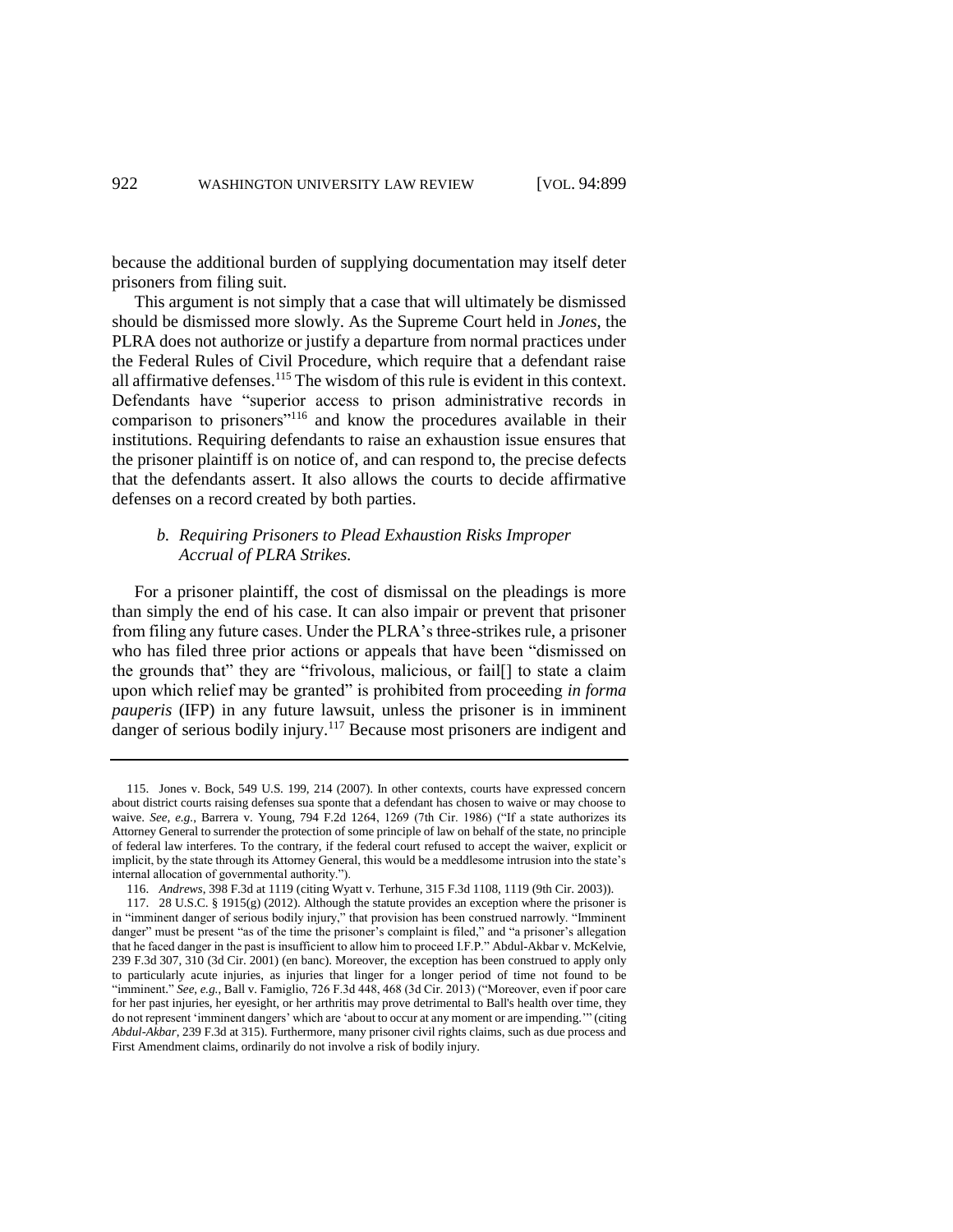cannot afford to pay the \$400.00 district court filing fee up front, barring a prisoner from proceeding IFP is tantamount to barring that prisoner from court altogether. Courts considering a prisoner's IFP application must review the disposition of prior actions to determine whether three strikes have been collected.

Notably, PLRA strikes are tied to dismissals, not to grants of summary judgment. In other words, a dismissal for failure to state a claim counts as a strike,<sup>118</sup> but an order granting summary judgment in favor of defendants ordinarily does not.<sup>119</sup> That distinction is important when considered in relation to the form complaint. Because affirmative defenses such as exhaustion are ordinarily raised and proved by the defendant, they are typically resolved at the summary judgment stage after the parties have an opportunity to submit evidence showing that the plaintiff exhausted or failed to exhaust administrative remedies.<sup>120</sup> There is a narrow exception, however, that allows affirmative defenses like exhaustion to be resolved on a motion to dismiss if the affirmative defense is clear on the face of the complaint.<sup>121</sup> In other words, exhaustion may be resolved on the pleadings only if the plaintiff includes facts that demonstrate a failure to exhaust. In prisoner cases, where the court reviews a complaint to determine if it is frivolous, malicious, or fails to state a claim before defendants are served, exhaustion may be resolved on the complaint alone, without a responsive pleading. Several circuits have held that such a dismissal counts as a strike for PLRA purposes, particularly if the dismissal is with prejudice.<sup>122</sup>

<sup>118.</sup> 28 U.S.C. § 1915(g); *see also Ball*, 726 F.3d at 460 (concluding that an action is a strike where it is dismissed for failure to state a claim).

<sup>119.</sup> *See, e.g.*, Tolbert v. Stevenson, 635 F.3d 646, 654–55 (4th Cir. 2011) (stating that order granting summary judgment is not a strike). *But cf.* Blakely v. Wards, 738 F.3d 607, 613 (4th Cir. 2013) (en banc) (finding that a ruling on summary judgment can be a strike if the court states that the action, on summary judgment, was dismissed as frivolous, malicious or for failure to state a claim).

<sup>120.</sup> *See, e.g.*, *Ball*, 726 F.3d at 460 (quoting Thompson v. DEA, 492 F.3d 428, 438 (D.C. Cir. 2007)) (noting that in the majority of cases, exhaustion will not be resolved at the motion to dismiss stage but at some later stage of the litigation); Groenow v. Williams, No. 13 Civ. 3961(PAC)(JLC), 2014 WL 941276, at \*3 (S.D.N.Y. Mar. 11, 2014) (noting that "a motion for summary judgment is normally the proper vehicle to address a plaintiff's failure to exhaust").

<sup>121.</sup> *Ball*, 726 F.3d at 459; *Thompson*, 492 F.3d at 438*. See also* Jones v. Bock, 549 U.S. 199, 215 (2007) (explaining that whether a court can grant a motion to dismiss on the ground of an affirmative defense depends on whether the plaintiff pleads facts showing that the affirmative defense applies).

<sup>122.</sup> *See Ball*, 726 F.3d at 459–60; *Thompson*, 492 F.3d at 438; Steele v. Fed. Bureau of Prisons, 355 F.3d 1204, 1213 (10th Cir. 2003); Rivera v. Allin, 144 F.3d 719, 731 (11th Cir. 1998) (counting dismissal for failure to exhaust as a strike because "[a] claim that fails to allege the requisite exhaustion of remedies is tantamount to one that fails to state a claim upon which relief may be granted"); *see also*  [Owens v. Isaac](http://www.westlaw.com/Find/Default.wl?rs=dfa1.0&vr=2.0&DB=506&FindType=Y&ReferencePositionType=S&SerialNum=2012406830&ReferencePosition=563)*,* [487 F.3d 561, 563 \(8th Cir. 2007\)](http://www.westlaw.com/Find/Default.wl?rs=dfa1.0&vr=2.0&DB=506&FindType=Y&ReferencePositionType=S&SerialNum=2012406830&ReferencePosition=563) (per curiam) (finding that a dismissal for failure to exhaust was not a strike where the dismissal was without prejudice); Snider v. Melindez, 199 F.3d 108, 111 (2d Cir. 1999) (stating that the three strikes rule "was intended to apply to nonmeritorious suits dismissed with prejudice, not suits dismissed without prejudice for failure to comply with a procedural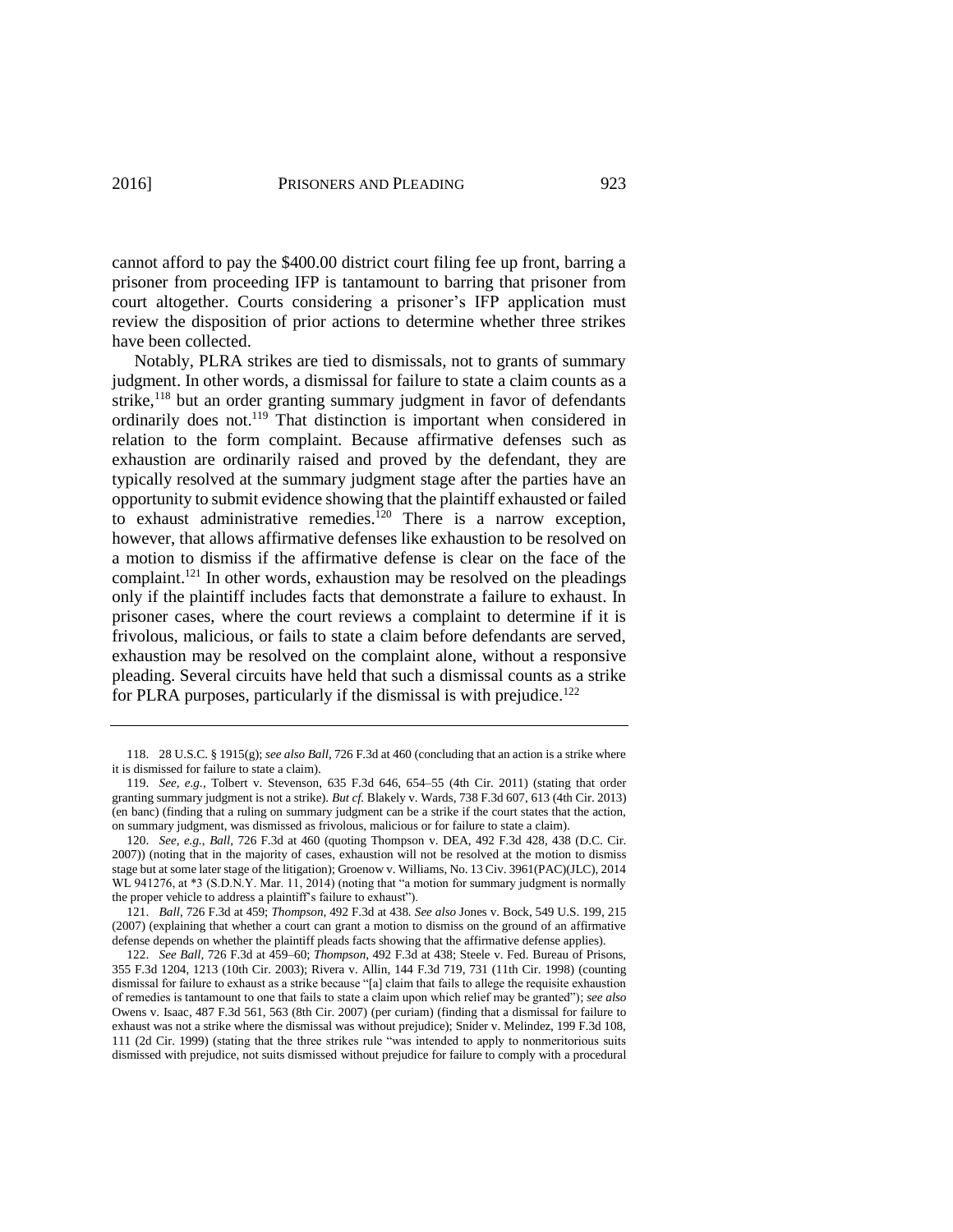<span id="page-25-0"></span>Thus, requiring prisoners to plead exhaustion in the complaint, which might then cause exhaustion to be addressed at the dismissal or screening stage rather than at summary judgment, puts them at risk of accruing strikes that otherwise would not accrue.<sup>123</sup> For example, in *Ball v. Famiglio*, the plaintiff Dawn Ball had filed a prior lawsuit claiming civil rights violations by prison employees and officials at a Pennsylvania state prison. She filed that prior action in the Middle District of Pennsylvania using the prisoner form complaint required by the Middle District's Local Rules.<sup>124</sup> The form asked her to indicate (1) whether she filed a grievance and (2) whether that grievance process had been completed.<sup>125</sup> Ball checked "yes" for the first question and "no" for the second question.<sup>126</sup> This effectively made the exhaustion affirmative defense part of Ball's complaint. Thus, when the district court found that she had not exhausted her administrative remedies, it dismissed her action for failure to state a claim.<sup>127</sup>

When Ball filed a subsequent civil rights lawsuit and appeal, the Third Circuit found that she was ineligible to proceed IFP because the prior dismissal was her third strike.<sup>128</sup> But had it not been for the form complaint's requirement that she plead exhaustion, her claim would not have been subject to dismissal for failure to state a claim.<sup>129</sup> Instead, exhaustion would have been addressed, as it normally is, at summary judgment, and Ball would not have accrued a strike.

prerequisite," such as exhaustion, and holding that the plaintiff's prior dismissal without prejudice for failure to exhaust was not a strike).

<sup>123</sup>*.* The PLRA requires courts to pre-screen complaints even prior to considering a defendant's motion to dismiss. The statute states that the court "shall review" a prisoner complaint, either before docketing or "as soon as practicable" after docketing and shall either identify the prisoner's cognizable claims or dismiss the complaint if it is frivolous, malicious, fails to state a claim, or seeks monetary relief from a defendant that is immune from such relief. 28 U.S.C. § 1915A. *See also*, Broc Gullett, Note, *Eliminating Standard Pleading Forms That Require Prisoners to Allege Their Exhaustion of Administrative Remedies*, 2015 MICH. ST. L. REV. 1179 (arguing that requiring prisoners to plead exhaustion is inconsistent with *Jones v. Bock* and causes prisoners to improperly accrue PLRA strikes).

<sup>124.</sup> *See* MIDDLE DIST. PA. LOCAL R. 4.7(A) (2014). In the interest of full disclosure, one co-author served as court-appointed *Amicus Curiae* on Ms. Ball's behalf before the Third Circuit. For another article that discusses Ms. Ball's case, see Gullett, *supra* not[e 123,](#page-25-0) at 1200–03.

<sup>125.</sup> *See* Form Complaint (M.D. Pa.), *supra* not[e 93,](#page-18-0) at 2; *Ball*, 726 F.3d at 466.

<sup>126.</sup> Complaint at 1, Ball v. SCI-Muncy, No. 1:08-cv-00391-YK-LQ (M.D. Pa. Mar. 6, 2008).

<sup>127.</sup> *Ball*, 726 F.3d at 466. Failure to exhaust administrative remedies is not an independent ground for a strike under the PLRA. 28 U.S.C. § 1915(g).

<sup>128.</sup> *See id.*

<sup>129.</sup> Of course, it is always possible that a complaint is wrongly dismissed for failure to exhaust could end up being dismissed on other grounds. In that case, the action would constitute a strike even if the plaintiff would not have been required to plead exhaustion. *See* Groenow v. Williams, No. 13 Civ. 3961(PAC)(JLC), 2014 WL 941276, at \*1 (S.D.N.Y. Mar. 11, 2014) (recommending that the district court deny the defendant's motion to dismiss for failure to exhaust but also recommending that the court grant the defendant's motion to dismiss for failure to state a claim on the merits).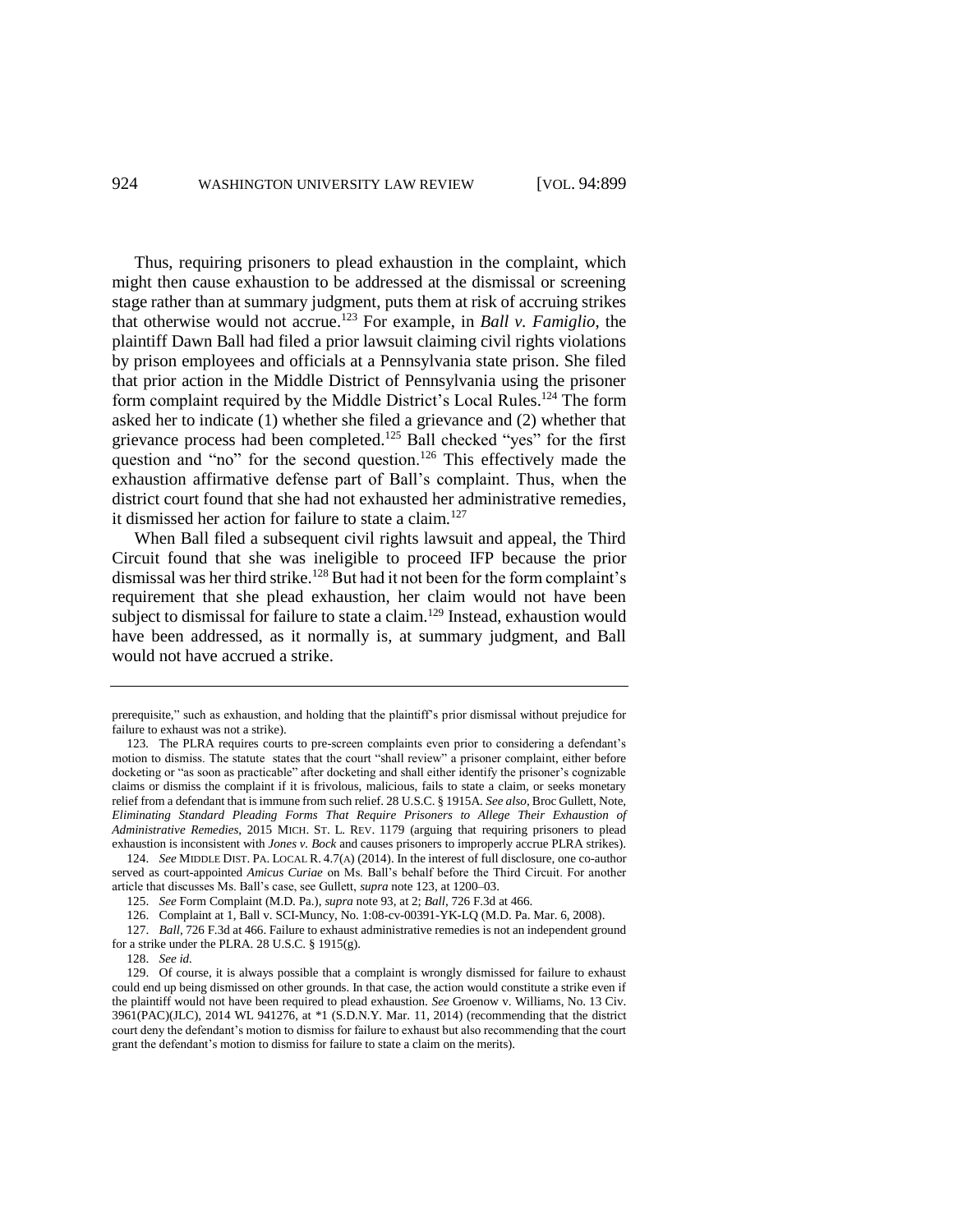Requiring prisoner plaintiffs to plead exhaustion is contrary to governing law and imposes risks that prisoners will have their complaints prematurely dismissed and receive a PLRA strike that they would not otherwise receive. It also puts courts in the position of deciding exhaustion on an incomplete and one-sided record or ignoring an issue raised by the plaintiff's complaint.

### *2. Prior Litigation History*

Seventy-eight form complaints, as well as the Administrative Office's recently created sample form, require prisoners to provide some information about prior lawsuits they have filed. Courts have good reasons for being interested in a prisoner plaintiff's prior litigation history. Identifying prior lawsuits, their current status, and the judges to whom they are assigned, can help ensure that cases involving the same prisoners or issues are heard by a single judge.<sup>130</sup> It also can help courts determine whether a prisoner has collected three strikes and is barred from proceeding *in forma pauperis*. 131 But including prior litigation history as a pleading requirement is improper and may cause prisoners, through inadvertence or mistake, to suffer sanctions or to have potentially meritorious claims dismissed for errors in completing this portion of the form.

Requiring prisoners to plead facts about their prior litigation in their complaint is inconsistent with federal pleading rules. The Supreme Court has repeatedly held that rules requiring plaintiffs to plead facts beyond a "short and plain statement" of the claim run afoul of Rule 8 of the Federal Rules of Civil Procedure.<sup>132</sup> More importantly, the prevailing view is that

<sup>130.</sup> This appears to be the rationale for why prior litigation history was included in the original model form complaint recommended by the FJC committee in the 1970s. *See supra* note [52](#page-11-0) and accompanying text.

<sup>131.</sup> As one district court opined,

The information in Section IV of the complaint [regarding prior lawsuits] is useful to the court in enforcing the 'three strikes' provision of [28 U.S.C. § 1915\(g\).](https://a.next.westlaw.com/Link/Document/FullText?findType=L&pubNum=1000546&cite=28USCAS1915&originationContext=document&transitionType=DocumentItem&contextData=%28sc.Folder*cid.4f077ff466164abe9450dcc1194b784b*oc.Search%29#co_pp_16f4000091d86) The information on the form also assists the court in determining whether the action is related to or should be considered in connection with another action, or whether a holding in another action affects the current action. Further, since prisoner plaintiffs generally proceed pro se, the information helps the court determine their litigation experience and familiarity with the legal terrain of the current action. Requiring disclosure of previously filed cases on the complaint form relieves the court of the time-consuming task of combing the dockets of state and federal courts to identify cases previously filed by the plaintiff. This administrative benefit would be lost if plaintiffs were relieved of the obligation of identifying all previously filed cases.

Snell v. Tucker, No. 3:13cv563/LAC/EMT, 2014 WL 866505, at \*2 (N.D. Fla. Mar. 5, 2014) (citation omitted).

<sup>132.</sup> *See, e.g.*, Leatherman v. Tarrant Cty. Narcotics Intelligence & Coordination Unit, 507 U.S. 163, 168–69 (1993) (holding that courts cannot impose a heightened pleading requirement for § 1983 actions because such a requirement is inconsistent with Fed. R. Civ. P. 8(a)); *see also* Jones v. Bock,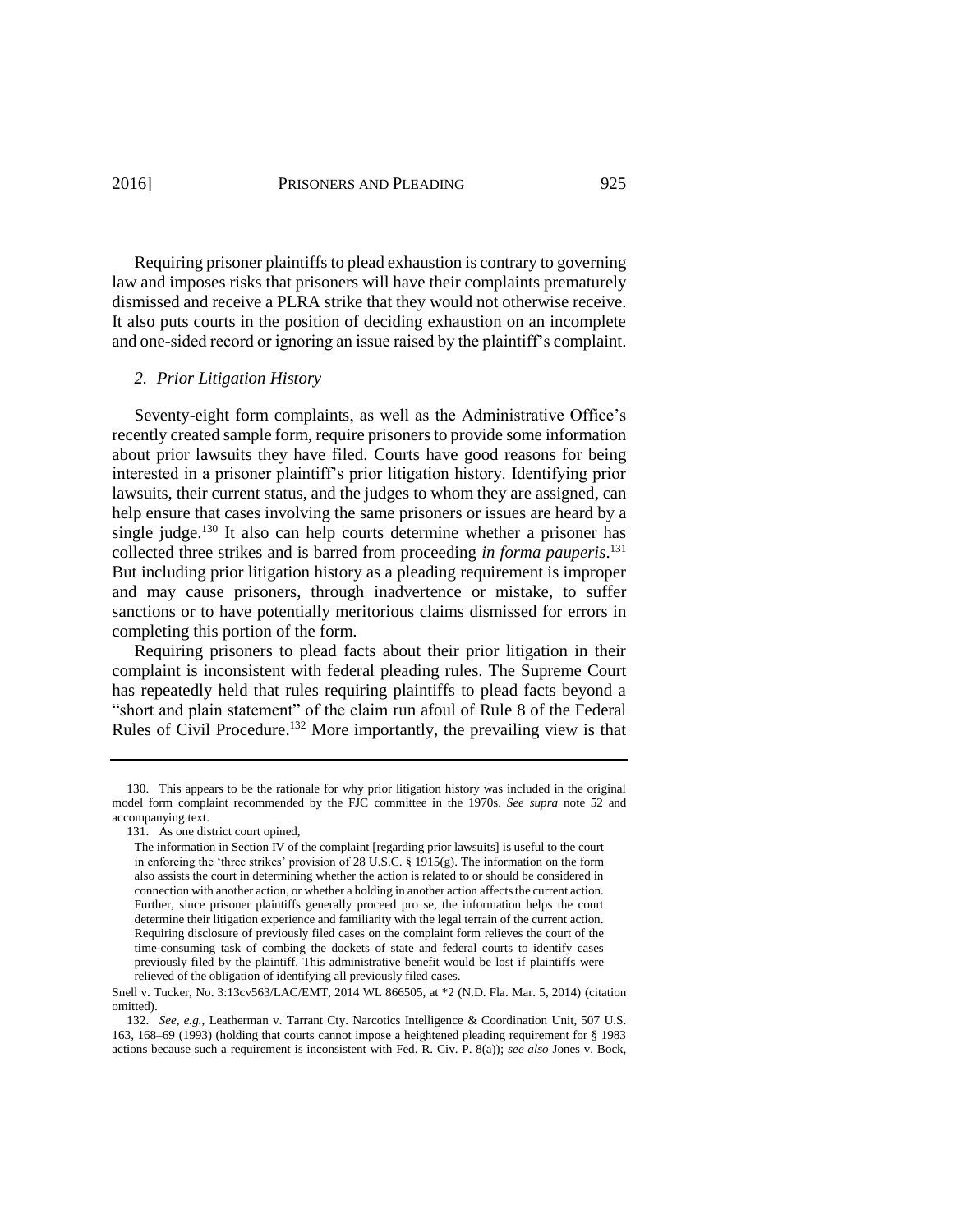the PLRA's three-strikes rule is not a pleading requirement and does not require prisoners to demonstrate in their complaint that they are not barred by the three-strikes rule.<sup>133</sup>

The risk of a pro se plaintiff mistakenly stating her litigation history outweighs the administrative benefit of this requirement today. When the model complaint was first developed in the 1970s, there was no electronic filing or  $PACER$ <sup>134</sup> At that time, having the prisoner identify his or her prior cases could save a court a substantial amount of time that would otherwise be spent combing through paper records to see if that prisoner had other pending cases. Now, that function can be performed in a matter of seconds through a simple PACER search. In fact, many courts already search PACER or a national three-strikes database when they receive a prisoner case to assess the prisoner's accuracy in identifying his or her prior litigation history.<sup>135</sup>

<span id="page-27-0"></span>When prisoners have failed to provide their full litigation history, or have omitted particular details, courts have imposed a variety of sanctions,

<sup>549</sup> U.S. 199, 212–16 (2007) (finding that under Rule 8, prisoners do not have to plead exhaustion and that the PLRA did not alter standard pleading rules). The Seventh Circuit on several occasions has noted, without directly addressing the issue, that local rules requiring plaintiffs to use form complaints may be in tension with Rule 8. *See, e.g.*, Myles v. United States, 416 F.3d 551, 553–54 (7th Cir. 2005) ("Whether mandatory forms are consistent with Fed. R. Civ. P. 8 is a subject we need not explore."); Skenandore v. Litscher, 221 F.3d 1339 (7th Cir. 2000) (unpublished table decision) ("Although we recognize that there may be tension between the requirements of Rule 8(a) and Local Rule 12.02 [requiring form complaints], we have no occasion in this case to resolve this question.").

<sup>133.</sup> Thompson v. DEA, 492 F.3d 428, 434 (D.C. Cir. 2007) ("IFP prisoners need not plead compliance wit[h section 1915\(g\)](https://a.next.westlaw.com/Link/Document/FullText?findType=L&pubNum=1000546&cite=28USCAS1915&originationContext=document&transitionType=DocumentItem&contextData=%28sc.UserEnteredCitation%29#co_pp_16f4000091d86) . . . ."); Andrews v. King, 398 F.3d 1113, 1119 (9th Cir. 2005) (footnote omitted) ("Congress did not require prisoners to declare that  $\S$  1915(g) does not bar their request to proceed *IFP.* Had Congress intended to require prisoners to affirmatively show that they were not subject to the three strikes provision, we have no doubt that it would have included that requirement in the list of requirements prisoners must address in order to obtain *IFP* status.").

<sup>134.</sup> PACER, which stands for Public Access to Court Electronic Records, allows anyone to access records from a case in federal court electronically. *See* PUBLIC ACCESS TO COURT ELECTRONIC RECORDS, www.pacer.gov (last visited Sept. 4, 2016).

<sup>135.</sup> *See, e.g.*, Hoskins v. Dart, 633 F.3d 541, 543 (7th Cir. 2011) (per curiam) (noting that the district court discovered the plaintiff's omission of his litigation history when it "screened" his current complaints); Redmon v. Lake Cty. Sheriff's Office, 414 F. App'x 221, 224 (11th Cir. 2011) (noting that the district court issued an order to show cause directing the plaintiff to show why he omitted his litigation history and identified a prior case in the U.S. District Court for the District of Colorado that the plaintiff had not listed in his complaint); Mann v. Churchwell, No. 5:13cv175-WS, 2014 WL 84695 at \*2 (N.D. Fla. Jan. 9, 2014) (stating that an independent review of the plaintiff's litigation history by the clerk of court revealed cases that the plaintiff had not identified); Myrick v. Martin, No. 3:14cv77/LAC/EMT, 2014 WL 1744156, at \*2 (N.D. Fla. May 1, 2014) (same); *see also* Fletcher v. Menard Corr. Ctr., 623 F.3d 1171, 1173 (7th Cir. 2010) (stating that courts "can take judicial notice of prior proceedings in a case involving the same litigant" whether or not that case is identified by the parties). In a recent survey of chief judges of federal district courts, almost half of the responding judges reported that they use a "national three-strikes database" in prisoner cases. *See* ASSISTANCE TO PRO SE LITIGANTS, *supra* not[e 4,](#page-2-0) at 29.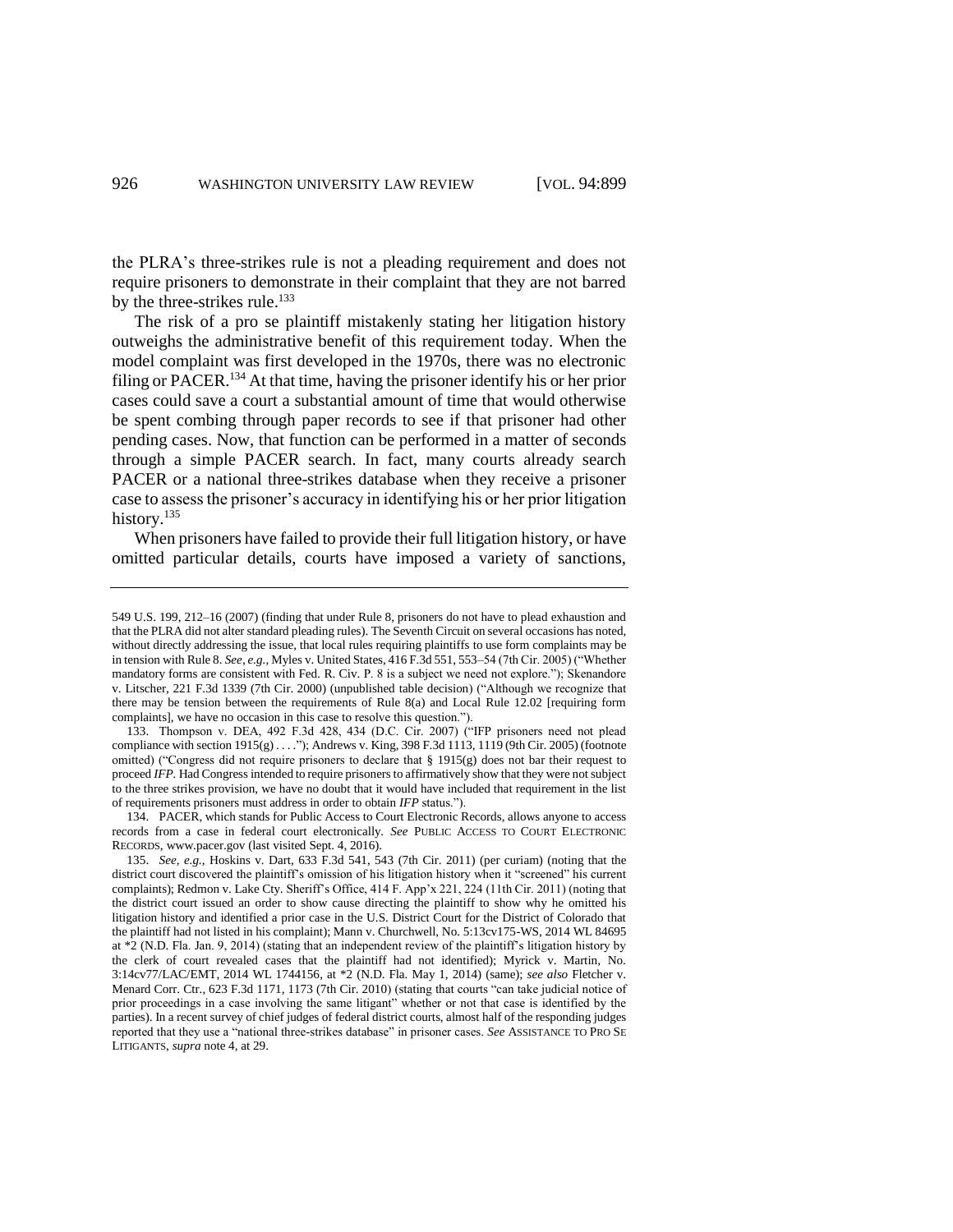including dismissal of the action.<sup>136</sup> Courts also have revoked a plaintiff's *in forma pauperis* status upon finding that the plaintiff misrepresented his or her prior litigation history.<sup>137</sup> Although this is not technically a dismissal of the action, if the plaintiff is indigent and cannot afford the filing fee, it operates as such as a practical matter. The sanction of dismissal appears to be imposed most often when a court finds that the prisoner purposely omitted information from his or her litigation history.<sup>138</sup> Of course, intentional omissions or violations of pleading requirements should not be condoned. At the same time, the penalties imposed demonstrate how a pleading requirement that was originally intended to aid the court in consolidating cases before a single judge has turned into a procedural basis for dismissing an action.

Not every prisoner who fails to plead a full litigation history does so deliberately. Some prisoners err because they misunderstand what the form is asking. For example, the Eleventh Circuit affirmed a district court's dismissal of a prisoner's complaint for failing to provide information of a prior lawsuit where the prisoner stated that he misunderstood the form to be asking only about prior lawsuits involving the same facts as the present suit—an instruction implied by many form complaints—and promptly provided information about the prior action once he learned that he had not complied with the form's requirements.<sup>139</sup> This susceptibility to misunderstanding instructions is heightened by the fact that most prisoners have lower-than-average education levels and reading abilities and higherthan-average rates of intellectual disability and mental illness.<sup>140</sup> In other

<sup>136.</sup> *See, e.g.*, *Hoskins*, 663 F.3d at 543; *Redmon*, 414 F. App'x at 224–26; Greer v. Schriro, 255 F. App'x 285 (9th Cir. 2007); Hood v. Tompkins, 197 F. App'x 818 (11th Cir. 2006); Daily v. Municipality of Adams Cty., 117 F. App'x 669 (10th Cir. 2004).

<sup>137.</sup> *See, e.g.*, Harris v. City of New York, 607 F.3d 18, 23 (2d Cir. 2010) ("As an initial matter, we note Harris's 'Prisoner Complaint' forms misrepresented how many strike suits he had filed prior to bringing the instant action. Harris should not benefit from his own misleading submissions . . . ."); Cruz v. Zwart, No. 9:13-CV-1287, 2014 WL 4771664, at \*6 (N.D.N.Y. Sept. 24, 2014) ("In my view, in the absence of any explanation for his conduct, and given his lengthy litigation history within the circuit, plaintiff's unabashed misstatement to this court concerning his prior litigation history in this and other actions was made in bad faith and warrants revocation of IFP status.")*;* Jackson v. Goord*,* No. 06-CV-6172, 2014 WL 458018, at \*3 (W.D.N.Y. Feb. 4, 2014) (finding revocation of the plaintiff's IFP status and dismissal of the action warranted where the plaintiff "misrepresented his prior litigation history to the Court, hampering the Court's ability to evaluate his IFP application"); *see also* Waters v. Camacho*,* No. 11-CV-3263(JGK), 2012 WL 1117172, at \*1 (S.D.N.Y. Apr. 2, 2012) (revoking the plaintiff's IFP status, but expressly declining to dismiss the action, based on the plaintiff's misrepresentation to the court regarding his finances).

<sup>138.</sup> *See Harris*, 607 F.3d at 23; *Cruz*, 2014 WL 4771664, at \*6; Jackson, 2014 WL 458018, at \*3; *Waters*, 2012 WL 1117172, at \*1.

<sup>139.</sup> *Redmon*, 414 F. App'x at 224–26.

<sup>140.</sup> *See supra* not[e 9](#page-3-1) and accompanying text.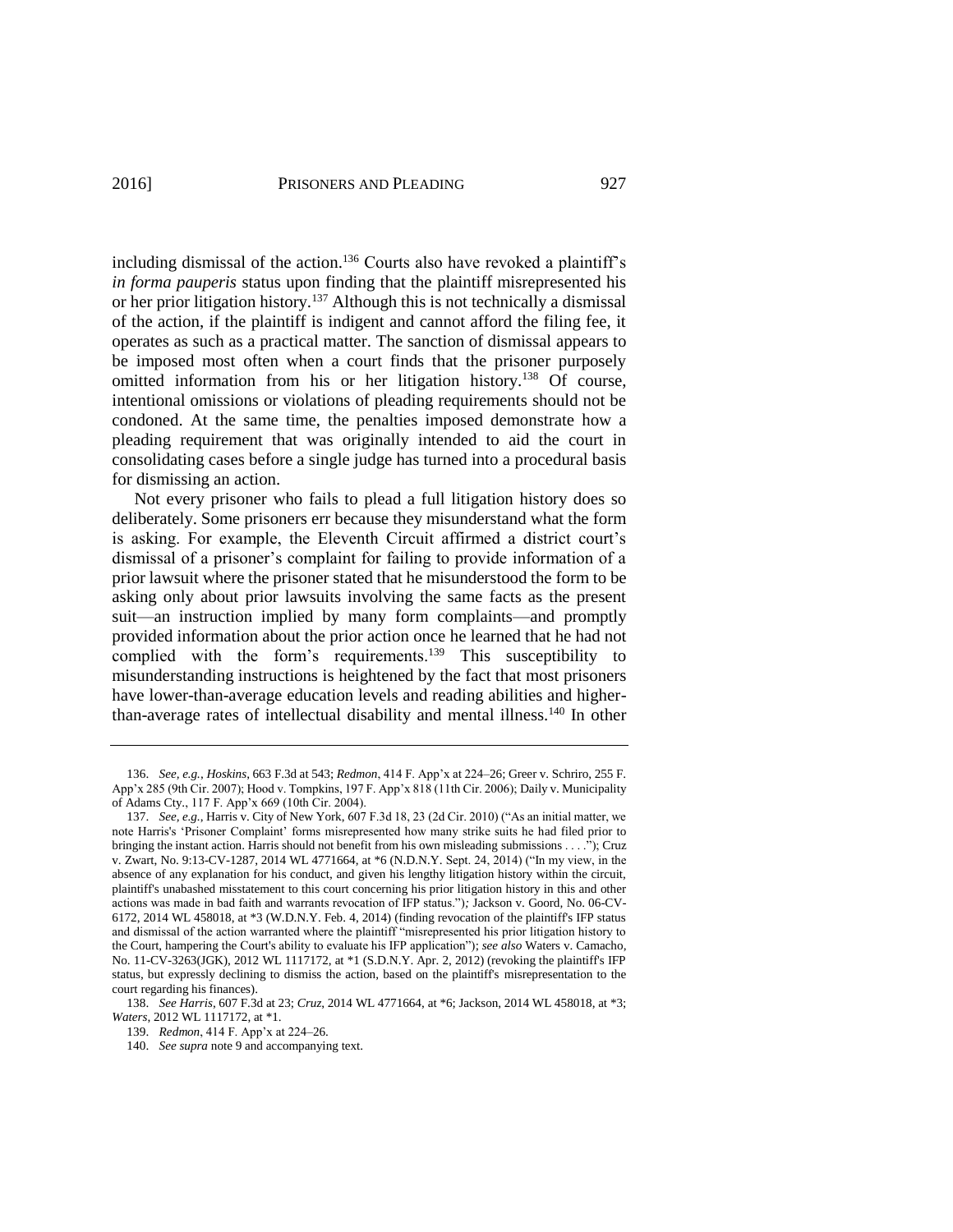cases, courts have dismissed actions or affirmed district court dismissals without making an express finding that the plaintiff intentionally misrepresented his or her litigation history. $141$ 

Prisoners may also make mistakes because they do not have documentation of their prior lawsuits or access to PACER. It is for this reason that courts have recognized prisoners should not bear the burden of pleading that they do not have three strikes. Defendants simply have better access to court records.<sup>142</sup>

Additionally, there may be room for disagreement about whether an omission is innocent or intentional.<sup>143</sup> A district court may, rightly or wrongly, not credit a prisoner's explanation that the omission was innocent. But once that finding is made, a prisoner may have little recourse. The prisoner may not be able to afford the expense and time of an appeal, and the courts of appeals review a district court's finding of intentional misconduct deferentially.<sup>144</sup> In short, even if dismissal is an appropriate sanction for intentional misrepresentation, this pleading requirement creates a risk of uncorrectable error.

<span id="page-29-0"></span>Finally, requiring prisoners to plead litigation history while also requiring them to verify their complaint under the penalty of perjury imposes a double burden on prisoners. The federal rules do not require a verified complaint,<sup>145</sup> yet most form complaints do. A prisoner who misstates his litigation history faces not only sanctions in his case but also can be subjected to perjury charges. Some courts also have pointed to the fact that a plaintiff's misstatement about prior litigation history was made under penalty of perjury to justify dismissing the plaintiff's complaint as a punishment.<sup>146</sup>

<span id="page-29-1"></span><sup>141.</sup> *See, e.g.*, *Hood*, 197 F. App'x at 819; *Daily*, 117 F. App'x at 672.

<sup>142.</sup> *See supra* not[e 112](#page-22-0) and accompanying text.

<sup>143.</sup> *See, e.g.*, Still v. Crawford, 105 F. App'x 128, 130 (8th Cir. 2004) (disagreeing with the district court's view that the prisoner's failure to fill out the litigation history section of the form complaint was intentional where the prisoner simultaneously submitted an application to proceed IFP that listed eleven prior cases the prisoner had filed).

<sup>144.</sup> *See, e.g.*, Hudson v. Fuller, 59 F. App'x 855, 857 (7th Cir. 2003) ("The factual finding that a misrepresentation occurred [regarding financial eligibility for IFP status] is reviewed for clear error, and the managerial decision to dismiss the suit as a sanction is reviewed for abuse of discretion."); *Hood*, 197 F. App'x at 819 (finding no abuse of discretion in the district court's decision to dismiss the complaint for omitting prior litigation from the form complaint); *cf. Still*, 105 F. App'x at 129 (reviewing for abuse of discretion and reversing the district court's decision that the prisoner's failure to fill out the litigation history section of the form complaint was intentional where the prisoner simultaneously submitted an application to proceed IFP that listed eleven prior cases the prisoner had filed).

<sup>145.</sup> *See supra* not[e 49](#page-10-0) and accompanying text.

<sup>146.</sup> *See, e.g.*, Fanning v. Jones, No. 13-00541-KD-B, 2014 WL 31796, at \*1 (S.D. Ala. Jan. 6, 2014) (citation omitted) ("Section 1915(e)(2)(B)(i) provides that an action shall be dismissed if the action is found to be malicious. An action is deemed malicious under § 1915(e)(2)(B)(i) when a prisoner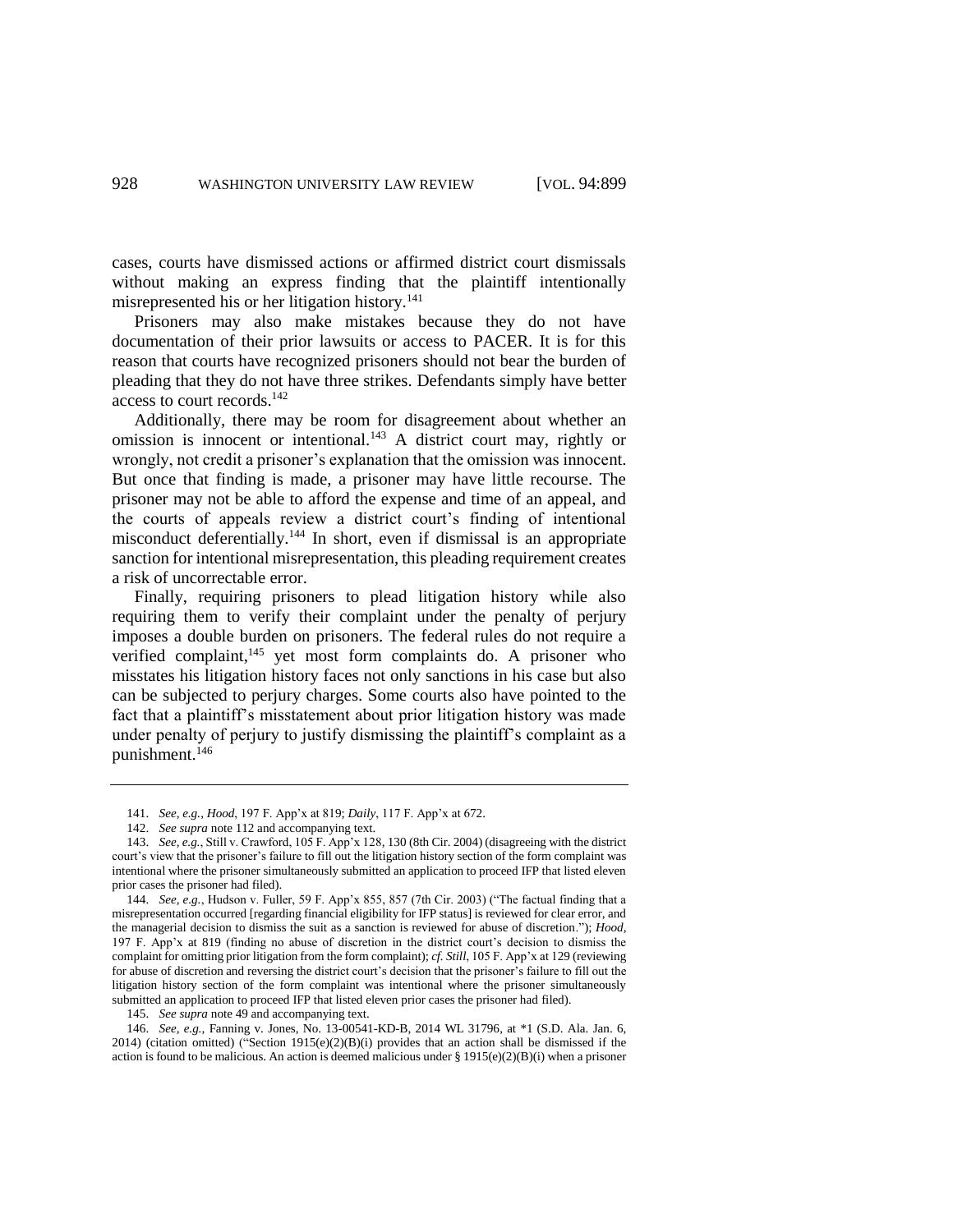No other class of litigants faces this requirement. Although there are reasons that a presiding judge would want to know the prisoner's litigation history, there is a legitimate question whether district courts can create heightened pleading standards for one group of plaintiffs because it is administratively useful. Presumably, it is always administratively convenient to learn facts relating to affirmative defenses at the earliest possible stage. But the federal rules steadfastly do not require litigants to plead facts relating to statutes of limitations, qualified immunity, res judicata, and other affirmative defenses. Courts should question whether the forms they use alter these rules for one group of plaintiffs.

#### *B. Constraints on Pleading*

We also examined form complaints to see whether and how they enabled prisoners to adequately plead all of the relevant facts of their claim. We found that form complaints may discourage pro se prisoners from pleading sufficient facts in several ways. First, more than 70 percent of complaint forms instruct prisoners to state the facts of their claim "briefly" or "as briefly as possible," or otherwise signal they should not provide detailed allegations. We also found that a number of forms limit or discourage plaintiffs from including additional pages of allegations if the form does not provide enough space. A smaller but still significant number prohibit, limit, or discourage plaintiffs from attaching documentation to support their allegations. Finally, 73 percent of complaints instruct prisoners not to make any legal argument or provide any legal citation, which could make it harder for a judge assessing a complaint to discern the relevance of the plaintiff's factual allegations.

These constraints were designed with the well-intentioned purpose of focusing prisoners' overly verbose pro se complaints that included too much irrelevant information. At the time the limitations were imposed, courts could rely on the low bar of notice pleading and the special solicitude afforded pro se litigants to recognize and allow potentially meritorious actions to proceed past a motion to dismiss even if they pleaded only minimal facts. However, to the extent that courts now apply *Twombly* and *Iqbal*'s more restrictive pleading standard to pro se complaints,<sup>147</sup> forms that

plaintiff affirmatively misrepresents his prior litigation history on a complaint form requiring disclosure of such history and signs it under penalty of perjury. Such a misrepresentation 'constitutes abuse of the judicial process warranting dismissal of the case without prejudice.'").

<sup>147.</sup> There is some debate as to whether pro se complaints are governed by *Twombly* and *Iqbal*. *See supra* not[e 29.](#page-6-0)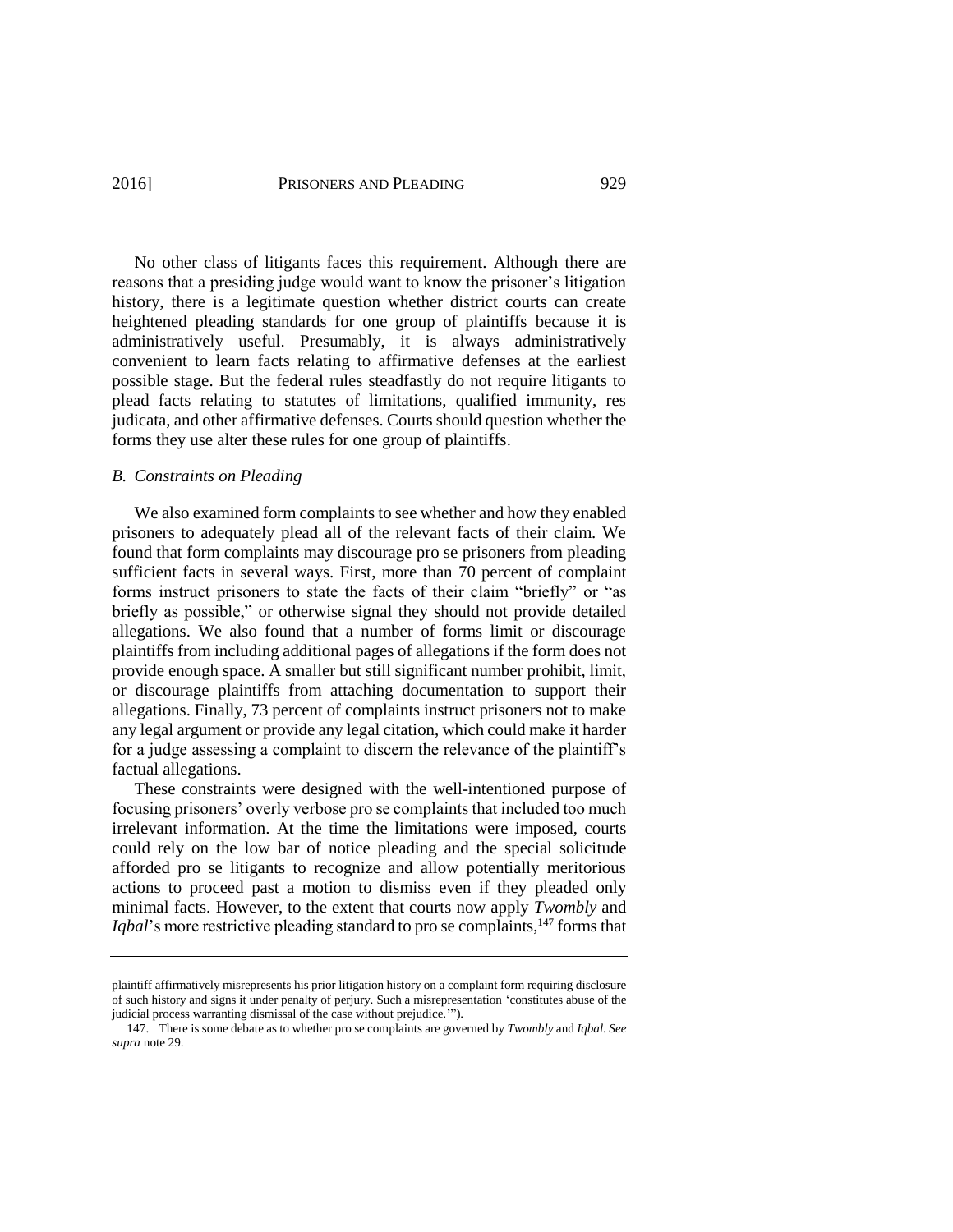require brevity run the risk of harming plaintiffs by encouraging them to leave out facts that might be necessary to move allegations over the line of plausibility.

It is difficult to determine the optimal way for a standard form to guide a pro se litigant in pleading the factual and legal basis of his claim. A plaintiff whose factual recitation pleads too few facts risks dismissal for failing to establish plausibility. A plaintiff who is given no direction to plead concisely may fill the form with irrelevant information that causes the relevant facts to be lost. However, after *Twombly* and *Iqbal*, we believe that it is more important to err on the side of instructing prisoners to provide detailed relevant facts rather than on prioritizing brevity. Further, we believe that allowing a pro se plaintiff to cite a case she believes mirrors her own may help the court determine the relevance of otherwise ambiguous facts.

#### *1. Limiting Allegations to a Brief Statement of Facts*

Sixty-seven of the ninety-two form complaints—73 percent—direct pro se prisoners to state the facts of their claim "briefly." Many instruct prisoners to state the facts "as briefly as possible."<sup>148</sup> It is understandable that the forms include this instruction. As might be expected from a group of judges convened to lessen the burden of pro se prisoner litigation on the federal courts, the committee that drafted the model form was concerned with containing lengthy allegations.<sup>149</sup> Similarly, the sentiment among commentators, both at the time the committee was drafting its model complaint and today, is that prisoner pro se complaints contain mostly unhelpful or irrelevant allegations that make it difficult for a court to discover any legitimate claims that happen to be buried within.<sup>150</sup> The form complaints are designed to address that problem, and many courts believe that form complaints have proven "extremely helpful . . . in clarifying pleadings often almost hopefully confused and unintelligible."<sup>151</sup> One commentator suggests that courts should rigorously require that prisoners limit themselves to the space provided on the form complaint and that a

<sup>148.</sup> *See, e.g.*, Form Complaint (M.D. Pa.), *supra* not[e 93,](#page-18-0) at 2; *see also* AO 2016 Form Complaint, *supra* not[e 76,](#page-13-1) at 5.

<sup>149.</sup> *See supra* notes 35-45 and accompanying text.

<sup>150.</sup> *Id*.

<sup>151.</sup> Brock v. Carroll, 107 F.3d 241, 246 (4th Cir. 1997) (Phillips, J., concurring and dissenting) (alteration in original) (quoting Serna v. O'Donnell, 70 F.R.D. 618, 620 (W.D. Mo. 1976)); *see also*  ASSISTANCE TO PRO SE LITIGANTS, *supra* not[e 4,](#page-2-0) at 37–38 **(**finding that both district court clerks and chief judges identified "standardized forms" as among "the most effective measures for handling pro se cases").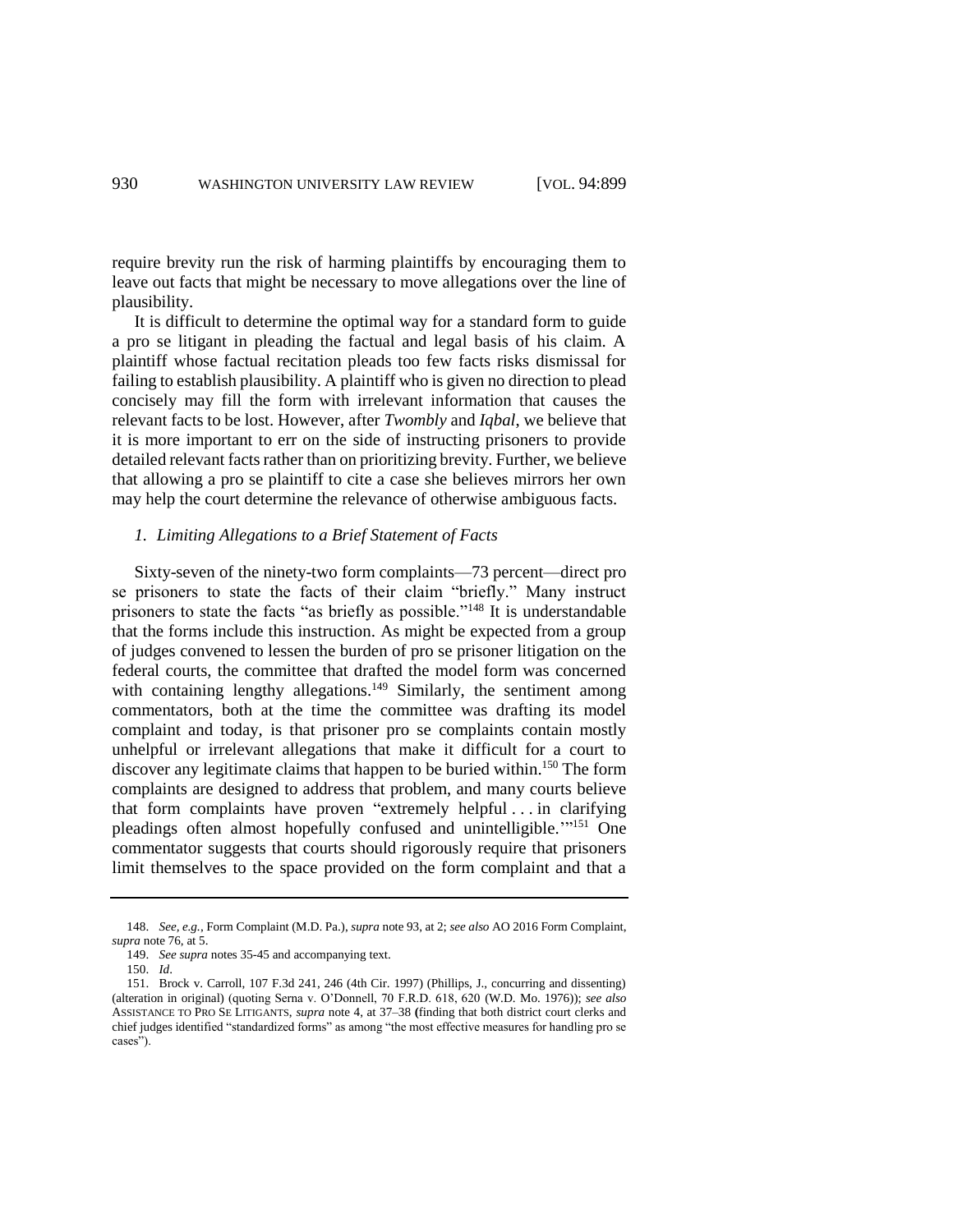complaint should be rejected if it goes beyond the allotted space.<sup>152</sup>

However, it is important to keep in mind that the committee was drafting its model form at a high point for liberal rules of notice pleading, particularly for pro se plaintiffs. At that time, a complaint's sufficiency was governed by *Conley v. Gibson*, <sup>153</sup> which established the rule that "a complaint should not be dismissed for failure to state a claim unless it appears beyond doubt that the plaintiff can prove no set of facts in support of his claim which would entitle him to relief."<sup>154</sup> Courts interpreted pro se complaints liberally and often were willing to give the plaintiff the benefit of the doubt regarding borderline allegations or to assume the existence of facts missing from the complaint consistent with the plaintiff's theory of liability.<sup>155</sup> Emblematic of this period is *Gordon v. Leeke*, in which the Fourth Circuit emphasized that district courts must look at any "set of facts which the plaintiff might be able to prove" in addition to the facts actually alleged in determining whether to grant or deny a motion to dismiss. The court held that the district court properly refused to dismiss the plaintiff's case as originally drafted because "[i]t was theoretically possible that Gordon could prove thereunder a state of facts which would entitle him to recover, although it was certain that the precise basis for recovery was not alleged."<sup>156</sup>

<span id="page-32-0"></span>But courts may no longer indulge plaintiffs who fail to include facts to support a necessary element of the plaintiffs' cause of action. In *Bell Atlantic Corp. v. Twombly*, the Supreme Court put *Conley*'s liberal pleading standard in "retirement."<sup>157</sup> The Court required pleading enough facts with enough specificity to push the plaintiff's claim for relief from merely "conceivable" to "plausible."<sup>158</sup> Two years later, in *Ashcroft v. Iqbal*, the Court went further and held that all complaints must allege sufficiently specific facts to show a plausible claim for relief and that district courts are

<sup>152.</sup> Levy, *supra* not[e 20,](#page-5-0) at 513. Again, this imposes a restriction on prisoner plaintiffs not faced by any other group of litigants.

<sup>153.</sup> 355 U.S. 41 (1957).

<sup>154.</sup> *Id.* at 45–46.

<sup>155.</sup> *See, e.g.*, Bell Atlantic Corp. v. Twombly, 550 U.S. 544, 561–62 (2007) (describing how the lower court of appeals had found that a plaintiff stated a claim because of the possibility that the plaintiff may uncover direct evidence of conspiracy at a later stage, even if no evidence of direct conspiracy was pleaded in the complaint); *see also* Patricia W. Hatamyar, *The Tao of Pleading: Do* Twombly *and* Iqbal *Matter Empirically?*, 59 AM. U. L. REV. 553, 558–68 (2010) (describing the "exceedingly low" threshold for sufficiency under *Conley* and identifying various ways in which courts interpreted complaints favorably to plaintiffs).

<sup>156.</sup> 574 F.2d 1147, 1151 (4th Cir. 1978).

<sup>157.</sup> *Twombly*, 550 U.S. at 563.

<sup>158.</sup> *Id.* at 570.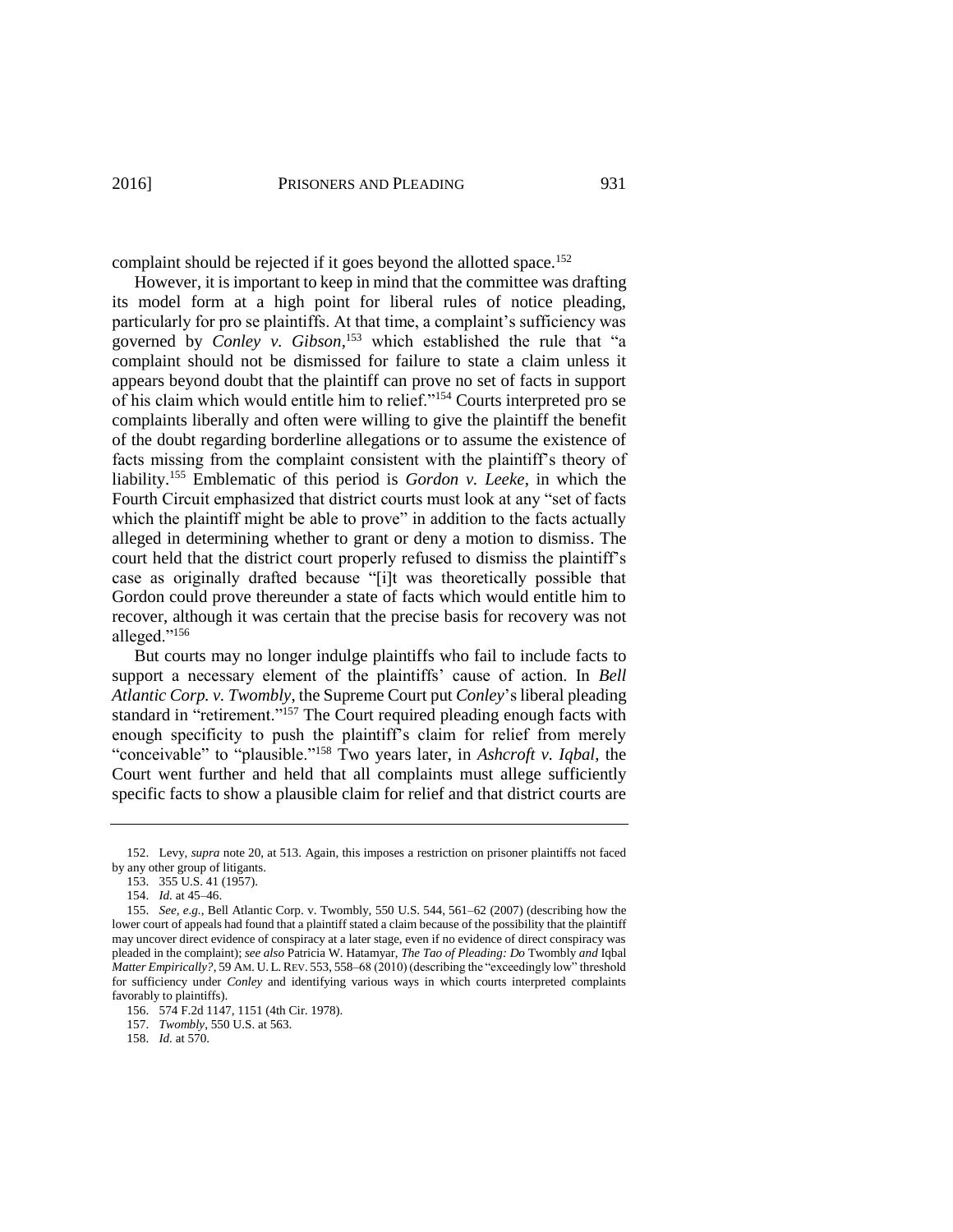free to reject any allegation that is overly general or conclusory.<sup>159</sup>

<span id="page-33-0"></span>Although the Court did not hold that it was creating a heightened pleading standard or that it was requiring greater specificity in pleading, it effectively did so, as courts and commentators have recognized.<sup>160</sup> It is commonly understood that plaintiffs must now provide "an extensive factual presentation" to demonstrate the plausibility of their claim.<sup>161</sup> Consequently, a complaint that omits facts necessary to the underlying claim may be more susceptible to dismissal than a complaint that is somewhat rambling.

Some data exist to support this point. There has been a spate of recent research addressing dismissal rates pre- and post-*Twombly* and *Iqbal*. Most of the studies indicate that dismissal rates have climbed substantially, particularly for civil rights complaints, although a few reach different, or less stark, conclusions.<sup>162</sup> The effect appears to be even more dramatic for

161. WRIGHT ET AL., *supra* not[e 160.](#page-33-0)

<sup>159.</sup> 556 U.S. 662, 677–79 (2009); *see also* Eclectic Props. E., LLC v. Marcus & Millichap Co., 751 F.3d 990, 999 (9th Cir. 2014) (affirming dismissal because plaintiffs failed "to do 'something more' to 'render their allegations plausible within the meaning of *Iqbal* and *Twombly*'" (quoting *In re* Century Aluminum Co. Sec. Litig., 729 F.3d 1104, 1108 (9th Cir. 2013)).

<sup>160.</sup> *See, e.g.*, McCauley v. City of Chicago, 671 F.3d 611, 616–17 (7th Cir. 2011) (citations omitted) (explaining that "[w]e have interpreted *Twombly* and *Iqbal* to require the plaintiff to 'provide some specific facts' to support the legal claims asserted in the complaint" and that "the plaintiff must give enough details about the subject-matter of the case to present a story that holds together" (quoting *Swanson v. Citibank, N.A.*, 614 F.3d 400, 404 (7th Cir. 2010)); Fowler v. UPMC Shadyside, 578 F.3d 203, 210 (3d Cir. 2009) (recognizing that "pleading standards have seemingly shifted from simple notice pleading to a more heightened form of pleading" as a result of *Iqbal*); 5 CHARLES ALAN WRIGHT ET AL., FEDERAL PRACTICE & PROCEDURE § 1216 (3d ed. 2016) ("[I]t is likely that the plausibility pleading standard may have transformed the complaint's function from the limited role of providing notice of the claim to a more demanding standard through which plaintiffs must give notice through an extensive factual presentation of their complaints' plausibility. Although relatively few in number, several cases already have indicated that courts have begun to demand greater factual presentation from plaintiffs in order to surpass the heightened hurdle of a Rule 12(b)(6) motion to dismiss, particularly in cases involving complex substantive issues."); Alexander A. Reinert, *Measuring the Impact of Plausibility Pleading*, 101 VA. L. REV. 2117, 2118 (2015) (surveying existing scholarship and concluding that "[a]lmost all commentators agree that *Iqbal* and *Twombly* mark a break from the liberal pleading doctrine enunciated in 1957 by *Conley v. Gibson*"); A. Benjamin Spencer, Iqbal *and the Slide Toward Restrictive Procedure*, 14 LEWIS & CLARK L. REV. 185, 196 (2010) (describing how certain complaints may now need "additional supporting facts to be believed" following *Iqbal*); Rory K. Schneider, Comment, *Illiberal Construction of Pro Se Pleadings*, 159 U. PA. L. REV. 585, 612 (2011) (asserting that *Iqbal* "drastically altered federal pleading practice"); *see also* Starr v. Baca, 652 F.3d 1202, 1221 (9th Cir. 2011) (Trott, J., dissenting) ("The days of pleading conclusions without factual support accompanied by the wishful hope of finding something juicy during discovery are over.").

<sup>162.</sup> For a detailed discussion of the various empirical studies of dismissal rates before and after *Twombly* and *Iqbal*, see Reinert, *supra* not[e 160,](#page-33-0) at 2129–38. Some commentators have concluded that the dismissal rate has not changed in a statistically significant way, and others have suggested that all studies of dismissal rates are methodologically flawed and that few conclusions can be drawn from them. *Id.* In the wake of the controversy surrounding *Iqbal*, The Federal Judicial Center conducted its own study. While that study found a more limited effect on dismissal rates than some other studies, it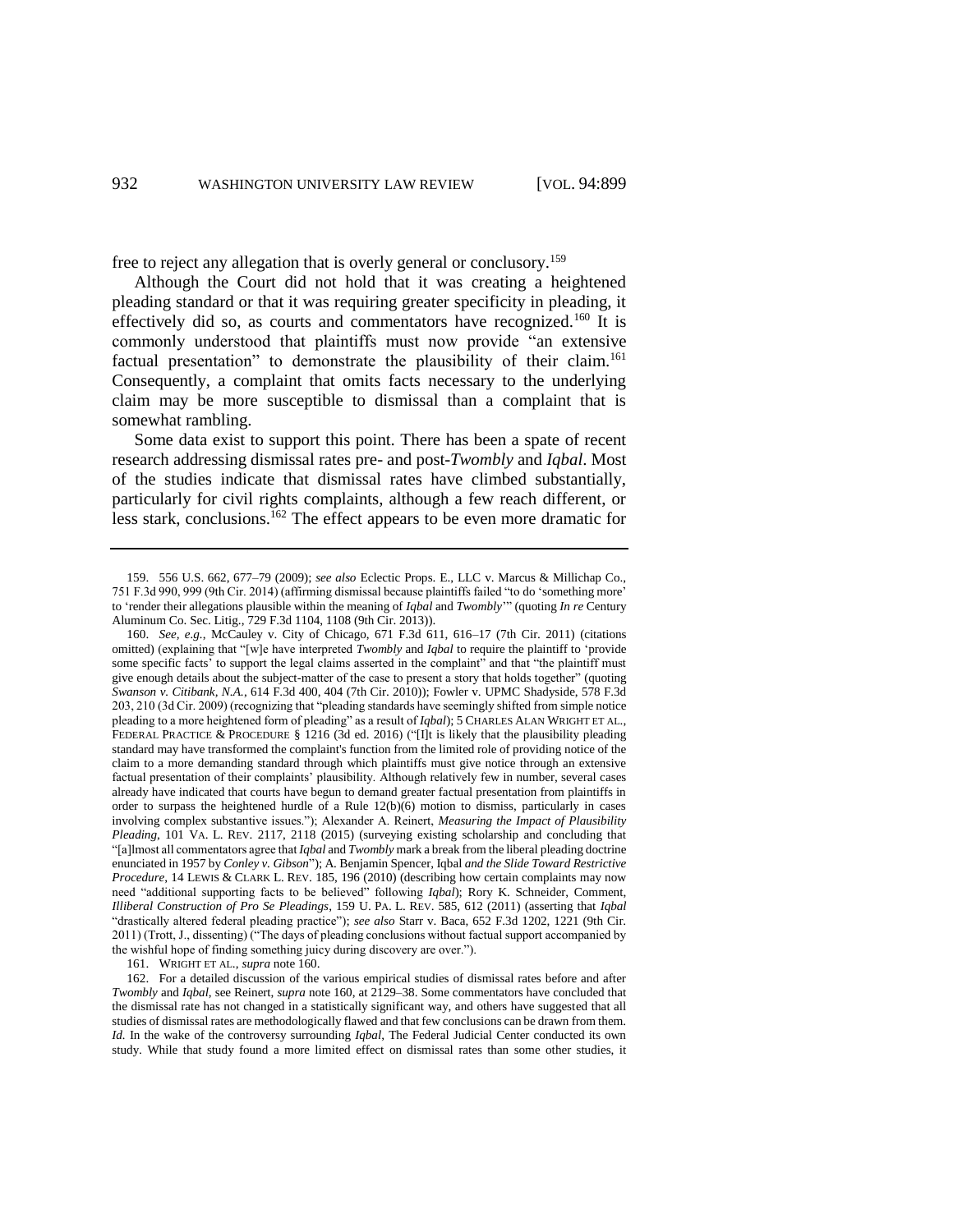pro se prisoner complaints. While many of these studies either exclude pro se complaints entirely or do not control for them, two studies that controlled for pro se plaintiffs and pro se prisoner plaintiffs showed significant increases in dismissal rates, especially for pro se prisoner civil rights claims. One study that specifically examined pro se prisoner cases found that dismissal rates for factual insufficiency jumped 15 percent from 2006 to 2010.<sup>163</sup> Another study that examined pro se complaints generally similarly found that the rate courts dismissed pro se complaints for failure to state a claim increased from 67 percent under the *Conley* standard to 85 percent after *Iqbal*. <sup>164</sup> This is a much higher rate increase than for complaints generally.<sup>165</sup> Additionally, while the rate of dismissal for pro se complaints has always been higher than the rate of dismissal for counseled complaints, the disparity between the pro se dismissal rate and the counseled dismissal rate increased after *Iqbal* from 30 percent to 38 percent.<sup>166</sup> Moreover, civil rights claims have had the most marked increase in dismissal rates of any type of claim.<sup>167</sup> Thus, pro se prisoners filing civil rights claims are likely

165. *Id.* at 598–99, 615. Professor Hatamyar's study shows that the rate that motions to dismiss were granted in some form (either granted without leave to amend, granted with leave to amend, or granted in part and denied in part) increased from 73% before *Twombly* and *Iqbal* to 82% after *Iqbal*. *Id.* at 598–99.

166. Schneider, *supra* not[e 160,](#page-33-0) at 618.

167. *See, e.g.*, Patricia Hatamyar Moore, *An Updated Study of* Iqbal'*s Impact on 12(B)(6) Motions*, 46 U. RICH. L. REV. 603, 605 (2012) (noting that the author's study found that "constitutional civil rights cases in particular were dismissed at a higher rate post-*Iqbal* than pre-*Twombly*); Hatamyar, *supra* note [155,](#page-32-0) at 556 ("Moreover, in the largest category of cases in which 12(b)(6) motions were filed constitutional civil rights cases—motions to dismiss were granted at a higher rate (53%) than in all other cases combined (49%), and the rate 12(b)(6) motions were granted in those cases increased from *Conley* (50%) to *Twombly* (55%) to *Iqbal* (60%)."); *see also* Kendall W. Hannon, Note, *Much Ado About*  Twombly*? A Study on the Impact of* Bell Atlantic Corp. v. Twombly *on 12(b)(6) Motions*, 83 NOTRE DAME L. REV. 1811, 1815 (2008) (conducting an initial study of dismissal rates after *Twombly* and

expressly excluded all pro se complaints. *See* JOE S. CECIL ET AL., FED. JUDICIAL CTR., MOTIONS TO DISMISS FOR FAILURE TO STATE A CLAIM AFTER IQBAL: REPORT TO THE JUDICIAL CONFERENCE ADVISORY COMMITTEE ON CIVIL RULES 6 n.10 (2011).

<sup>163.</sup> Reinert, *supra* not[e 160,](#page-33-0) at 2147–51. It also found that pro se civil rights claims in general saw their dismissal rate increase from 85% to 92%. *Id.* Moreover, the study found that dismissal rates increased irrespective of whether the plaintiff had previously sought to amend the complaint to add more detailed factual allegations. *Id.* at 2148.

<sup>164.</sup> Hatamyar, *supra* not[e 155,](#page-32-0) at 615. Even though Professor Hatamyar's study includes pro se complaints, it also is probably not a fully accurate benchmark for pro se prisoner complaints. In this study, Professor Hatamyar excluded all cases that were reviewed by a district court *sua sponte* (i.e. without the filing of a motion to dismiss by a defendant) as required by the PLRA as well as all complaints that were submitted with an application to proceed IFP. *Id.* at 585. Because most pro se prisoners are indigent and seek IFP status, a significant number of pro se prisoner complaints likely were excluded from the study. Although some of the increase in dismissals were dismissals with leave to amend, pro se parties in general may be less likely than represented parties to file an amended pleading. Pro se prisoners may encounter even greater difficulty in filing amended pleadings if they have limited ability to obtain paper, pens, postage, and photocopies.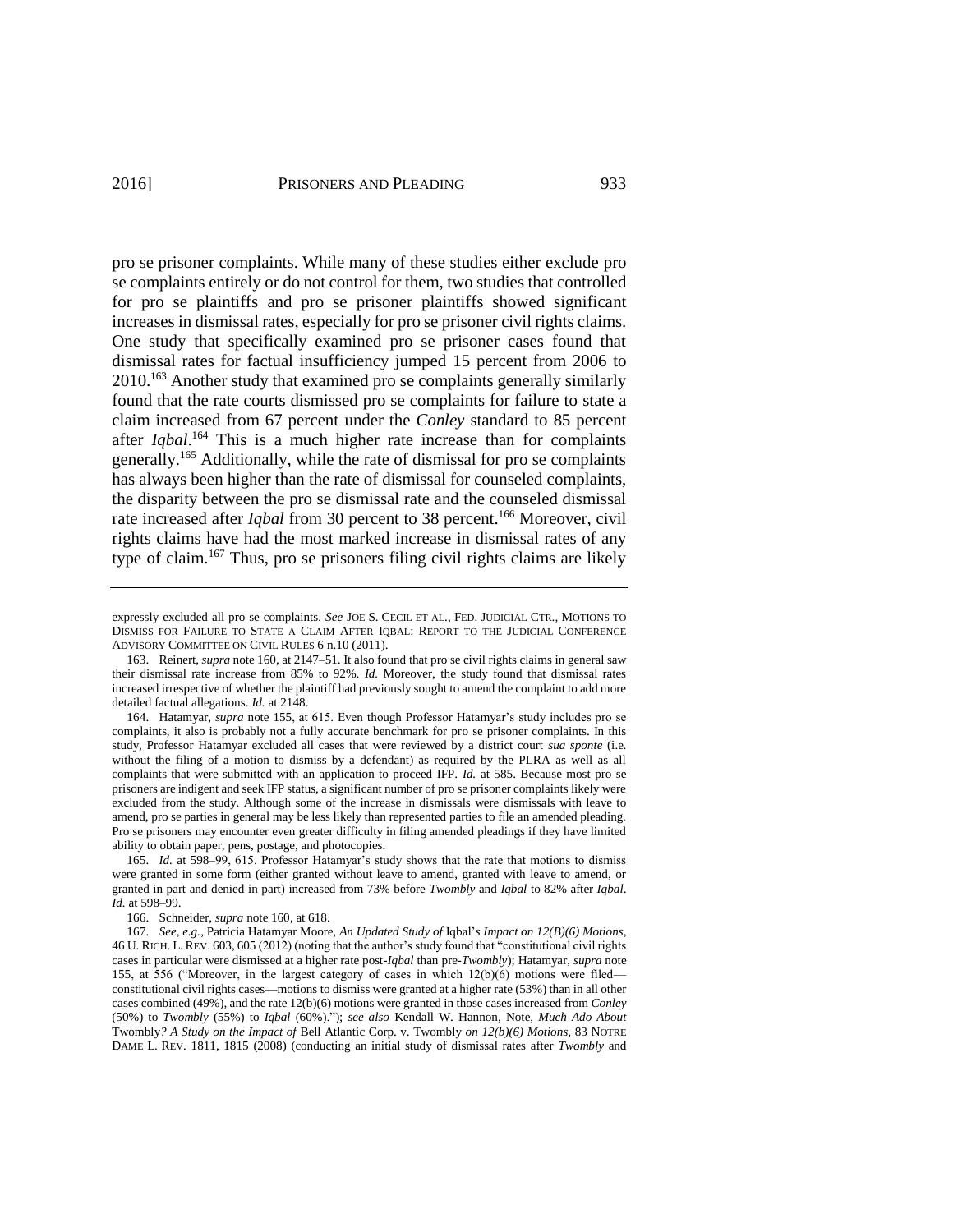to be among the parties most affected by *Iqbal* and *Twombly*.

Most form complaints do not reflect the new realities of pleading. Instead, they continue to instruct pro se prisoners to state the facts as briefly as possible. But what is generally assumed to constitute sufficient pleading based on the instructions of many form complaints may no longer be adequate to survive a motion to dismiss and may leave a court to deal with artificially and unhelpfully minimal pleadings.

Given the change in the legal landscape, it is important to reassess the instructions contained in prisoner form complaints to make sure they do not hinder plaintiffs from submitting a well-pleaded complaint. In conducting that assessment, it is valuable to consider that some districts already provide instructions that are more consistent with post-*Iqbal* pleading realities. A number of districts' form complaints do not instruct pro se prisoners to state their facts "as briefly as possible" but instead encourage them to give specific and detailed descriptions of their claims. For example, the District of New Hampshire's form complaint directs plaintiffs to "[s]tate, with specificity, the facts and circumstances that gave rise to the violations or deprivations alleged."<sup>168</sup> Similarly, several complaints instruct plaintiffs to "[i]nclude all facts you consider important."<sup>169</sup> These forms encourage plaintiffs to be specific and to focus on what is important while also reducing the risk that the plaintiff will omit facts that are relevant or necessary to their claims.

<span id="page-35-0"></span>We think this approach is more appropriate for a post-*Iqbal* world. In our model complaint, we provide similar pleading instructions that we believe encourage plaintiffs to provide factual detail without encouraging them to overwhelm the court with pages of irrelevant information. We attempt to do this by instructing plaintiffs to focus on pleading specific facts – the who, what, where, and when – of what happened and to identify what each defendant did or failed to do.<sup>170</sup> In doing so, we adapted language that several districts already use in their form complaints. We hope that these

concluding that while the case generally had little impact on dismissal rates, "[t]he rate of dismissal in civil rights cases has spiked in the four months since *Twombly*" was decided); *cf.* Reinert, *supra* note [160,](#page-33-0) at 2146–47 (finding that the dismissal rate for pro se civil rights complaints increased only 7 percent, from 85 percent to 92 percent, but that the dismissal rate for counseled civil rights complaints increased 19 percent, from 47 percent to 66 percent).

<sup>168.</sup> Form Complaint (D.N.H.), at 5, http://www.nhd.uscourts.gov/sites/default/files/pdf/ ProSeGuide.pdf.

<sup>169.</sup> *See, e.g.*, Form Complaint (C.D. Cal.), *supra* not[e 86,](#page-16-2) at 5; Form Complaint (S.D. Cal.), at 3, https://www.casd.uscourts.gov/Attorneys/Lists/Forms/Attachments/60/Complaint\_Civil%20Rights%2 0Act%2042USC1983.pdf; Form Complaint (D. Mont.), at 6, http://www.mtd.uscourts.gov/ sites/mtd/files/Prisoner\_Complaint.pdf; Form Complaint (D. Nev.), *supra* not[e 96,](#page-18-1) at 4.

<sup>170.</sup> *See* Appendix, *infra*.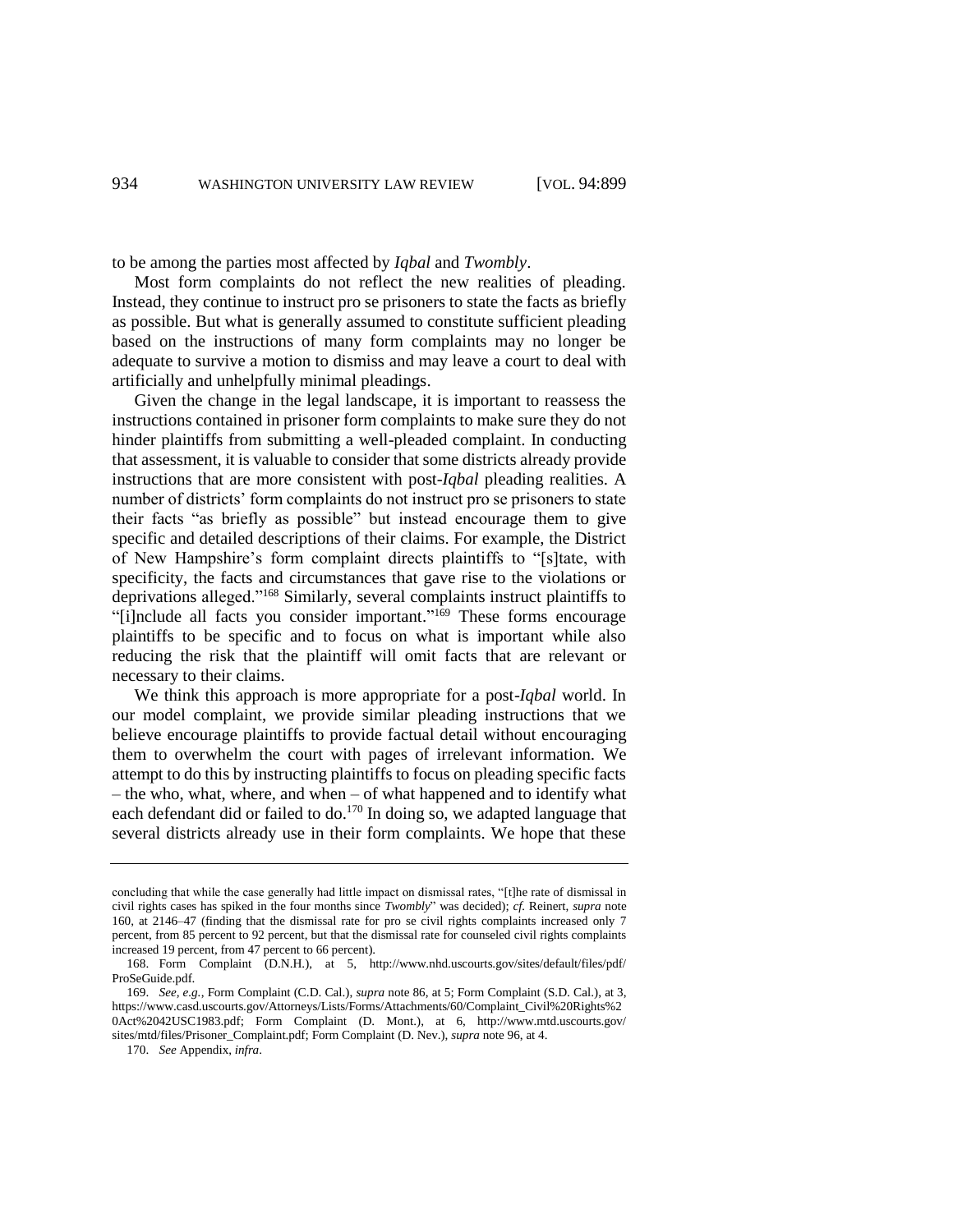instructions enable plaintiffs to tell their story, but to focus on facts that will be helpful for the court rather than on vague, rambling, and difficult-todecipher allegations.

### *2. Limiting Space for Factual Allegations*

Form complaints may also limit pro se plaintiffs from including necessary facts by restricting the amount of space provided to plead their claims. Form complaints vary widely in the amount of space they allow for a prisoner's factual allegations, from just a few lines to a full page or more. Ones that provide only a few lines to describe the entire factual basis of the claim may not give plaintiffs sufficient space. In the words of one district court: "It would be unfair to allow a Plaintiff to file a pro se Complaint on the standard form, which provides minimal room for elaboration on the factual issues, and then dismiss Plaintiff's Complaint under [Rule 8](https://a.next.westlaw.com/Link/Document/FullText?findType=L&pubNum=1004365&cite=USFRCPR8&originatingDoc=I4cdd5ecf7d2d11de9988d233d23fe599&refType=LQ&originationContext=document&transitionType=DocumentItem&contextData=%28sc.Folder*cid.91a7f667decd4854b01bdec9d65018d7*oc.UserEnteredCitation%29) for failure to provide more factual allegations."<sup>171</sup>

<span id="page-36-0"></span>While a complaint form necessarily cannot provide an unlimited amount of space, many forms protect the plaintiff's ability to provide detailed facts by allowing allow plaintiffs to write on the back of the form or to attach additional pages. However, five complaints prohibit or discourage prisoners from attaching additional sheets. <sup>172</sup> Eight complaints allow additional pages but place a limit on the number a plaintiff may include, $173$  and several others

<span id="page-36-1"></span><sup>171.</sup> Felder v. Del. Cty. Office of Servs. for the Aging, No. 08-4182, 2009 WL 2278514, at \*3 (E.D. Pa. July 28, 2009).

<sup>172.</sup> For example, the Central District of Illinois form complaint instructions state, in all caps: "THE COURT URGES YOU TO USE ONLY THE SPACE PROVIDED" and that "[u]nrelated claims should be raised in a separate civil action." Form Complaint (C.D. Ill.), at 5, http://www.ilcd.uscourts.gov/sites/ilcd/files/forms/1983%20COMPLAINT\_TNR.pdf. The Middle District of Georgia warns plaintiffs that their complaints must be "simple, concise, and direct," and instructs plaintiffs that the court will inform them if additional information is needed. *See also* Form Complaint (S.D. Iowa), *supra* not[e 88](#page-17-0) ("If you need more space to answer a question, use the back side of this form or an extra blank page. However, if you keep your answer to the point, extra space should not be needed."); Form Complaint (E.D. Tex.), *supra* not[e 84,](#page-16-1) at 4 ("Attach extra pages if necessary, but remember that your complaint must be stated briefly and concisely. IF YOU VIOLATE THIS RULE, THE COURT MAY STRIKE YOUR COMPLAINT.").

<sup>173.</sup> The District of Kansas and the Northern District of Oklahoma, for example, permit pro se plaintiffs to attach "up to two additional pages (8 1/2" x 11") to explain any allegation or to list additional supporting facts." Form Complaint (D. Kan.), *supra* not[e 93,](#page-18-0) at 3; Form Complaint (N.D. Okla.), *supra* note [93,](#page-18-0) at 2; Form Complaint (E.D. Okla.). The Middle District of Alabama similarly limits prisoners to two additional pages. Form Complaint (M.D. Ala.), *supra* note [93.](#page-18-0) The Middle District of Pennsylvania restrict plaintiffs to three additional sheets. Form Complaint (M.D. Pa.), *supra* not[e 93,](#page-18-0) at 2. The Northern District of Florida prohibits prisoners from submitting more than five additional sheets absent "extraordinary circumstances." Form Complaint (N.D. Fla.), at 5. absent "extraordinary circumstances." Form Complaint (N.D. Fla.), at 5, http://www.flnd.uscourts.gov/file/97/download?token=006Em5XH. The Southern District of Alabama similarly limits plaintiffs to five additional sheets. Form Complaint (S.D. Ala.). The Western District of Louisiana, by local rule, limits prisoner plaintiffs to five additional typewritten sheets or ten additional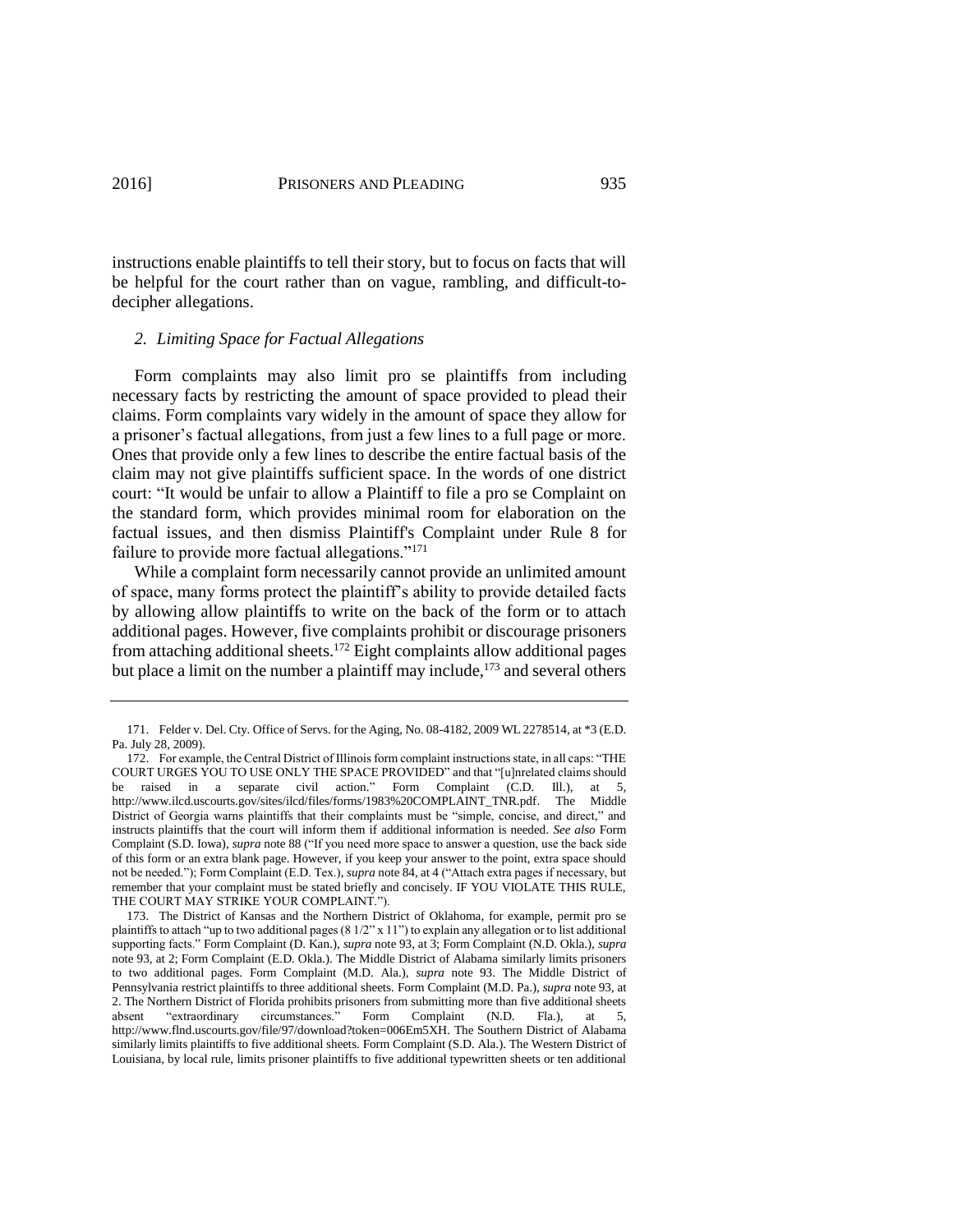do not specify one way or the other whether additional sheets are allowed. Of those that allow additional pages, four are ambiguous as to whether additional sheets may only be used for describing new claims or new defendants rather than for providing additional facts about a particular claim, and seven others are written ambiguously to suggest that a plaintiff can attach only one additional sheet.<sup>174</sup> Thus, some complaints that do not prohibit additional sheets may give pro se prisoners the impression that they do. There is, of course, no restriction on the length of complaints filed by plaintiffs not using the pro se prisoner form.

While prohibiting, discouraging, or limiting additional sheets may have been a sensible piece of advice in the *Conley* era, such restrictions may no longer serve their intended purpose in the new pleading era of *Twombly* and *Iqbal.* A requirement to be brief, while generally good advice, could now prove harmful to pro se prisoners and courts*.*

# *3. Form Complaints that Prohibit or Restrict Plaintiffs from Attaching Documentary Evidence*

A small but significant number of form complaints prohibit prisoners from attaching documents to their complaints or limit the number of pages

hand-written sheets. W. DIST. LA. LOCAL R. 3.2. (2016). The District of Arizona limits prisoners to fifteen additional sheets. Form Complaint (D. Ariz.), *supra* not[e 88,](#page-17-0) at 1. The Western District of Texas form states that the entire complaint, including attachments and additional sheets, cannot exceed 20 pages. Form Complaint (W.D. Tex.). The Southern District of Iowa, the District of Nebraska, the District of Rhode Island, the District of Maine, the District of Vermont, and the District of New Jersey imply that only one extra sheet may be included by instructing, "[a]ttach an extra sheet, if necessary." Form Complaint (S.D. Iowa), *supra* not[e 88,](#page-17-0) at 4; Form Complaint (D. Neb.), *supra* note 94; Form Complaint (D.R.I.), *supra* note 94; Form Complaint (D. Me.), *supra* note 94; Form Complaint (D. Vt.), *supra* note 104; Form Complaint (D.N.J.), *supra* note [94,](#page-18-2) at 5. Similarly, the Southern District of Florida form implies that only one extra sheet is permitted, stating: "If you need more space than is provided on the form, attach an additional blank page to the complaint." (S.D. Fla.), http://www.flsd.uscourts.gov/wpcontent/uploads/2013/05 /Complaint-Under-the-Civil-Rights-Act-42-USC-19832.pdf.

<sup>174.</sup> For example, the Central District of California's form complaint, in the section where it directs the plaintiff to identify his or her claim, states: "If there is more than one claim, describe the additional claim(s) on another attached piece of paper . . . ," implying that additional sheets are only for additional claims. Form Complaint (C.D. Cal.), *supra* not[e 86,](#page-16-2) at 5. However, on the first page of the instructions for the form complaint, the instructions state: "If you need additional space to answer a question, you must use the reverse side of the form or an additional blank page." *Id.* at 1. The District of Montana's form complaint contains a similar discrepancy between what is stated on the complaint itself and what is stated in the instructions page. Form Complaint (D. Mont.), *supra* not[e 169,](#page-35-0) at 2, 6. The Western District of New York form states: "If you have additional claims, use the above format and set them out on additional sheets of paper," suggesting that additional paper is only allowed for submitting additional claims. Form Complaint (W.D.N.Y.), *supra* not[e 86,](#page-16-2) at 6. The District of Nevada provides two lines at the end of the complaint designated as "Additional space, if needed" for the entire complaint. It is not clear whether the plaintiff is permitted to go beyond the two lines provided. Form Complaint (D. Nev.), *supra* not[e 96,](#page-18-1) at 9.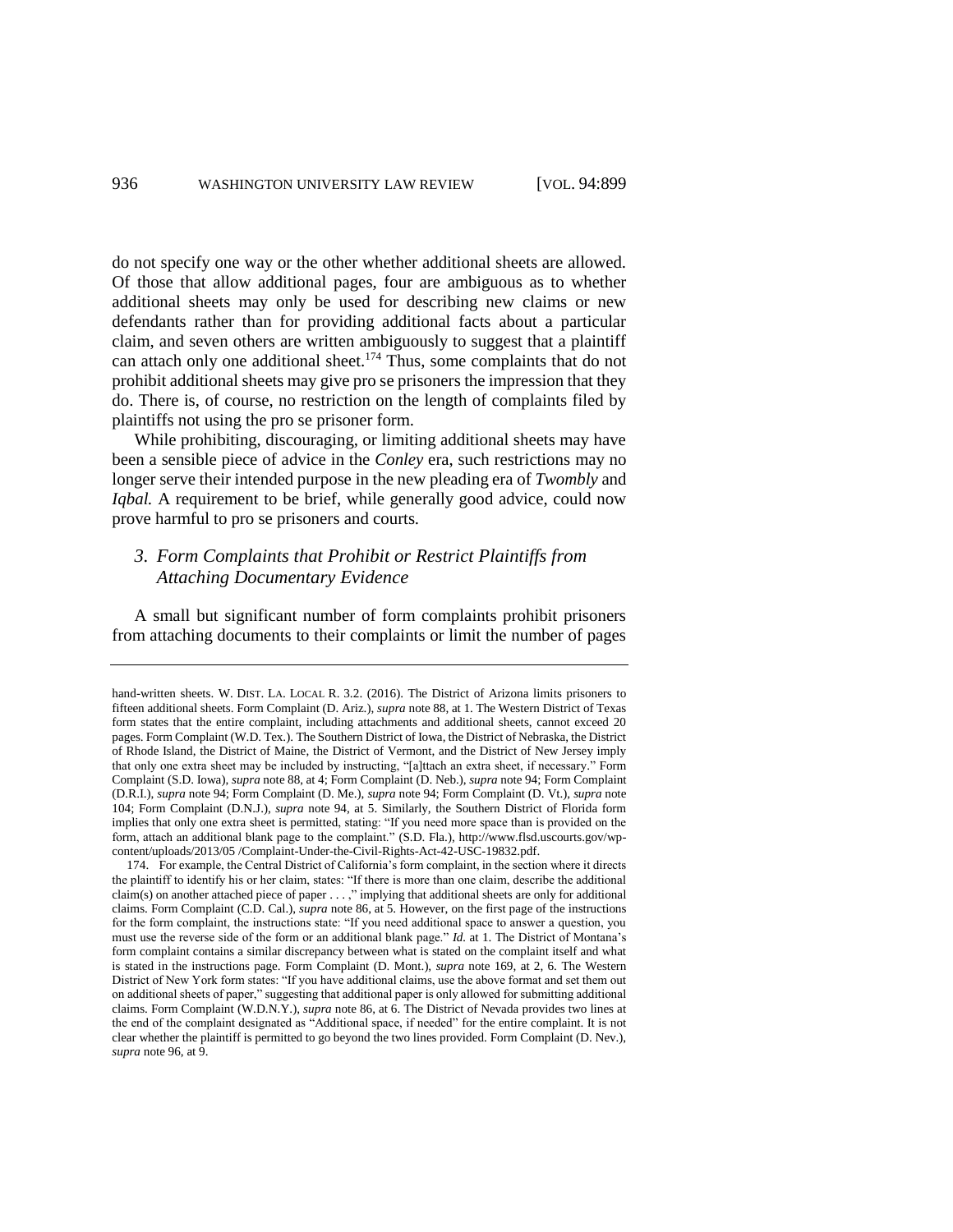of documents that can be attached. Five complaints prohibit attached documents altogether, two more permit exhibits but discourage prisoners from using them, and two complaints place a page limit on the number of documents that can be included.<sup>175</sup> Prohibiting prisoners from including attachments treats prisoners differently from other litigants and is inconsistent with governing law. It is a general rule of pleading that a court evaluating the sufficiency of the complaint can consider not just the complaint itself but also documents attached to the complaint or incorporated by reference.<sup>176</sup> Federal Rule of Civil Procedure  $10(c)$ establishes that "[a] copy of a written instrument that is an exhibit to a pleading is a part of the pleading for all purposes."<sup>177</sup> This Rule applies with equal force to all complaints, but is contradicted by these forms.

<span id="page-38-1"></span><span id="page-38-0"></span>Moreover, prohibiting attachments may run counter to the goal of producing complaints that are easier to understand. If complaints are poorly written because the pro se plaintiff is not trained in the law, is not aware of which facts are important, and cannot communicate effectively in writing, then attaching documents can be a benefit rather than a detriment. Outside documents can supply essential facts that provide courts with the clarity and concreteness that is missing from the plaintiff's allegations. There are numerous examples, both in the prisoner context and outside it, where a poorly drafted complaint was rescued from dismissal because the plaintiff attached documents that provided essential facts or context.<sup>178</sup> Thus, prohibiting prisoners from attaching documents may cause potentially

<sup>175.</sup> *See supra* notes 92–94 and accompanying text.

<sup>176.</sup> *See, e.g.*, Schatz v. Republican State Leadership Comm., 669 F.3d 50, 55 (1st Cir. 2012); Samuels v. Air Transp. Local 504, 992 F.2d 12, 15 (2d Cir. 1993); 2 JAMES WM. MOORE ET AL., *MOORE'S FEDERAL PRACTICE* § 12.34[2] (3d ed. 2016) ("In deciding whether to dismiss, the court may consider only the facts alleged in the pleadings, documents attached as exhibits or incorporated by reference in the pleadings, and matters of which the judge may take judicial notice.").

<sup>177.</sup> FED. R. CIV. P. 10(c).

<sup>178.</sup> *See, e.g.*, Streater v. Hemet Valley Hospital, 956 F.2d 1168 at \*1 (9th Cir. 1992) (unpublished table decision) (reversing dismissal for failure to plead the basis for federal jurisdiction where "[o]ne of the attachments [to the complaint], a letter from the EEOC, states that Streater's claims before the EEOC were 'filed under Title VII and EPA [the Equal pay provision of the Fair Labor Standards Act]'"); Judkins v. Beech Aircraft Corp., 745 F.2d 1330, 1332 (11th Cir. 1984) (finding that plaintiff's filing of his charge of discrimination that he filed with the EEOC provided sufficient factual information to state a claim for discrimination); Hernandez v. Cate, 918 F. Supp. 2d 987 (C.D. Cal. 2013) (relying on form complaint plus attached documents in holding that the inmate stated a claim); Barnes v. Ross, 926 F. Supp. 2d 499 (S.D.N.Y. 2013) (looking at the plaintiff's complaint and attached documents in finding that the plaintiff stated a claim under the Equal Protection Clause); Vogelfang v. Capra, 889 F. Supp. 2d 489 (S.D.N.Y. 2012) (relying on complaint and attached documents in determining that some of the prisoner's claims survived a motion to dismiss); *see also* Page v. Ark. Dep't of Corr., 222 F.3d 453, 454–55 (8th Cir. 2000) (finding the EEOC charge that pro se plaintiff attached to her letter to the court was the "substantial equivalent of a complaint" and provided sufficient factual detail regarding the plaintiff's discrimination claim to survive a motion to dismiss).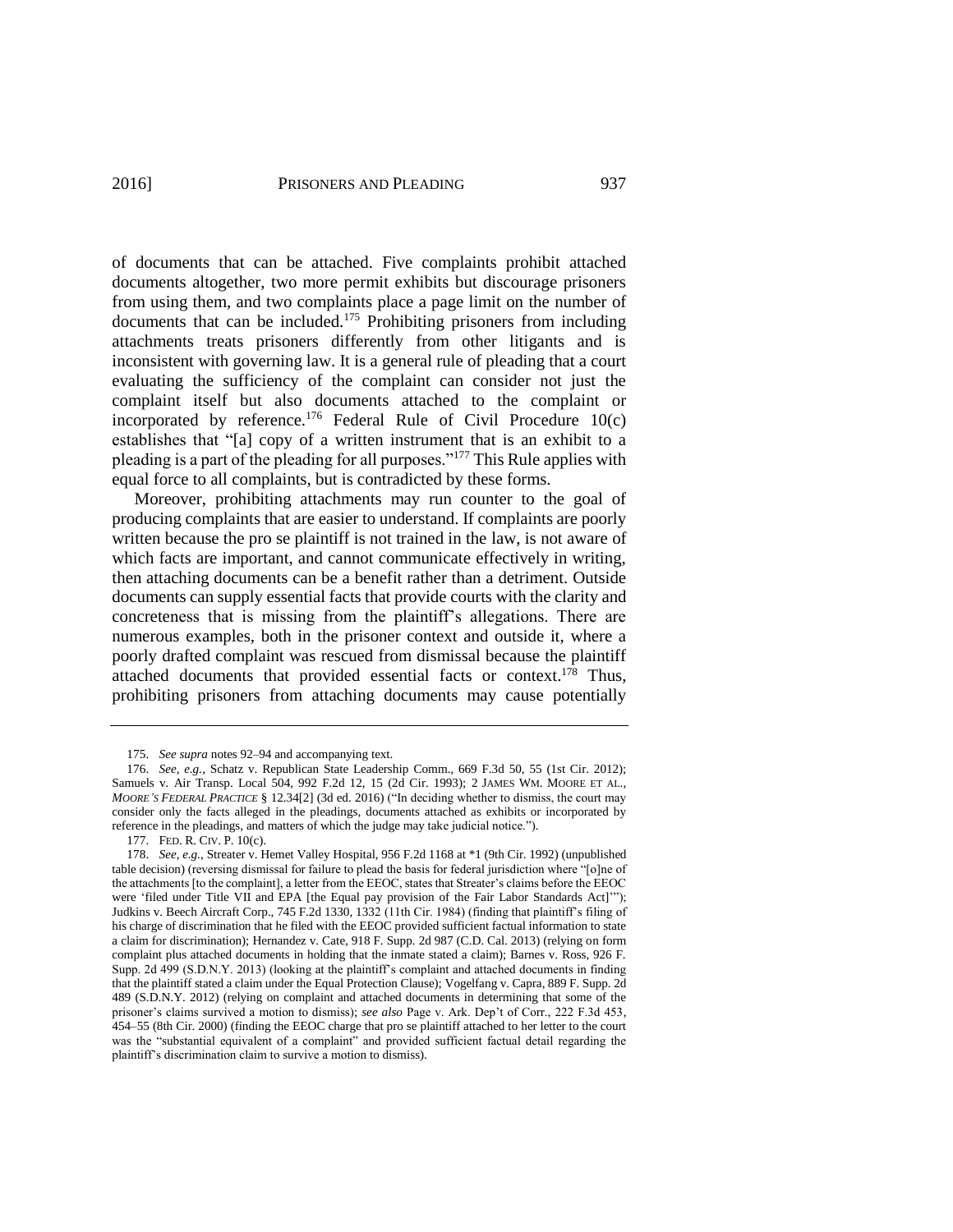meritorious claims to be misunderstood or dismissed.

To be sure, just as allowing plaintiffs unlimited space for factual allegations without any cautionary instructions creates the risk that pro se prisoners will provide too much information, allowing pro se prisoners to provide unlimited pages of exhibits without cautionary instructions creates the risk that prisoners will attach reams of paper, causing the most relevant exhibits to get buried in the morass. However, we think that, on balance, it is better to encourage exhibits than discourage them. At best, exhibits may clarify or enhance an otherwise deficient complaint. At worst, exhibits may be ignored, but will not affirmatively damage the prisoner's claim.

#### *4. Prohibiting Legal Argument or Citation to Legal Authority*

Sixty-seven of the ninety-two complaint forms, or 73 percent, follow the model complaint form and instruct prisoners not to make legal argument or cite legal authority. This may reflect a concern that pro se prisoners will fill up their complaint with conclusory legal statements and will fail to provide the facts necessary for a court to assess the sufficiency of the complaint. However, by instructing prisoners not to include any legal argument or citation in their complaints, courts may unwittingly prevent prisoners from providing helpful insight as to the nature of their claims and how the included facts should be construed.

For example, a prisoner may allege that a guard destroyed his television set after he reported that he witnessed the guard assaulting another inmate. On the face of these allegations alone, the court might assume that the prisoner is making a due process claim for destruction of personal property or an Eighth Amendment claim on behalf of the assaulted inmate. Both are easily dismissed on the pleadings. However, if the plaintiff argues or cites a case to demonstrate that he believes these facts to state a claim of First Amendment retaliation, the nature of the allegations changes. The court may then conclude that reporting the assault and the destruction of the television set are related and that the plaintiff has pleaded a viable retaliation claim.

Several districts have modified their forms in ways that may help address this concern. For example, some forms provide a section instructing prisoners to describe their legal claim and to identify what rights they are asserting and a separate section instructing the prisoner to include factual allegations supporting that claim.<sup>179</sup> Such instructions enable plaintiffs to

<span id="page-39-0"></span><sup>179.</sup> *See, e.g.*, Form Complaint (E.D. Ky.), *supra* note 86; Form Complaint (E.D. Mich.), *supra* note [84,](#page-16-1) at 4–7; Form Complaint (D. Neb.), *supra* note 94; Form Complaint (S.D. Cal.), *supra* not[e 169,](#page-35-0) at 3; Form Complaint (D. Idaho), *supra* note [90,](#page-17-1) at 2; Form Complaint (D. Mont.), *supra* note [169,](#page-35-0) at 6;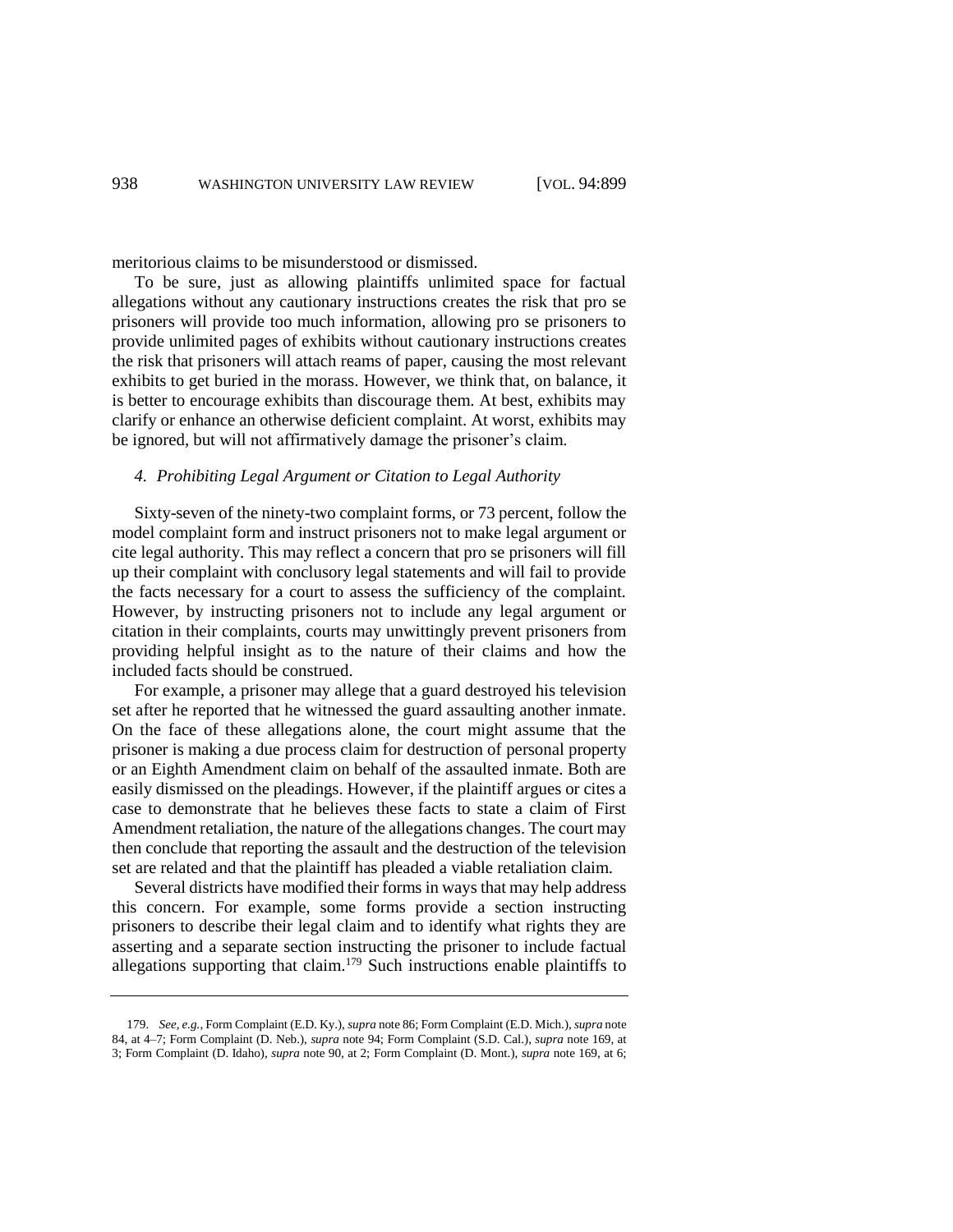articulate a legal argument or legal theory without running the risk that they will simply make legal arguments and fail to plead facts. Additionally, having separate sections for legal claims and factual allegations allows courts to continue to instruct plaintiffs not to substitute legal argument or case citation for a statement of their relevant facts. Our model complaint follows this approach by creating separate sections for plaintiffs to plead facts and to identify their legal claims.

#### *C. Pleading Legal Conclusions*

<span id="page-40-0"></span>The final aspect of form complaints that we examined is whether the forms require plaintiffs to understand legal terminology or to plead legal conclusions. Sixteen form complaints direct prisoners to indicate whether and how the defendants were acting "under color of law," as required to state a claim under § 1983.<sup>180</sup> Fourteen form complaints direct the prisoner to indicate whether the defendants are being sued in their individual capacity or their official capacity.<sup>181</sup> Such questions carry potential risk for unsophisticated pro se plaintiffs while providing little, if any, benefit. Pro se prisoners may not understand the legal meaning of these or other legal terms, even if the form provides a definition, as some do.<sup>182</sup> Prisoners who do not understand what is being asked may leave that section of the form blank or may answer incorrectly, which can result in unintended concessions.

<span id="page-40-1"></span>For example, § 1983 establishes that a plaintiff can raise a civil rights

Form Complaint (D. Nev.), *supra* note [96,](#page-18-1) at 6; Form Complaint (D. Colo.), at 3–4, http://www.cod.uscourts.gov/Portals/ 0/Documents/Forms/CivilForms/Prisoner\_Complaint\_Form.pdf; Form Complaint (D. Kan.), *supra* not[e 93,](#page-18-0) at 3; Form Complaint (D.N.M.) , *supra* not[e 86,](#page-16-2) at 2–3; Form Complaint (M.D. Ala.), *supra* note [93;](#page-18-0) Form Complaint (M.D. Fla.), at 5, http://www.flmd.uscourts.gov/forms/Prisoner/ PrisonerCivilRightsComplaint.pdf; Form Complaint (N.D. Fla.), *supra* not[e 173,](#page-36-1) at 6–7; Form Complaint (D. Or.), *supra* note [100,](#page-20-0) at 3, 5.

<sup>180.</sup> *See, e.g.*, Form Complaint (D. Kan.), *supra* note [93,](#page-18-0) at 2; Form Complaint (D. Haw.), at 2, http://www.hid.uscourts.gov/forms/1983\_COMPLAINT\_FORM\_(Rev\_Jan.\_2008).pdf; Form Complaint (N.D. W. Va.), at 9, http://www.wvnd.uscourts.gov/sites/wvnd/files/sites/wvnd/files/ 1983%20Packet%20State%20Civil%20Rights%20Complaint%2012-05-2013.pdf.

<sup>181.</sup> *See, e.g.*,; Form Complaint (W.D.N.Y.), *supra* not[e 86,](#page-16-2) at 2; Form Complaint (E.D.N.C.), *supra* note [84,](#page-16-1) at 3; Form Complaint (W.D. Mich.), at 2, http://www.miwd.uscourts.gov/sites/ miwd/files/cmpref.pdf; Form Complaint (E.D. Ark.), *supra* not[e 85,](#page-16-3) at 5; Form Complaint (S.D. Cal.), *supra* note [169,](#page-35-0) at 2. The District of Puerto Rico asks this question on its complaint form for *Bivens* claims, but not for § 1983 claims. *Bivens* Form Complaint (D.P.R.), http://www.prd.uscourts.gov/sites/ default/files/documents/17/form\_Bivens\_28\_USC\_1331\_REV\_06\_2006.pdf.

<sup>182.</sup> For example, the District of Hawaii's form complaint provides a definition and explanation of state action and also describes the difference between individual capacity and official capacity lawsuits. Form Complaint (D. Haw.), *supra* note [180,](#page-40-0) at 2. The District of Idaho and the Western District of Kentucky similarly attempt to provide a distinction between individual and official capacity suits. Form Complaint (D. Idaho), *supra* not[e 90,](#page-17-1) at 2; Form Complaint (W.D. Ky.), *supra* not[e 85,](#page-16-3) at 2.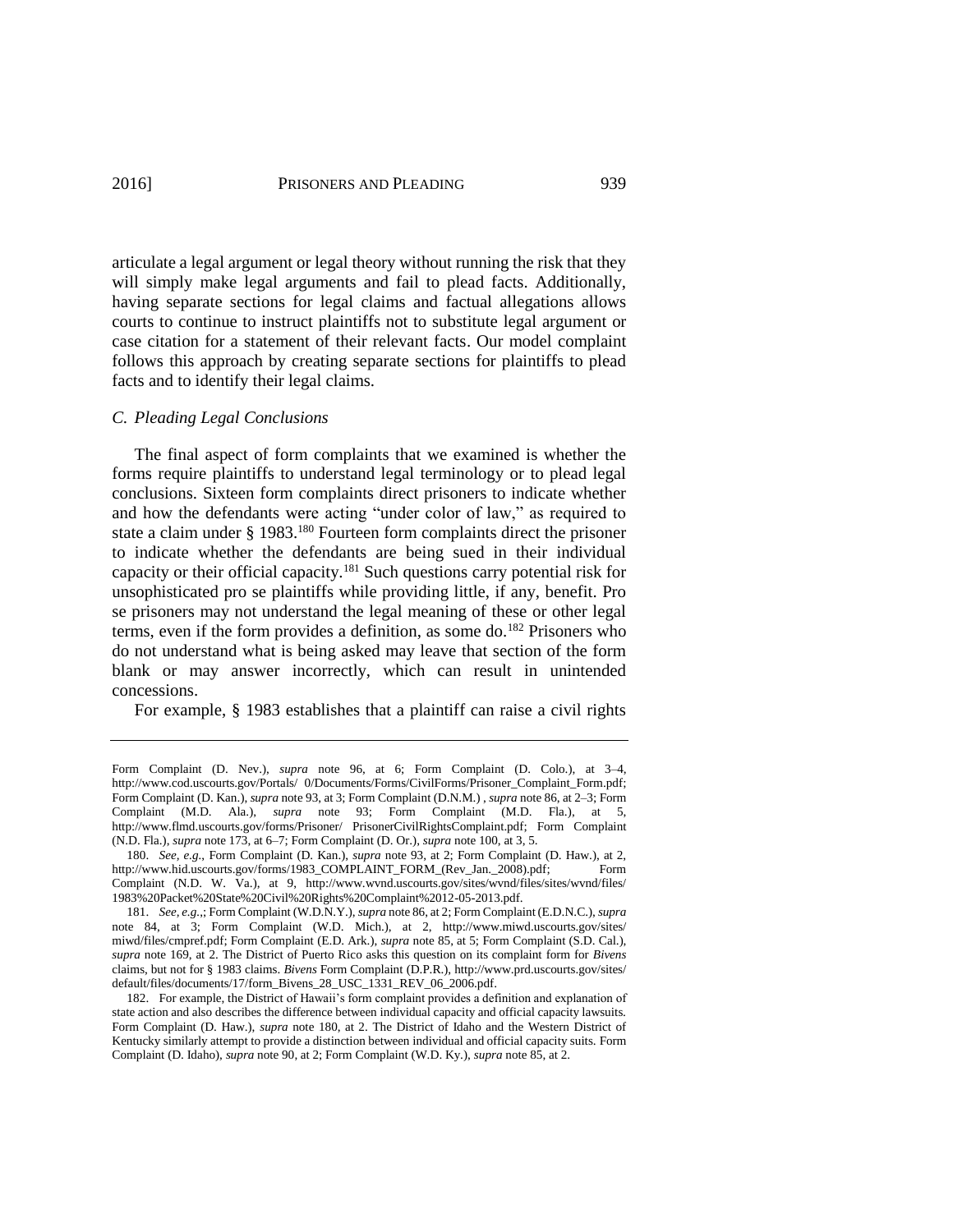claim against someone acting "under color" of law.<sup>183</sup> In general, this means that there must be "state action" on the part of the defendant.<sup>184</sup> Whether a defendant is a state actor can be difficult to determine, and the state action doctrine has been criticized as hopelessly complex.<sup>185</sup> Thus, a pro se prisoner with no legal training may not know whether a particular defendant is a state actor, or may assume that a defendant is not a state actor when the doctrine actually would direct such a finding. A prisoner who answers "no" when asked if the defendants acted under color of law may be deemed to have conceded that those defendants are not state actors and the defendants may be dismissed from the case, even if the law would support treating them as state actors.<sup>186</sup> On the flip side, no benefit accrues to the prisoner or the court from a conclusory statement that the defendants were acting "under color" of law. Whether there is state action is a legal question. District courts are not required to accept legal conclusions in a complaint as true, but must make their own independent determination based on the facts alleged. Thus, even if a prisoner alleges there was state action, that does not end the court's inquiry.

The same concerns arise when plaintiffs are asked to indicate whether they are suing the defendants in their individual capacity or their official capacity. Especially given that defendants must be state actors to be sued under § 1983, and because many § 1983 lawsuits arise out of conduct that defendants commit while on the job, pro se plaintiffs might reasonably think that they are suing defendants in their official capacities. But the terms' legal meanings are more complex. The distinction between official capacity and individual capacity arises out of the fact that courts treat a suit against a state-level defendant in his or her official capacity as a suit against the State itself.<sup>187</sup> Because states have sovereign immunity from damages under the Eleventh Amendment, a plaintiff who checks "official capacity" on the form

186. *See, e.g.*, Bunch v. Craig, 304 F. App'x 669, 670 (10th Cir. 2008) (affirming dismissal of pro se prisoner's § 1983 claim for failure to state a claim and noting that "Mr. Bunch checked boxes on the complaint form saying that neither defendant was acting 'under color of state law.'").

<sup>183.</sup> 42 U.S.C. § 1983 (2012).

<sup>184.</sup> [United States v. Price, 383 U.S. 787, 794](https://a.next.westlaw.com/Link/Document/FullText?findType=Y&serNum=1966112631&pubNum=708&fi=co_pp_sp_708_1157&originationContext=document&transitionType=DocumentItem&contextData=%28sc.Search%29#co_pp_sp_708_1157) n.7 (1966) ("In cases unde[r § 1983,](https://a.next.westlaw.com/Link/Document/FullText?findType=L&pubNum=1000546&cite=42USCAS1983&originatingDoc=Ibdee3bd39c2511d9bc61beebb95be672&refType=LQ&originationContext=document&transitionType=DocumentItem&contextData=%28sc.Search%29) 'under color' of law has consistently been treated as the same thing as the 'state action' required under the Fourteenth Amendment.").

<sup>185.</sup> *See, e.g.*, Leshko v. Servis, 423 F.3d 337, 338 (3d Cir. 2005) (describing state action jurisprudence as "labyrinthine"); Charles L. Black, Jr., *The Supreme Court, 1966 Term — Foreword: "State Action," Equal Protection, and California's Proposition 14*, 81 Harv. L. Rev. 69, 95 (1967) (describing the state action doctrine as a "conceptual disaster area"); *see also* Edmonson v. Leesville Concrete Co., 500 U.S. 614, 632 (1991) (O'Connor, J., dissenting) ("Unfortunately, our cases deciding when private action might be deemed that of the state have not been a model of consistency.").

<sup>187.</sup> Kentucky v. Graham, 473 U.S. 159, 166 (1985) ("[A]n official-capacity suit is, in all respects other than name, to be treated as a suit against the entity.").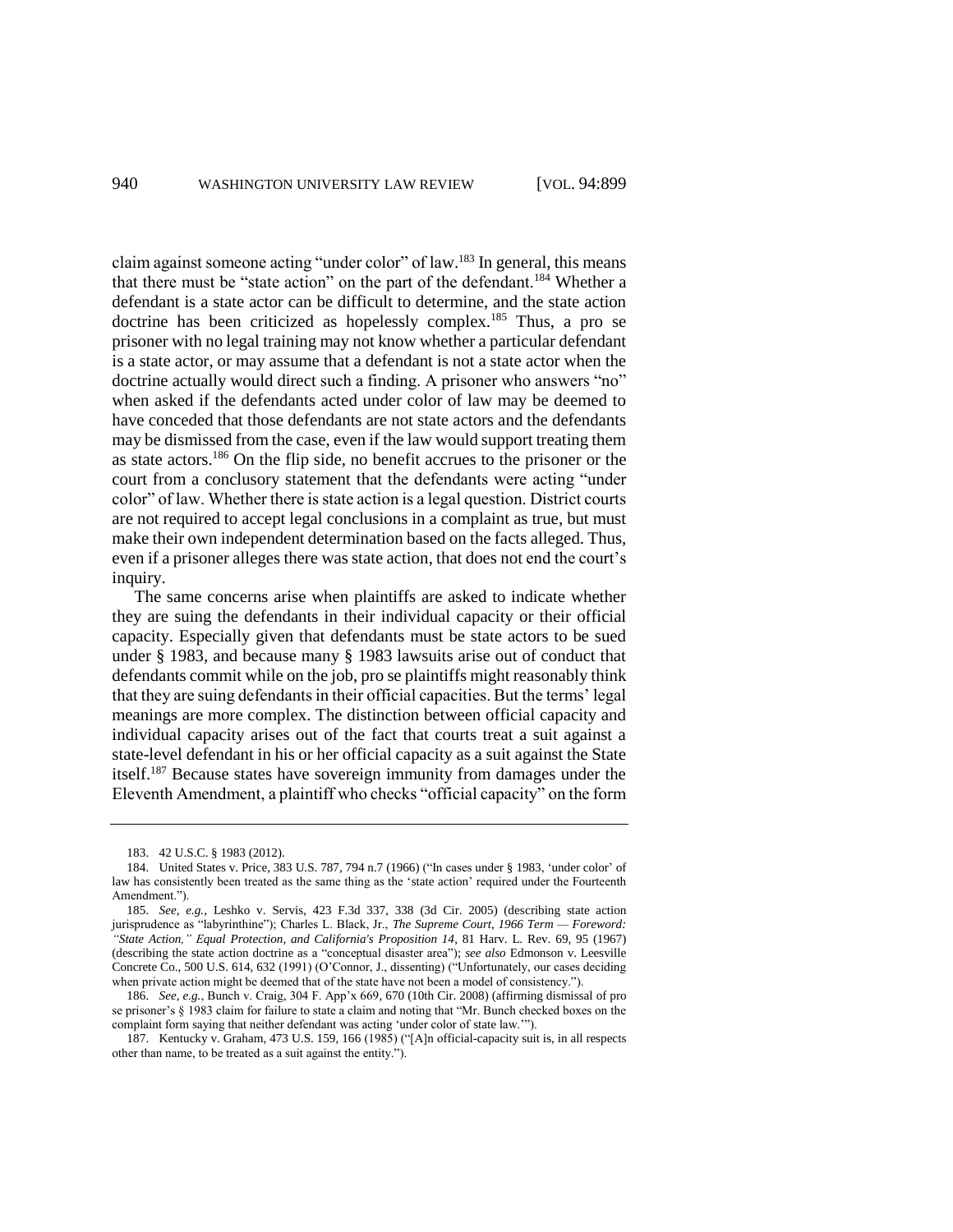complaint will lose any opportunity to pursue damages claims against state officials, although that plaintiff may still obtain injunctive relief.<sup>188</sup> To obtain damages against a state defendant, that defendant must be sued in an individual capacity, because that means that the plaintiff is seeking to hold the defendant personally liable in damages.<sup>189</sup> Relatedly, a plaintiff who sues a municipal employee in an official capacity can recover damages, but only if the plaintiff meets the stringent standard of showing that a municipal "policy or custom" caused the violation.<sup>190</sup>

But it is far from clear that a pro se prisoner will understand these distinctions. Thus, asking plaintiffs to elect options stated in legal terminology provides little benefit to the court and may cause plaintiffs to make mistakes and lose out on the possibility of pursuing claims for damages.<sup>191</sup> The better practice is what the law already requires: for the court to rely on the plaintiff's factual allegations instead of his legal conclusions to determine whether defendants acted under color of state law and rely on the types of relief the plaintiff requests to determine in what capacity the defendants are sued.<sup>192</sup>

Finally, a handful of form complaints appear to make statements of law or otherwise provide information to prisoners that is not legally correct. For example, the Northern District of Mississippi form complaint warns prisoners of the consequences of the PLRA's three-strikes rule, stating that

192. If the defendant's capacity is not designated, then the court must read the complaint as a whole to determine each defendant's status. To be sure, there may be some small risk that a court will treat the suit as an official capacity suit even if the plaintiff seeks damages from individual defendants. *See, e.g.*, Colvin v. McDougall, 62 F.3d 1316 (11th Cir. 1995) (reversing award of punitive damages against defendant where the complaint did not specify the defendant's capacity and the court interpreted the complaint as an official capacity suit); Lovelace v. O'Hara, 985 F.2d 847 (6th Cir. 1993) (treating suit that did not expressly state whether defendant was sued in individual or official capacity as an official capacity suit only and reversing district court that allowed the plaintiff to amend the complaint to name the defendant in his individual capacity). More likely, however, is that courts can assess the defendant's capacity based on whether or not the plaintiff requests damages.

Additionally, prisoners might not always be aware of the types of relief that they can request or that are available to them. A form complaint can aid prisoners in this respect by providing a short description of different kinds of remedies. Our model complaint form contains a "Relief" section that informs prisoners to inform the court if they are seeking money damages, if they are asking the defendants to do something or to stop doing something, or if they want both kinds of relief. *See* Appendix, *infra*.

<sup>188.</sup> *See id*. at 165–67, 167 n.14.

<sup>189.</sup> *Id.* at 166.

<sup>190.</sup> Monell v. Dep't of Soc. Servs., 436 U.S. 658, 694 (1978).

<sup>191.</sup> *See, e.g.*, Trapp v. U.S. Marshals Serv., 139 F. App'x 12, 15 (10th Cir. 2005) (noting that the plaintiff, on his form complaint, "checked the box indicating he was suing each of the defendants in their official capacities," but recognizing that he also intended to raise claims against the individual defendants in their individual capacities). Additionally, asking prisoners to plead whether each defendant is being sued in an individual capacity or an official capacity may be inconsistent with Fed. R. Civ. P. 9(a), which states that a pleading need not allege "a party's capacity to sue or be sued," except when necessary to establish the court's jurisdiction.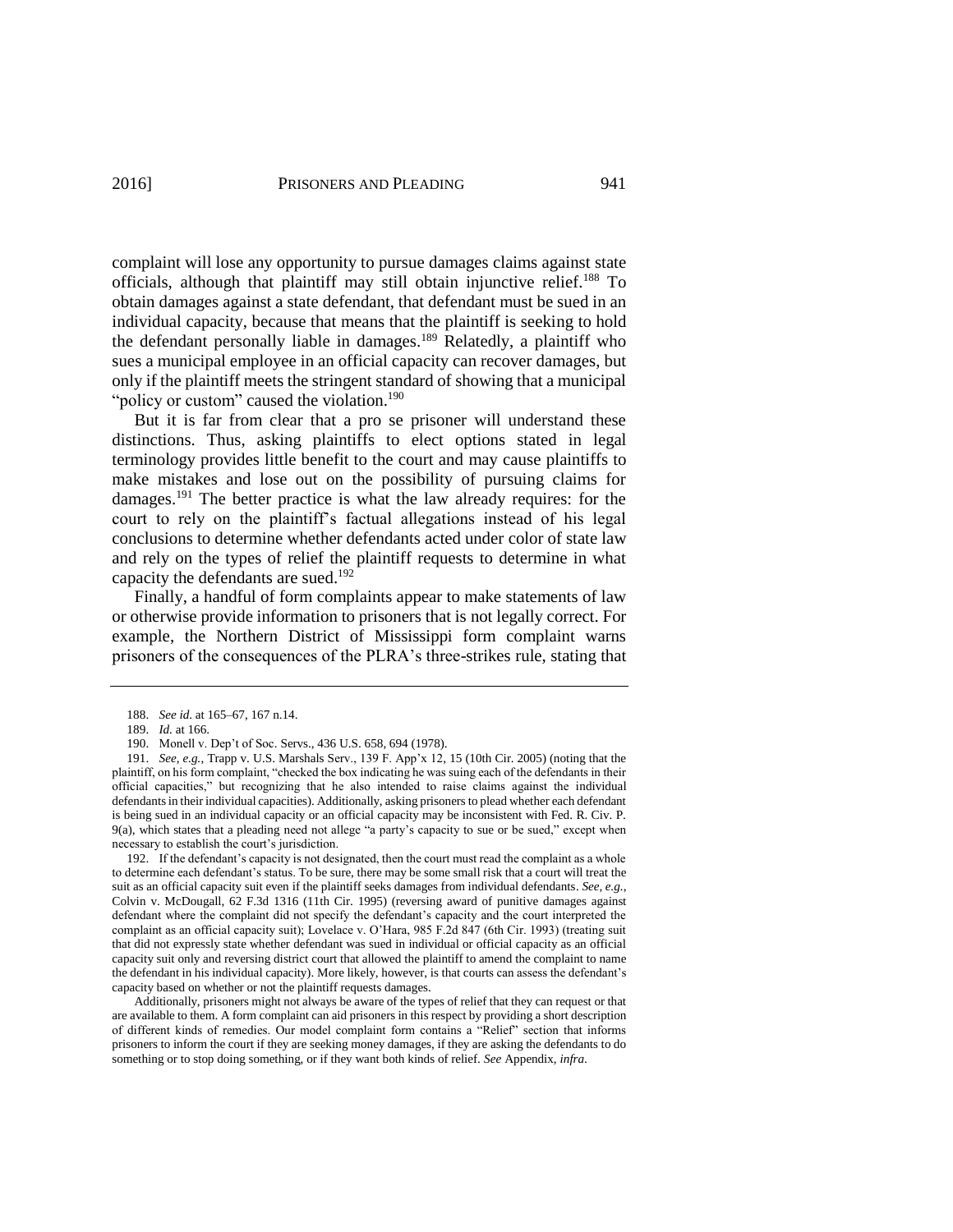a prisoner who collects three-strikes "*will be barred* from bringing any further civil action or appeal a judgment in a civil action or proceeding unless the prisoner is under imminent danger of serious physical injury."<sup>193</sup> That statement is over-inclusive. The PLRA only bars prisoners with threestrikes from filing future IFP actions, but it places no restrictions on a prisoner's ability to file civil actions if the prisoner is not IFP.<sup>194</sup> The District of Montana form complaint states that "[p]risoners may not maintain more than two civil actions in forma pauperis at one time, unless the prisoner shows that he or she is under imminent danger of serious physical injury."<sup>195</sup> Although the District of Montana has a local rule to that effect, nothing in the PLRA or in the federal *in forma pauperis* statute<sup>196</sup> limits prisoners to two concurrent IFP actions.

### IV. RECOMMENDATIONS AND MODEL FORM COMPLAINT

The form complaints used by federal district courts are designed with good intentions and with the important goal of helping pro se prisoners plead their claims so that courts may more easily identify potential merit.<sup>197</sup> Federal judges have emphasized that standardized forms, including form complaints, are among "the most effective measures for handling pro se cases."<sup>198</sup> At the same time, as our empirical review of form complaints has shown, there are several ways in which form complaints are inconsistent with governing law and may thwart their intended goals. Reassessment is needed.

To address these concerns, we have developed a revised model complaint form, included as an appendix, which encompasses our recommendations.<sup>199</sup> Much of the language of our revised model complaint, and in particular the instructions about pleading, comes directly from form complaints currently in use, and our model form is annotated to show the

199. *See* Appendix, *infra*.

<sup>193.</sup> Form Complaint (N.D. Miss.), *supra* note [84](#page-16-1) (emphasis added).

<sup>194.</sup> 28 U.S.C. § 1915(g) (2012) (prohibiting prisoners with three strikes from bringing future civil actions under the federal *in forma pauperis* statute).

<sup>195.</sup> Form Complaint (D. Mont.), *supra* note [169,](#page-35-0) at 3.

<sup>196.</sup> 28 U.S.C. § 1915 (2012).

<sup>197.</sup> *See, e.g.*, Durham v. Lappin, 346 F. App'x 330, 333 (10th Cir. 2009) (stating that prisoner form complaints and the local rules requiring their use are designed "for the prisoner's own benefit," and that they "advance[] the legitimate goal of providing guidance to pro se prisoners as to the legal requirements of a complaint").

<sup>198.</sup> ASSISTANCE TO PRO SE LITIGANTS, *supra* note 4, at 37–38; Brock v. Carroll, 107 F.3d 241, 246 (4th Cir. 1997) (Phillips, J., concurring and dissenting) (stating that form complaints "have 'proved extremely helpful . . . in clarifying pleadings often almost hopelessly confused and unintelligible." (quoting Serna v. O'Donnell, 70 F.R.D. 618, 620 (W.D. Mo. 1976) (alteration in original))).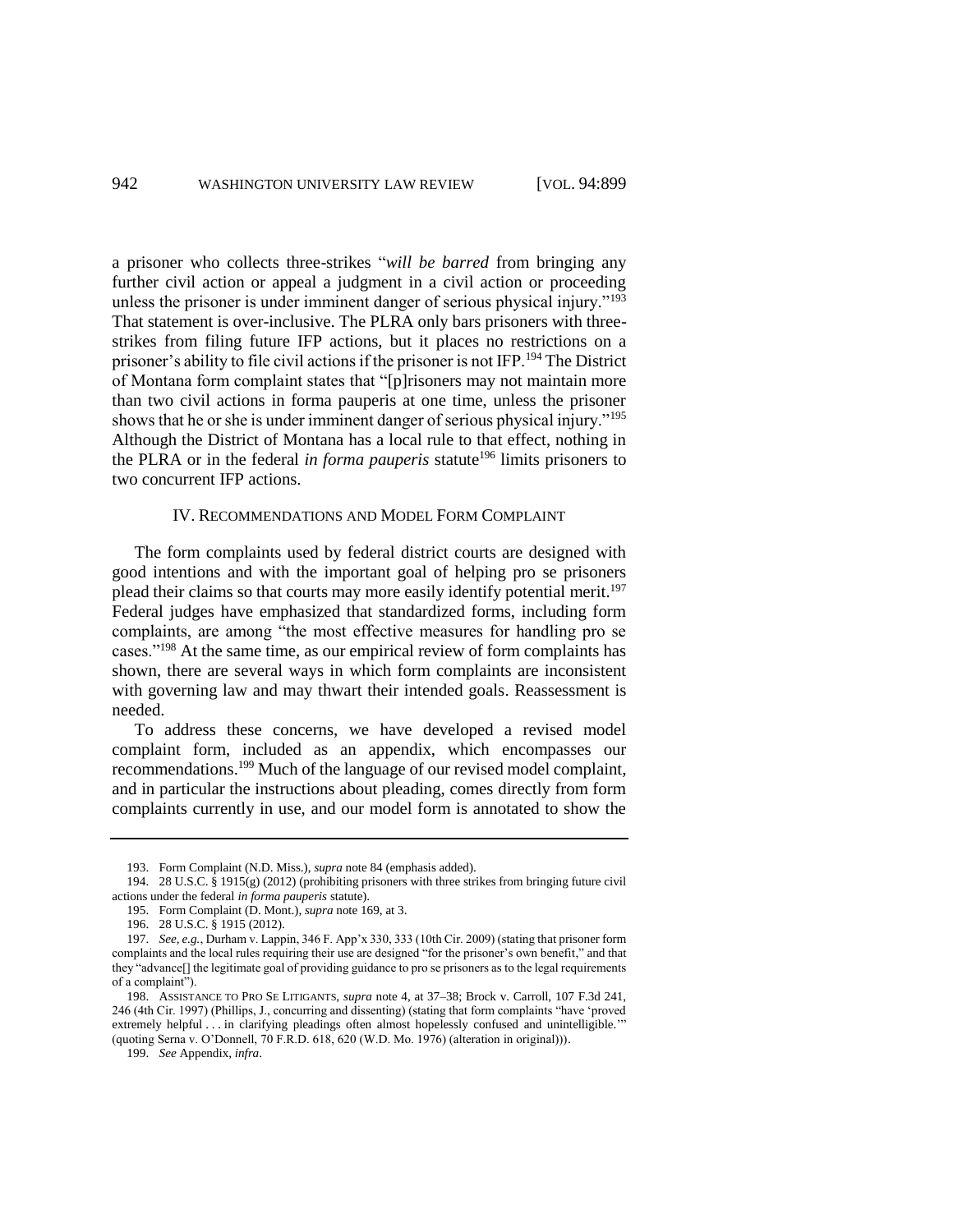proposed language's source and explain why it is included. We hope that the model form best serves the federal judiciary's original twin aims of helping the courts manage pro se prisoner litigation while also ensuring that potentially meritorious claims are not improperly dismissed or overlooked. We try to strike that balance in the following ways.

First, the model form does not include a requirement to plead facts related to administrative exhaustion. After *Jones*, such facts are definitively part of an affirmative defense and must be the defendant's burden. Although a substantial majority of form complaints require plaintiffs to plead facts about exhaustion, nearly 20 percent do not. Thus, it is possible to have a functional and effective form complaint that does not ask about exhaustion.<sup>200</sup> To that end, the Fifth Circuit has held that "a district court cannot by local rule sidestep *Jones* by requiring prisoners to affirmatively plead exhaustion" in their form complaints.<sup>201</sup> Courts in that circuit have refused to rely on statements regarding exhaustion that a plaintiff makes pursuant to the requirements of the form complaint. $202$ 

Second, the revised model form does not require a prisoner plaintiff to plead his litigation history in circumstances where a non-prisoner plaintiff would not be required to do so. Courts may obtain information to help them administer and process their cases by other means.<sup>203</sup> Courts can obtain this information quickly through PACER, or through use of the three strikes database.<sup>204</sup>

203. *See, e.g.*, Carbe, 492 F.3d at 327–28 (describing the use of "*Spears* hearings" in courts within the Fifth Circuit as a way of collecting information relevant for determining whether a complaint should be dismissed before the defendants are served).

<sup>200.</sup> A good example is the form complaint used by the U.S. District Court for the Western District of Kentucky, which instructs prisoners that exhaustion is required before filing suit, but says that prisoners to do not have to provide information about exhaustion in the complaint. Form Complaint (W.D. Ky.), *supra* not[e 85.](#page-16-3) 

<sup>201.</sup> Carbe v. Lappin, 492 F.3d 325, 328 (5th Cir. 2007).

<sup>202.</sup> *See, e.g.*, Perkins v. Collins, 482 F. App'x 959, 960 (5th Cir. 2012) (per curiam) ("Here, the court relied on Perkins's response to Question III on a form complaint, which asked whether he had exhausted his administrative remedies. . . . Reliance on information elicited by such a form complaint effectively put the onus on Perkins to affirmatively plead and demonstrate exhaustion . . . ."); McDonald v. Cain, 426 F. App'x 332, 333 (5th Cir. 2011) ("The prohibition against requiring prisoners to affirmatively plead exhaustion has been further interpreted by this court to encompass questions in 'form complaint[s]' issued by district courts that are designed to elicit 'information about [a prisoner's] exhaustion of administrative remedies." (quoting Torns v. Miss. Dep't of Corrs., 301 F. App'x 386, 389 (5th Cir. 2008) (alterations in original))).

<sup>204.</sup> *See supra* note [135](#page-27-0) and accompanying text. For example, the court could request litigation history information on the form but not treat it as part of the pleading—i.e. not rely on that information at the motion to dismiss stage. Courts may request such information in a civil docketing statement or case information sheet that might accompany the complaint. Such forms are not considered part of a pleading and are not relied on for evaluating the complaint's sufficiency. *See, e.g.*, Favors v. Coughlin, 877 F.2d 219, 220 (2d Cir. 1989) (per curiam) ("The civil cover sheet, of course, is merely an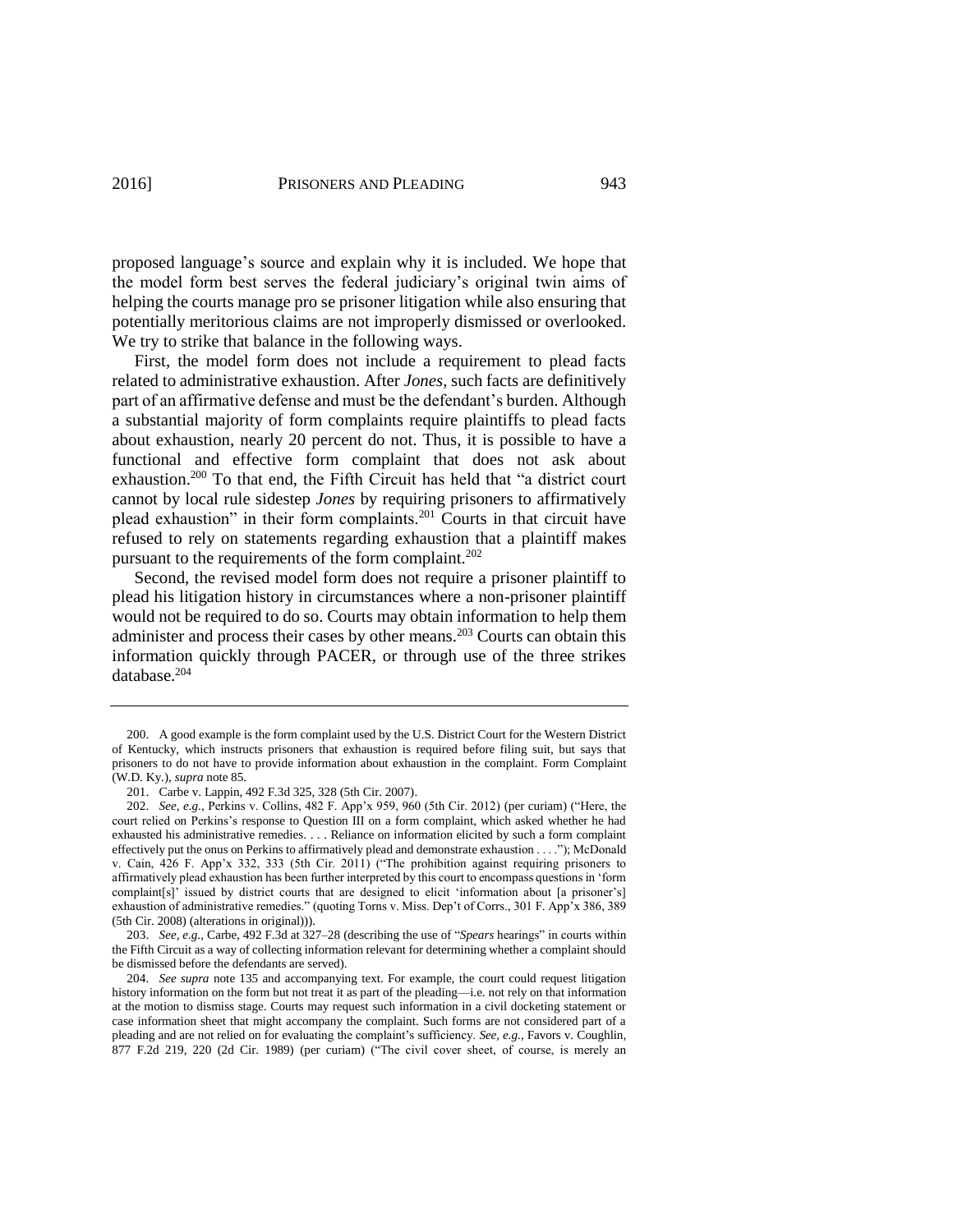With respect to whether a form complaint places burdens on a prisoner's ability to plead sufficient facts to state a claim, we recommend several changes. First, we recommend that the form continue to direct the plaintiff toward pleading only relevant and specific facts, but not include language encouraging plaintiffs to state their facts "briefly." We have adopted a mix of language that several districts currently use that captures the need to provide detail while focusing the plaintiff on facts, as follows:

<span id="page-45-2"></span><span id="page-45-1"></span><span id="page-45-0"></span>State only the facts of your claim below. Include all the facts you consider important.<sup>205</sup> Be as specific as possible.<sup>206</sup> Make sure to describe exactly what each defendant did or failed to do that caused the alleged wrong<sup>207</sup> and include any other facts that show why you believe what happened was wrong. You should include the names of all persons involved, when the events took place, where the events took place, what each person did or did not do, and a description of how you believe you were injured or how your rights were violated.<sup>208</sup>

If you need additional space, you may attach extra sheets. If you

administrative aid to the court clerk, and is therefore not typically considered part of a litigant's pleading papers."); S. DIST. FLA. LOCAL RULE 3.3 (2014) (stating that cover sheet is "solely for administrative purposes" and that "matters appearing only in the civil cover sheet have no legal effect in the action"); *see also* Wall v. Nat'l R.R. Passenger Corp., 718 F.2d 906, 909 (9th Cir. 1983) (noting that the civil docketing statement is just an administrative aid for the court in managing the case, and often is not served on the opposing party). But this approach also has drawbacks. It would add another form for the pro se prisoner to fill out, which may increase the opportunity for error or may cause some prisoners to decide not to file a lawsuit at all because of the added burden. And there always is the risk that courts will rely on the information in a cover sheet, even if it is not technically part of the pleading.

<sup>205.</sup> Several form complaints currently in use utilize similar language. *See, e.g*., Form Complaint (D. Colo.), *supra* note [179,](#page-39-0) at 4; Form Complaint (D. Kan.), *supra* note [93,](#page-18-0) at 3; Form Complaint (D. Mont.), *supra* not[e 169,](#page-35-0) at 6; Form Complaint (D. Nev.), *supra* not[e 96,](#page-18-1) at 6; Form Complaint (D.N.M.), *supra* note [86,](#page-16-2) at 3; Form Complaint (E.D. Okla.), at 2, http://www.oked.uscourts.gov/sites/ oked/files/forms/Pro%20Se%20Complaint.pdf; Form Complaint (N.D. Okla.), *supra* not[e 93,](#page-18-0) at 2; Form Complaint (S.D. Cal.), *supra* not[e 169,](#page-35-0) at 3; Form Complaint (C.D. Cal.), *supra* not[e 86,](#page-16-2) at 5.

<sup>206.</sup> A number of form complaints direct plaintiffs to be specific. *See, e.g*., Form Complaint (D. Ariz.), *supra* note [88,](#page-17-0) at 4 ("Be as specific as possible."); Form Complaint (D. Conn.), at 5, http://www.ctd.uscourts.gov/sites/default/files/forms/Prisoner%20Civil%20Rights%20Complaint%20 Rev%203-16-16.pdf ("[B]e specific about dates, times, and the names of the people involved.").

<sup>207.</sup> *See, e.g.*, Form Complaint (S.D. Ind.), at 2, http://www.insd.uscourts.gov/sites/insd/files/ forms/Prisoner%20Complaint%20Form.pdf; Form Complaint (E.D. Mo.), at 5, http://www.moed.uscourts.gov/sites/default/files/moed-0036.pdf; Form Complaint (D. Neb.); Form Complaint (S.D. Iowa), *supra* note [88,](#page-17-0) at 4; Form Complaint (D. Ariz.), *supra* note [88,](#page-17-0) at 3; Form Complaint (S.D. Cal.), *supra* note [169,](#page-35-0) at 3; Form Complaint (D. Haw.), *supra* note [180,](#page-40-0) at 5; Form Complaint (D. Nev.), *supra* note [96,](#page-18-1) at 6; Form Complaint (D. Utah), http://www.utd.uscourts.gov/ forms/civilrt\_guide.pdf; Form Complaint (E.D. Tex.), *supra* not[e 84,](#page-16-1) at 4.

<sup>208.</sup> Several districts direct plaintiffs to describe the facts in this "who, what, where, when, how" format. *See, e.g.*, Form Complaint (W.D. Tex.), *supra* note 93, at 4; Form Complaint (E.D. Ky.); Form Complaint (D. Kan.), *supra* not[e 93,](#page-18-0) at 3.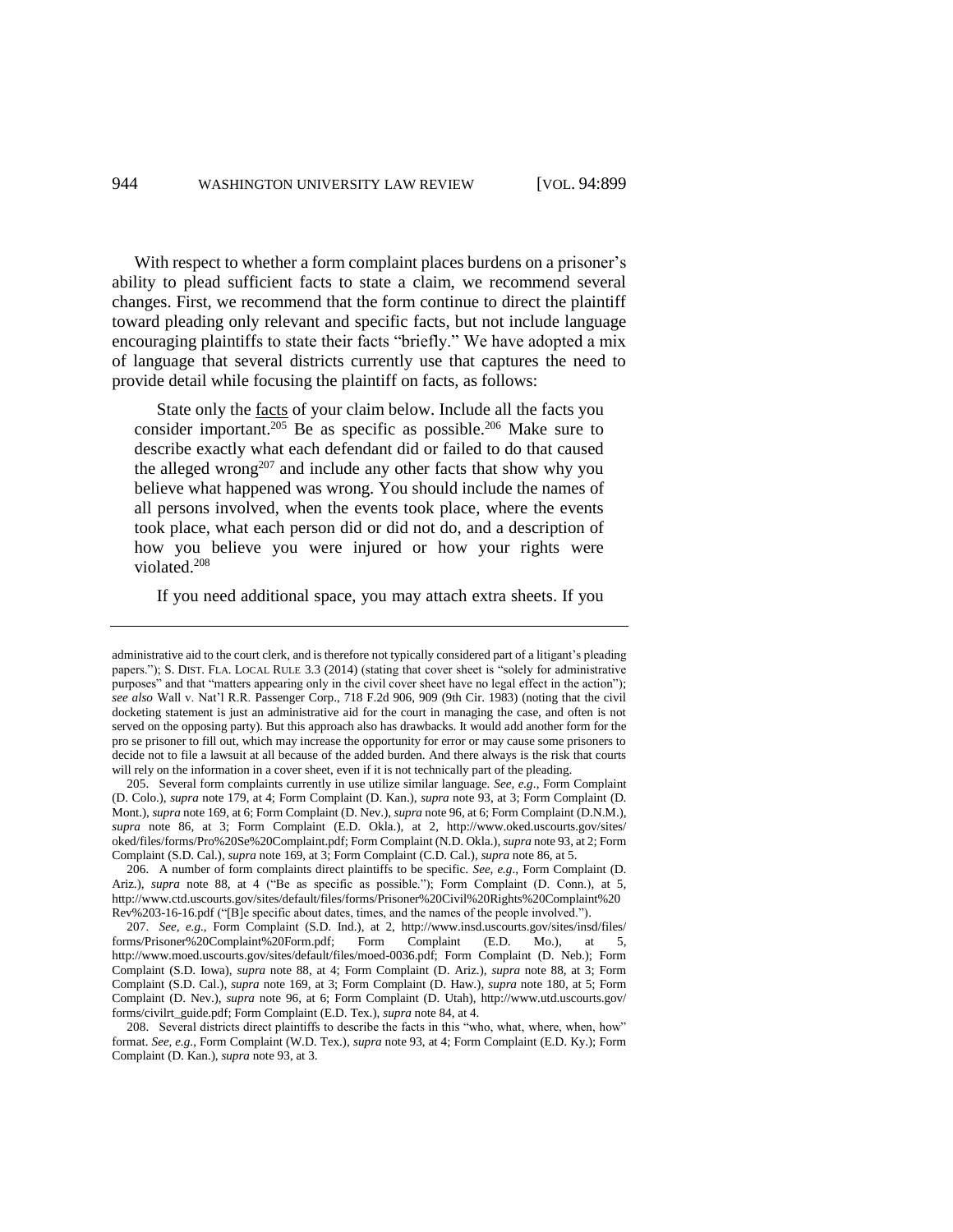<span id="page-46-0"></span>wish to include any documents that support the facts of your claim, you may attach them to this completed form.<sup>209</sup> Please refer to specific documents whenever you rely on those documents to support your factual allegations.

Any claims that are not related to these events or to the injury you suffered should be raised in a separate civil action.

Second, like many form complaints currently in use, the proposed model form informs plaintiffs that they may attach additional sheets if they find they do not have sufficient space to describe their factual allegations. We recommend that all districts explicitly inform plaintiffs that they may use additional sheets if they need more space and clarify that (a) more than a single sheet may be provided, and (b) the additional sheets may be used for providing expanded information about a single claim rather than just for adding new claims or defendants.<sup>210</sup>

Third, we recommend that form complaints should neither prohibit nor discourage prisoners from attaching documents to their complaint, especially because such a restriction appears to be inconsistent with the law regarding pleading.<sup>211</sup> In many cases, attaching documents may promote clarity and may amplify the factual details of the plaintiff's claim, thus promoting the primary goals of the form complaint. The model form informs plaintiffs that they may attach documentation to support their claims. To mitigate against the risk that prisoners will submit mountains of paper for judges to sift through, the complaint instructs prisoners to provide citations or references to specific exhibits when they relate to the facts they allege in the complaint.

Fourth, the model form contains separate sections for plaintiffs to plead their factual allegations and to state the legal grounds for their claim. This gives plaintiffs an opportunity to cite cases or other legal authority that might help the court discern the relevance of the factual allegations without cluttering up the fact section with legal conclusions. As stated earlier, a number of forms already utilize these separate sections.<sup>212</sup>

Fifth, the proposed model form, unlike most current form complaints,

<sup>209.</sup> *See, e.g.*, Form Complaint (S.D. Ill.), *supra* note [86,](#page-16-2) at 5 (instructing plaintiffs that when describing the facts of the claim, "[y]ou should also attach any relevant, supporting documentation."); *see also* JUSTICE & DIVERSITY CTR., BAR OF S.F., INSTRUCTIONS: WRITING AND FILING A COMPLAINT [www.cand.uscourts.gov/filelibrary/491/Complaint%20packet.pdf](http://www.cand.uscourts.gov/filelibrary/491/Complaint%20packet.pdf) (last visited Dec. 20, 2016) ("You may attach documents that support your claims to the end of this Complaint as exhibits.").

<sup>210</sup>*. See infra* Appendix.

<sup>211.</sup> *See supra* note[s 176](#page-38-0)[–177](#page-38-1) and accompanying text.

<sup>212.</sup> *See supra* not[e 179](#page-39-0) and accompanying text.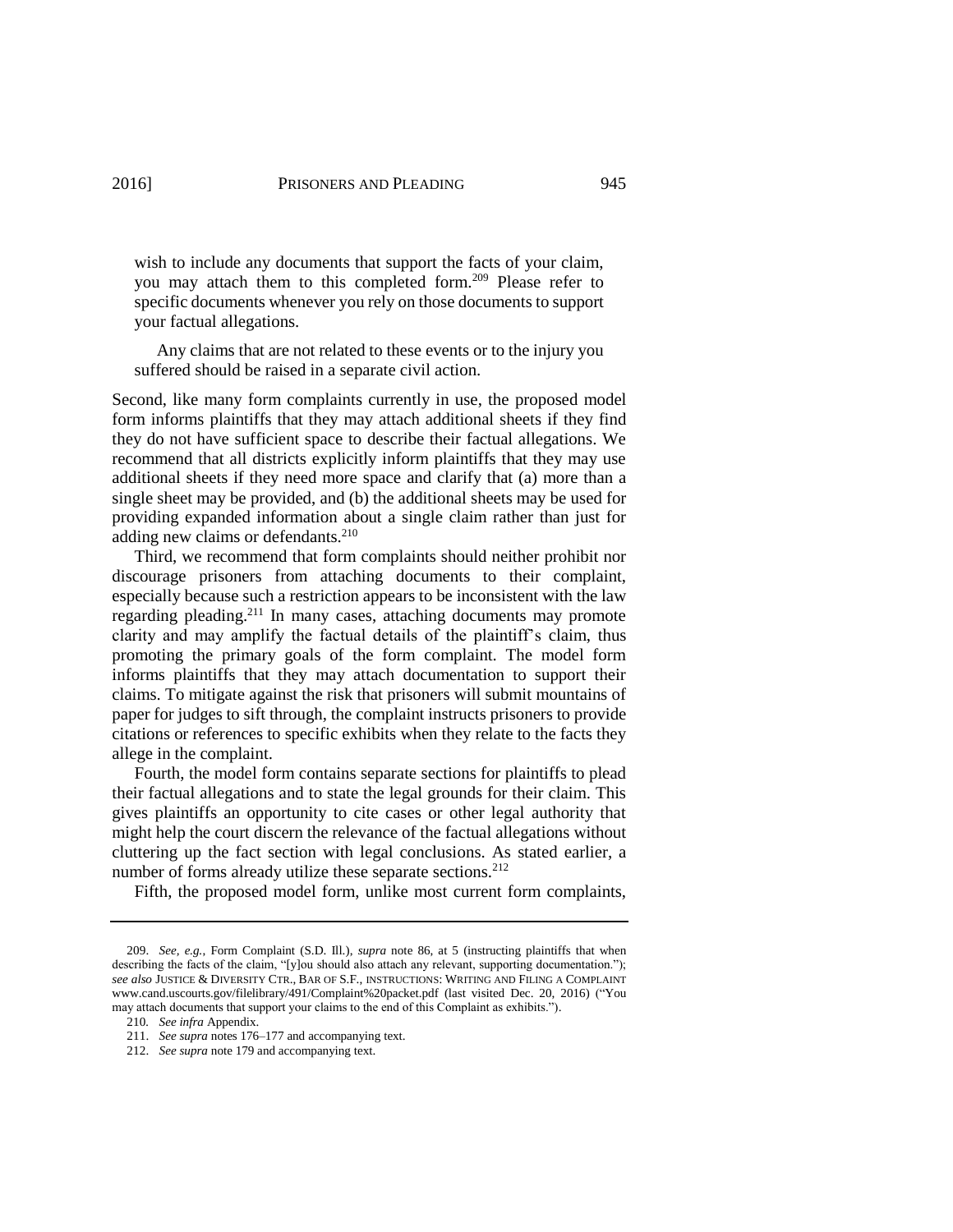does not require the prisoner to verify the complaint under the penalty of perjury. The Federal Rules of Civil Procedure do not require other plaintiffs to file verified complaints, except in special circumstances, and requiring prisoners to verify therefore places an extra burden on them that is not faced by most other litigants.<sup>213</sup> Mandating a verified complaint increases the risk that a pro se plaintiff will be sanctioned or face perjury charges if the complaint contains an error or a misstatement. Nor is verification necessary. The committee that drafted the original form complaint included the verification requirement as "a reasonable substitute for the sanction imposed on attorneys by Rule 11, Federal Rules of Civil Procedure."<sup>214</sup> This is unnecessary, as Rule 11 has always applied to unrepresented parties, dating back to the Rule's adoption in  $1937<sup>215</sup>$  The fact that pro se parties are subject to Rule 11 sanctions eliminates the need to also require them to verify their complaint. Our model form includes the Rule 11 standard instead of a requirement for verification.

Our model form does not ask plaintiffs to identify whether they are suing the defendants in their individual or official capacities or to explain how the defendants acted under color of state law. Courts may assess these questions more accurately and easily by looking to the nature of the plaintiffs' allegations and their claims for relief rather than to their answers to these questions. Courts should consider whether the questions that their form complaints ask provide real value or instead create opportunities for mistake and confusion by unsophisticated pro se litigants.

Because the law is fluid and will continue to change, we believe that district courts should designate a staff person to periodically review their forms for compliance with governing law and to evaluate their effectiveness. To the extent that form complaints raise concerns, those concerns most likely are inadvertent and reflect how forms simply have not always kept up with changes in the law. Requiring regular review of form complaints will help ensure that, as the law evolves, form complaints evolve in corresponding fashion.

<sup>213.</sup> *See supra* not[e 145.](#page-29-0)

<sup>214.</sup> 1976 Report, *supra* not[e 16,](#page-4-1) at 30.

<sup>215.</sup> *See* FED. R. CIV. P. 11(b) (1937), http://www.uscourts.gov/rules-policies/archives/committeereports/advisory-committee-rules-civil-procedure-april-1937 ("A party who is not represented by an attorney shall sign the pleading and shall be subject to the obligations and penalties herein prescribed for attorneys.")*.* The current version of the rule also applies to "an attorney or unrepresented party." FED. R. CIV. P. 11(b).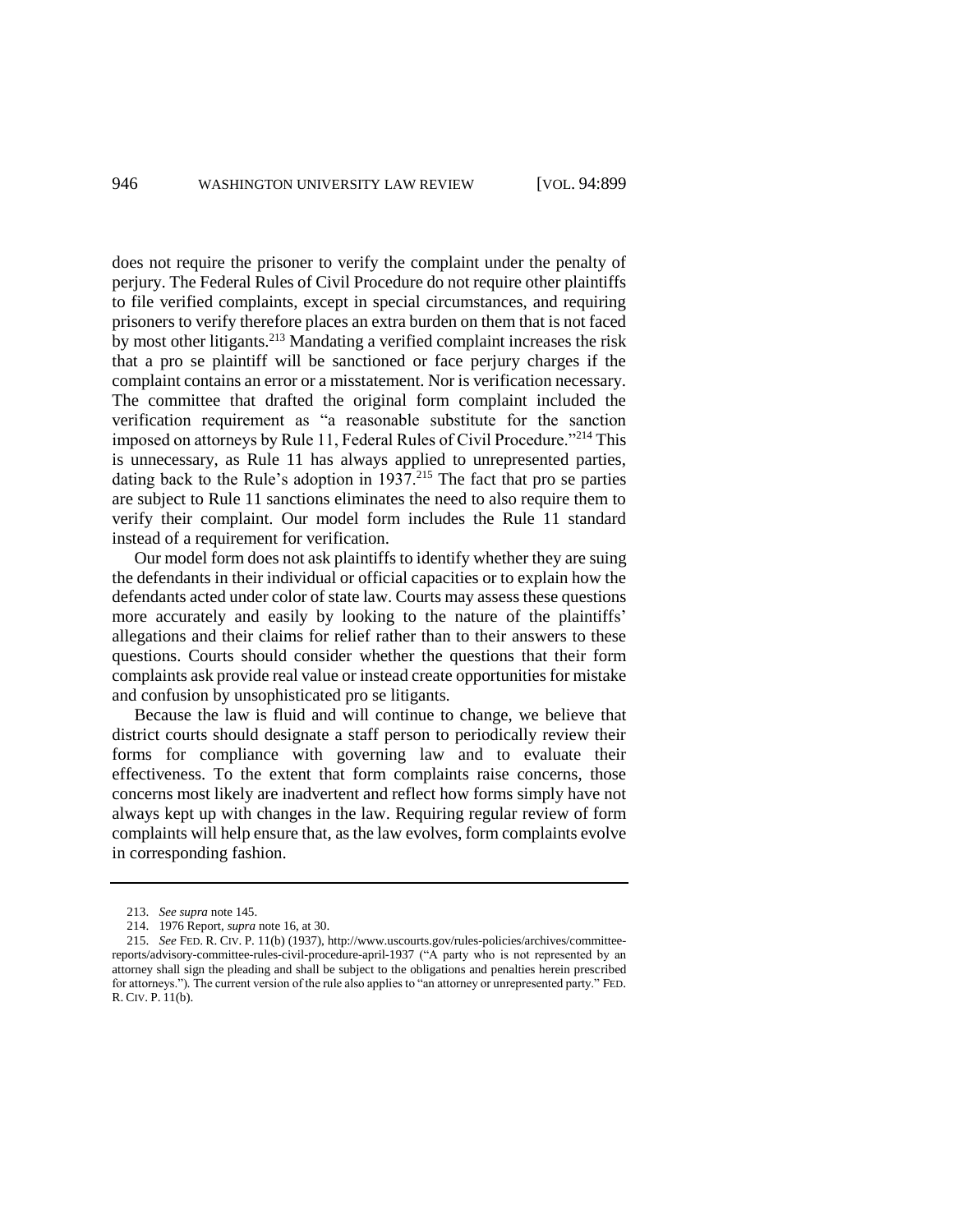#### **CONCLUSION**

Pro se prisoners face significant hurdles in seeking to vindicate civil rights violations they suffer while in prison, and federal judges face significant burdens in managing the large volume of pro se prisoner cases on their dockets. Standardized form complaints carry the potential to greatly assist both pro se plaintiffs and the courts in managing pro se prisoner litigation and in enabling potentially meritorious complaints to move beyond the motion to dismiss stage. As our systematic review of prisoner form complaints has shown, however, many of the form complaints currently used impose unnecessary burdens on prisoners and the courts that are inconsistent with governing law.

We recognize that what we suggest may only be a drop in the proverbial bucket. There are other, more significant, factors that contribute to the challenges of pro se prisoner litigation. Federally funded legal services are not available to prisoners and the resources of private or state-funded services are severely limited. Prison law libraries' resources have been dramatically reduced. The PLRA creates additional complexities not contemplated here. But the fact that those additional challenges exist provides all the more reason that courts should now ensure that the forms they provide perform their intended function of reducing burdens for pro se prisoners and judges. We hope that this Article and proposed model complaint will serve as a guide to district courts in creating forms that help, not hinder, pro se prisoners in pleading their claims and judges in more efficiently and effectively addressing prisoner litigation.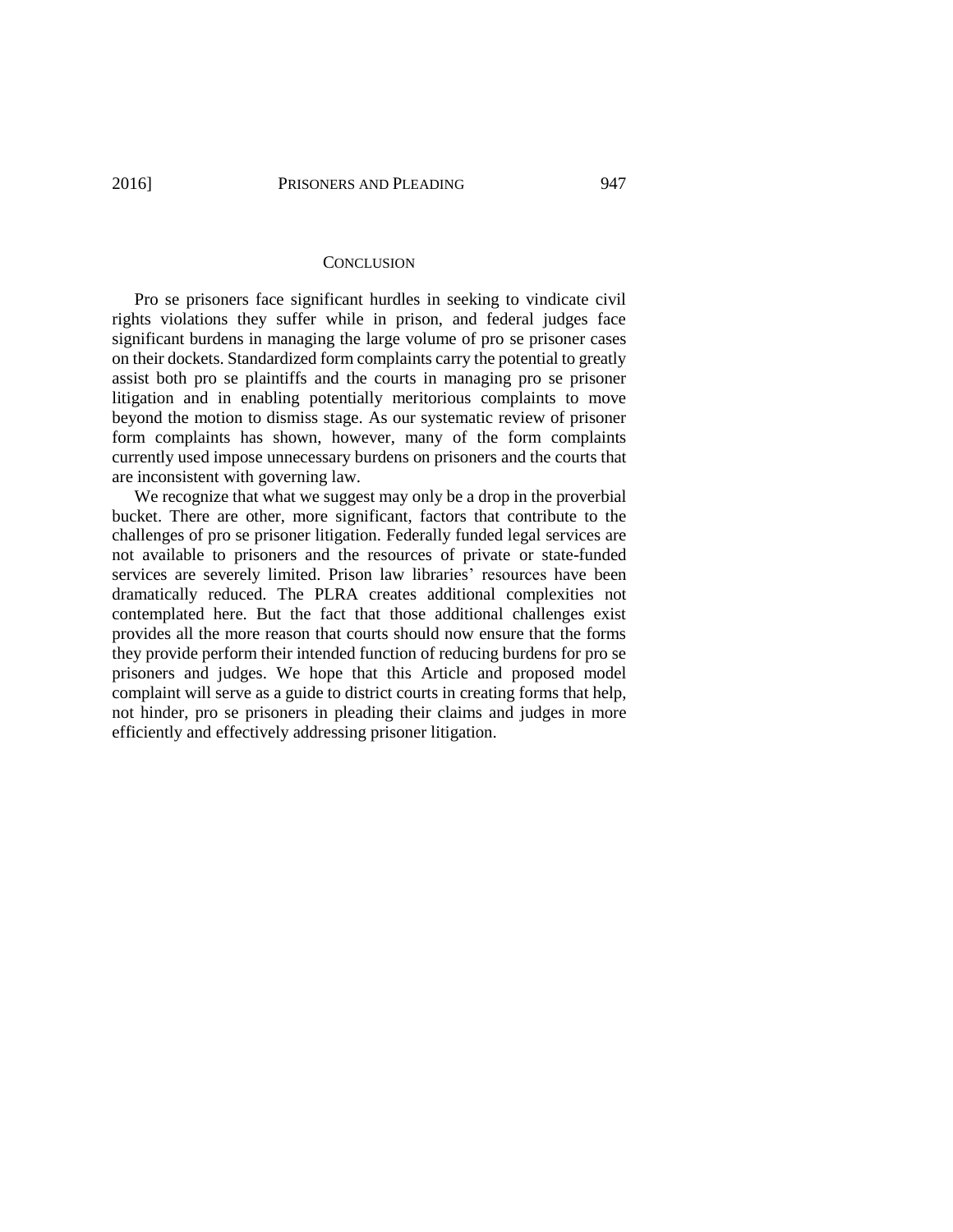# $APPENDIX<sup>216</sup>$

# **MODEL FORM COMPLAINT FOR PRISONERS FILING CIVIL RIGHTS ACTIONS IN FEDERAL COURT**

# **IN THE UNITED STATES DISTRICT COURT FOR THE \_\_\_\_\_\_\_\_\_\_\_ DISTRICT OF \_\_\_\_\_\_\_\_\_\_\_**

| (Include the full name and register number) |                           |
|---------------------------------------------|---------------------------|
| of every plaintiff who is filing this       | Case No.                  |
| complaint.)                                 |                           |
|                                             | (Leave blank to be filled |
|                                             | by Clerk's Office.)       |
| $Plaintiff(s)$ .                            |                           |
|                                             |                           |
| V.                                          |                           |
|                                             |                           |
|                                             |                           |
|                                             |                           |
|                                             |                           |
| (Include the full name of every defendant   |                           |
| who is being sued. Do not use "et al.")     |                           |
|                                             |                           |
|                                             |                           |
| Defendant(s)                                |                           |
|                                             |                           |

*If the names of all parties do not fit in the space above, you may attach additional pages. Do not include addresses in this section.* 

<sup>216.</sup> The form complaints currently in use are created for and printed on 8.5x11 inch letter-sized paper. The print version of this article appears on smaller margins and so the model form complaint may appear unnaturally condensed. A full-size version of the model form complaint is available at <http://www.drexel.edu/~/media/A69008C091854D35A248EC728C068DD1.ashx> (last visited July 19, 2017).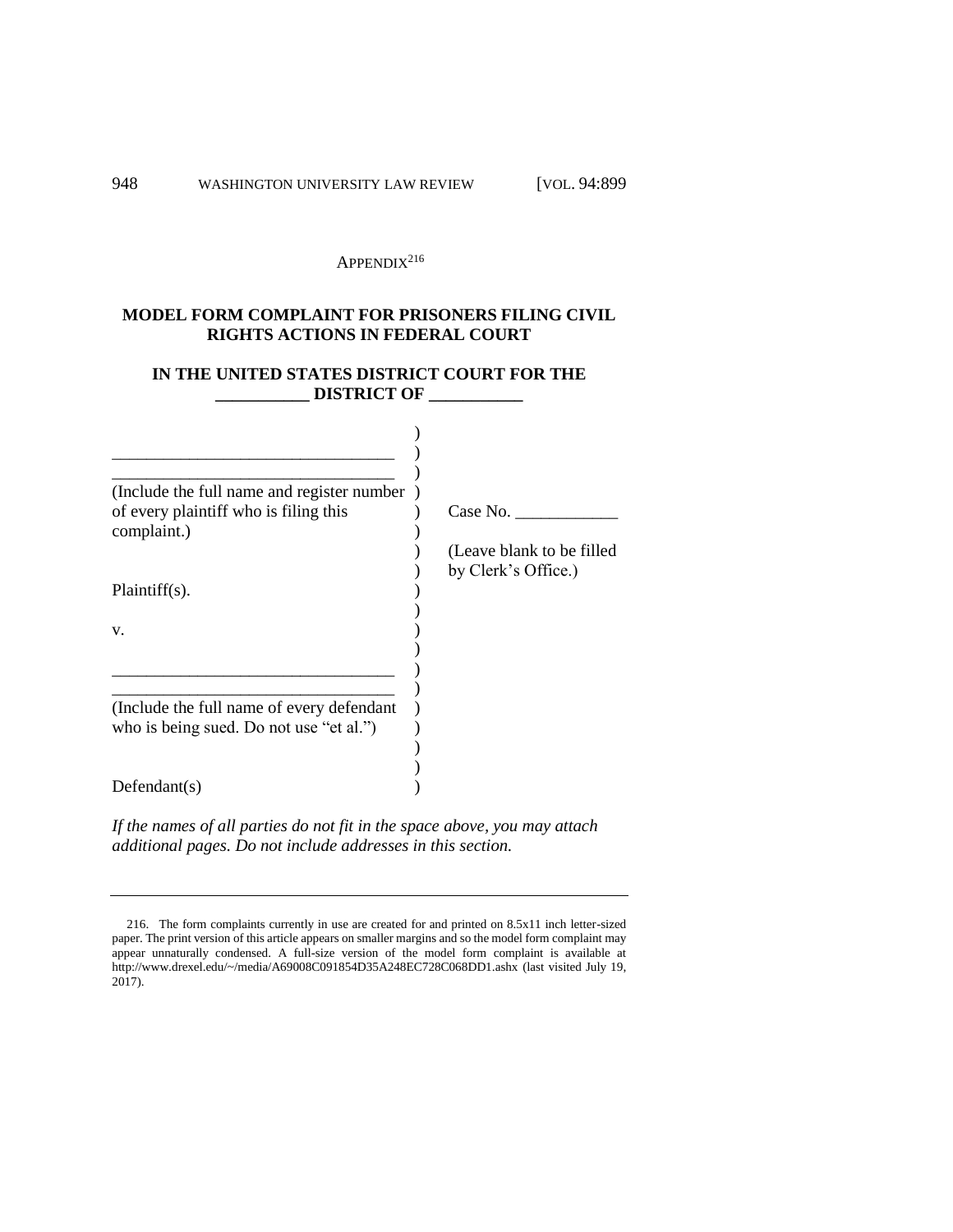- 1. **Do not use this form if you are challenging the validity of your criminal conviction or sentence. If you are challenging your conviction or sentence, you must file a petition for a writ of habeas corpus under 28 U.S.C. § 2254 or a motion to vacate, set aside, or correct a sentence under 28 U.S.C. § 2255. Separate forms are available for these filings. If you use this form to challenge your conviction or sentence, you risk having your claim dismissed.<sup>217</sup>**
- <span id="page-50-0"></span>2. **Under the Prison Litigation Reform Act, you are required to exhaust all remedies in your prison's grievance system that are available to you before filing suit. This generally means that you must file a grievance and, if it is denied, appeal it through all available levels of review. Your case may be dismissed if you fail to exhaust administrative remedies. However, you are not required to plead or show that you have exhausted your claim in this complaint.<sup>218</sup>**

<sup>217.</sup> Several districts provide this warning. *See, e.g.*, Form Complaint (E.D. Va.); Form Complaint (W.D. Ky.), *supra* note [85,](#page-16-3) at 6; Form Complaint (E.D. Cal.), *supra* note [104,](#page-20-1) at 1; Form Complaint (N.D. Cal.), *supra* not[e 96,](#page-18-1) at 1. A complaint styled as a civil rights action that is a challenge to a criminal conviction or sentence may be dismissed for failure to state a claim and count as a strike under the PLRA. *See, e.g.*, Padilla v. Enzor, 279 F. App'x. 606, 610–12 (10th Cir. 2008) (explaining that a district court has discretion to dismiss civil rights claims challenging a conviction or sentence or to recharacterize the complaint as a habeas action). It is worth noting that the FJC committee originally considered "including instructions describing the distinction . . . between habeas corpus and § 1983" but decided not to because the committee did not feel that it was appropriate to give legal advice and worried that trying to distill the law into a single sentence could result in inaccuracies that would "be misleading to the inmate." 1976 REPORT, *supra* not[e 16,](#page-4-1) at 29. To be sure, any attempt to synthesize a legal doctrine into one or two sentences inevitably carries risk of being not fully accurate, or of failing to encompass uncommon circumstances. However, we believe that in light of the subsequent passage of the PLRA and the Anti-Terrorism and Effective Death Penalty Act of 1996 (AEDPA), prisoners and courts are better served by a warning of the consequences of filing a civil rights claim that is really a habeas claim.

<sup>218.</sup> *See, e.g.*, Form Complaint (W.D. Ky.), *supra* not[e 85.](#page-16-3) Although many form complaints warn plaintiffs that they must exhaust available administrative remedies, we chose the language used by the Western District of Kentucky because in addition to warning plaintiffs about the need for exhaustion, it also tells them that they are not required to plead exhaustion in the complaint. For the same reasons that we include a warning regarding claims challenging a conviction or sentence, we also include a warning that prisoners ordinarily must exhaust available remedies before filing suit. This provides the benefit of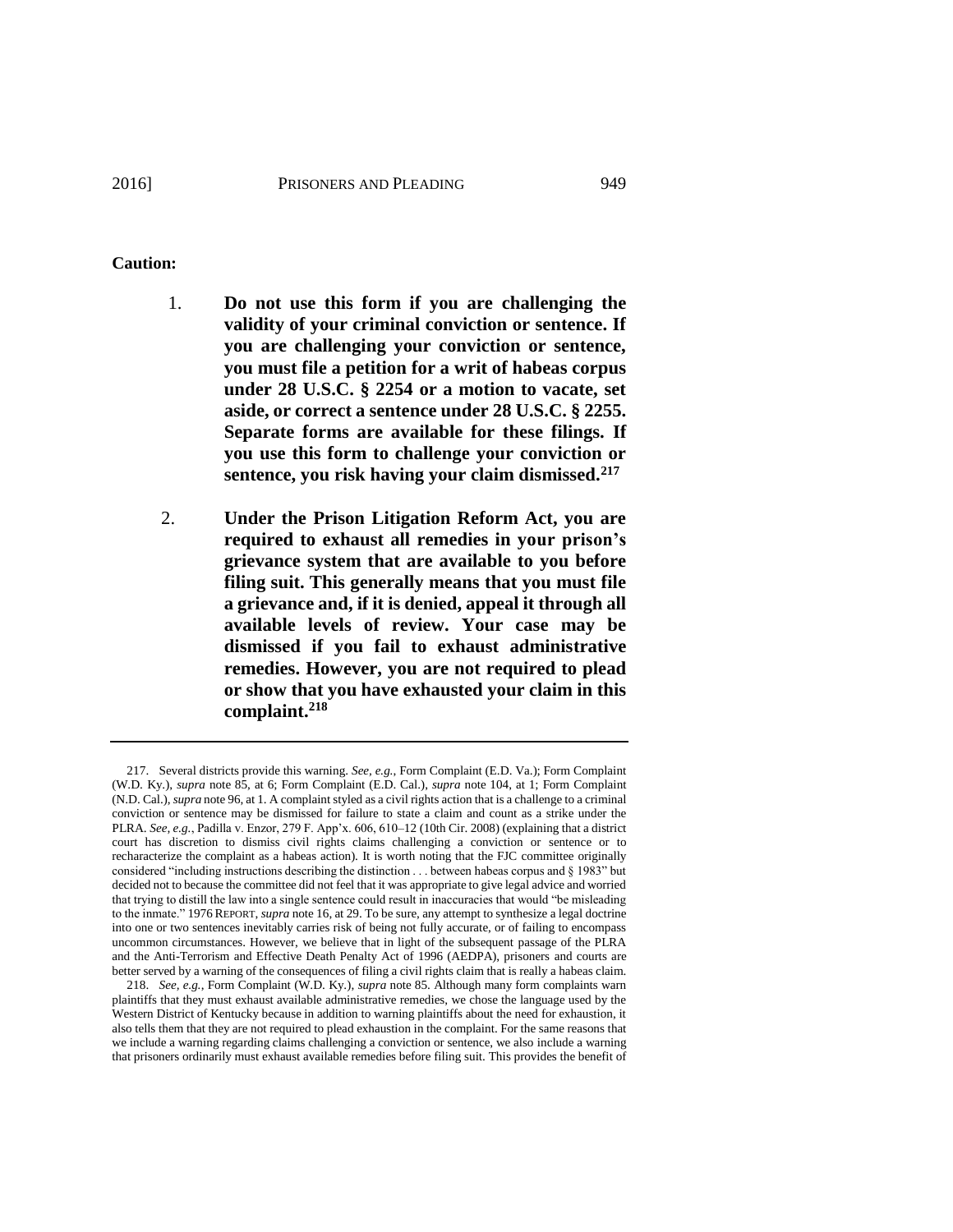**3. Review your case carefully before filing. If your case is dismissed, it may affect your ability to file future civil actions while incarcerated without prepaying the full filing fee. Under the Prison Litigation Reform Act, a prisoner who has had three or more civil actions or appeals dismissed as frivolous, malicious, or for failure to state a claim cannot file a new action without first paying the full filing fee, unless the prisoner is in imminent danger of serious bodily injury.<sup>219</sup> You must also certify that this action is supported by law and fact and is not being brought for an improper purpose, such as to harass, to cause undue delay, or to increase the cost of litigation.**

informing a prisoner that he must exhaust administrative remedies without requiring a statement that he did so as part of the complaint. We also recognize that there are some situations in which a prisoner can pursue a claim even where the claim was not exhausted at the administrative level. *See supra* note[s 107–](#page-21-0) [108](#page-21-1) and accompanying text. However, we believe that on balance, the warning is more likely to aid prisoners than to mislead them.

<sup>219.</sup> Many complaints warn plaintiffs about the consequences of accruing three strikes under the PLRA. *See, e.g.*, Form Complaint (N.D. W. Va.), *supra* note [180,](#page-40-0) at 2; Form Complaint (E.D. La.), *supra* note [88,](#page-17-0) at 5; Form Complaint (M.D. La.), *supra* not[e 88;](#page-17-0) Form Complaint (N.D. Miss.), *supra* note [84;](#page-16-1) Form Complaint (E.D. Ark.), *supra* not[e 85,](#page-16-3) at 3; Form Complaint (S.D. Iowa), *supra* not[e 88;](#page-17-0)  Form Complaint (N.D. Cal.), *supra* note 96, at 2; Form Complaint (D. Mont.), *supra* not[e 169,](#page-35-0) at 3.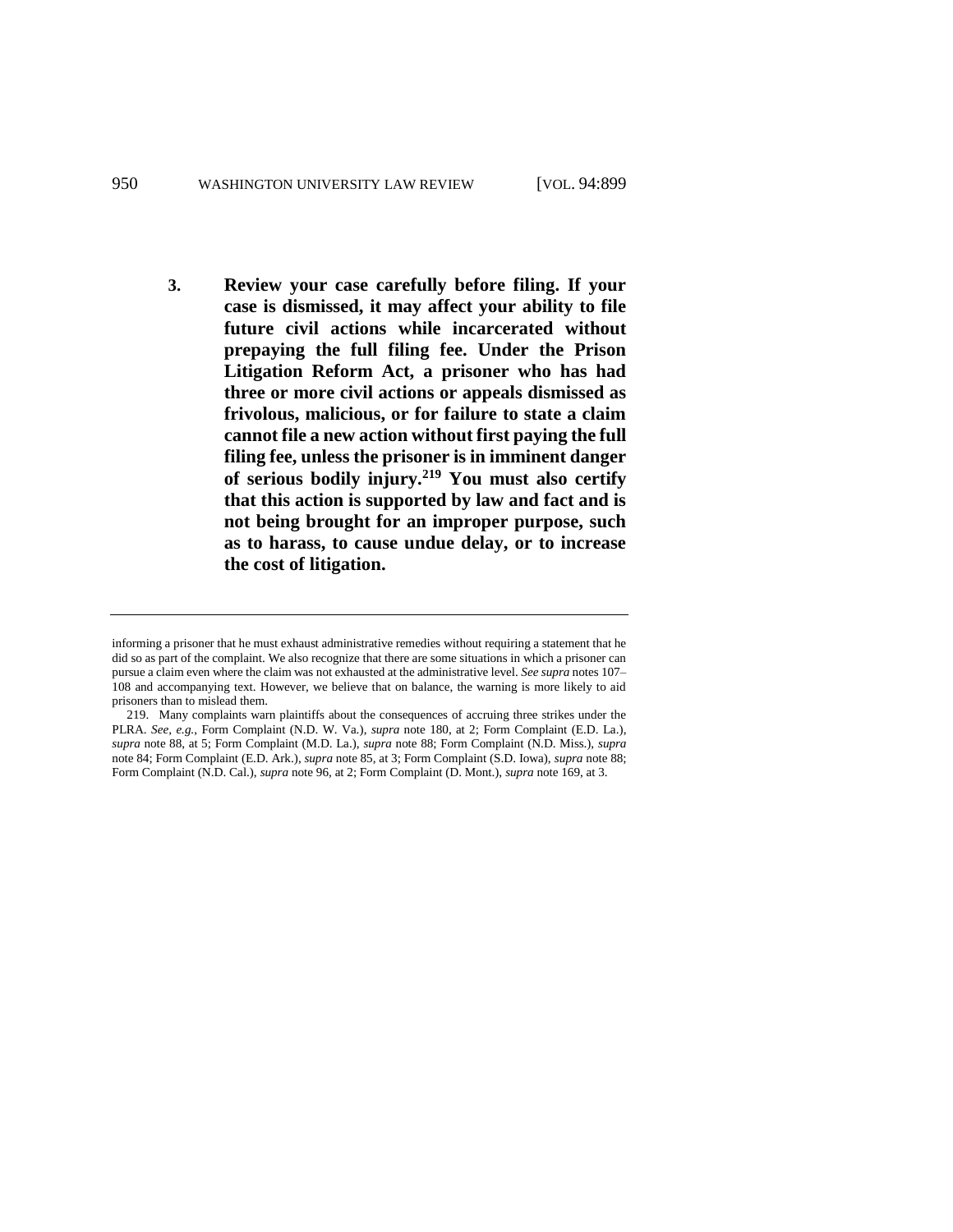#### **I. PARTIES TO THIS CIVIL ACTION**:

Provide the information below for each plaintiff and defendant named in the complaint. You may attach additional pages if needed.

#### **Plaintiff(s)**

| Name:             |  |
|-------------------|--|
| <b>ID</b> Number: |  |
| Address:          |  |
|                   |  |

\_\_\_\_\_\_\_\_\_\_\_\_\_\_\_\_\_\_\_\_\_\_\_\_\_\_\_\_\_\_\_\_\_

\_\_\_\_\_\_\_\_\_\_\_\_\_\_\_\_\_\_\_\_\_\_\_\_\_\_\_\_\_\_\_\_\_

#### **Defendant(s)**

| Name:                    |  |
|--------------------------|--|
| Job or Title (if known): |  |
| Employer (if known):     |  |
| Address:                 |  |
|                          |  |

## **II. STATEMENT OF FACTS**:

State only the facts of your claim below. Include all the facts you consider important.<sup>220</sup> Be as specific as possible.<sup>221</sup> Make sure to describe exactly what each defendant did or failed to do that caused the alleged wrongful action<sup>222</sup> and include any other facts that show why you believe what

<sup>220.</sup> Several form complaints currently in use utilize similar language. *See, e.g*., Form Complaint (D. Colo.), *supra* note [179,](#page-39-0) at 4; Form Complaint (D. Kan.), *supra* note [93,](#page-18-0) at 2; Form Complaint (D. Mont.), *supra* not[e 169,](#page-35-0) at 6; Form Complaint (D. Nev.), *supra* not[e 96,](#page-18-1) at 6; Form Complaint (D.N.M.), *supra* not[e 86,](#page-16-2) at 3; Form Complaint (E.D. Okla.), *supra* not[e 205,](#page-45-0) at 2; Form Complaint (N.D. Okla.), *supra* note [93,](#page-18-0) at 2; Form Complaint (S.D. Cal.), *supra* note [169,](#page-35-0) at 3; Form Complaint (C.D. Cal.), *supra* not[e 86,](#page-16-2) at 5.

<sup>221.</sup> A number of form complaints direct plaintiffs to be specific. *See, e.g*. Form Complaint (D. Ariz.), *supra* not[e 88,](#page-17-0) at 4 ("Be as specific as possible."); Form Complaint (D. Conn.), *supra* not[e 206,](#page-45-1)  at 5 ("[I]t is important to be specific about dates, times, and the names of the people involved.").

<sup>222.</sup> *See, e.g.*, Form Complaint (S.D. Ind.), *supra* not[e 207,](#page-45-2) at 2; Form Complaint (E.D. Mo.), *supra* note [207,](#page-45-2) at 5; Form Complaint (D. Neb.); Form Complaint (S.D. Iowa), *supra* note [88,](#page-17-0) at 4; Form Complaint (D. Ariz.), *supra* note [88,](#page-17-0) at 3; Form Complaint (S.D. Cal.), *supra* note [169,](#page-35-0) at 3; Form Complaint (D. Haw.), *supra* note [180,](#page-40-0) at 5; Form Complaint (D. Nev.), *supra* note [96,](#page-18-1) at 6; Form Complaint (D. Utah), *supra* not[e 207;](#page-45-2) Form Complaint (E.D. Tex.), *supra* not[e 84,](#page-16-1) at 4.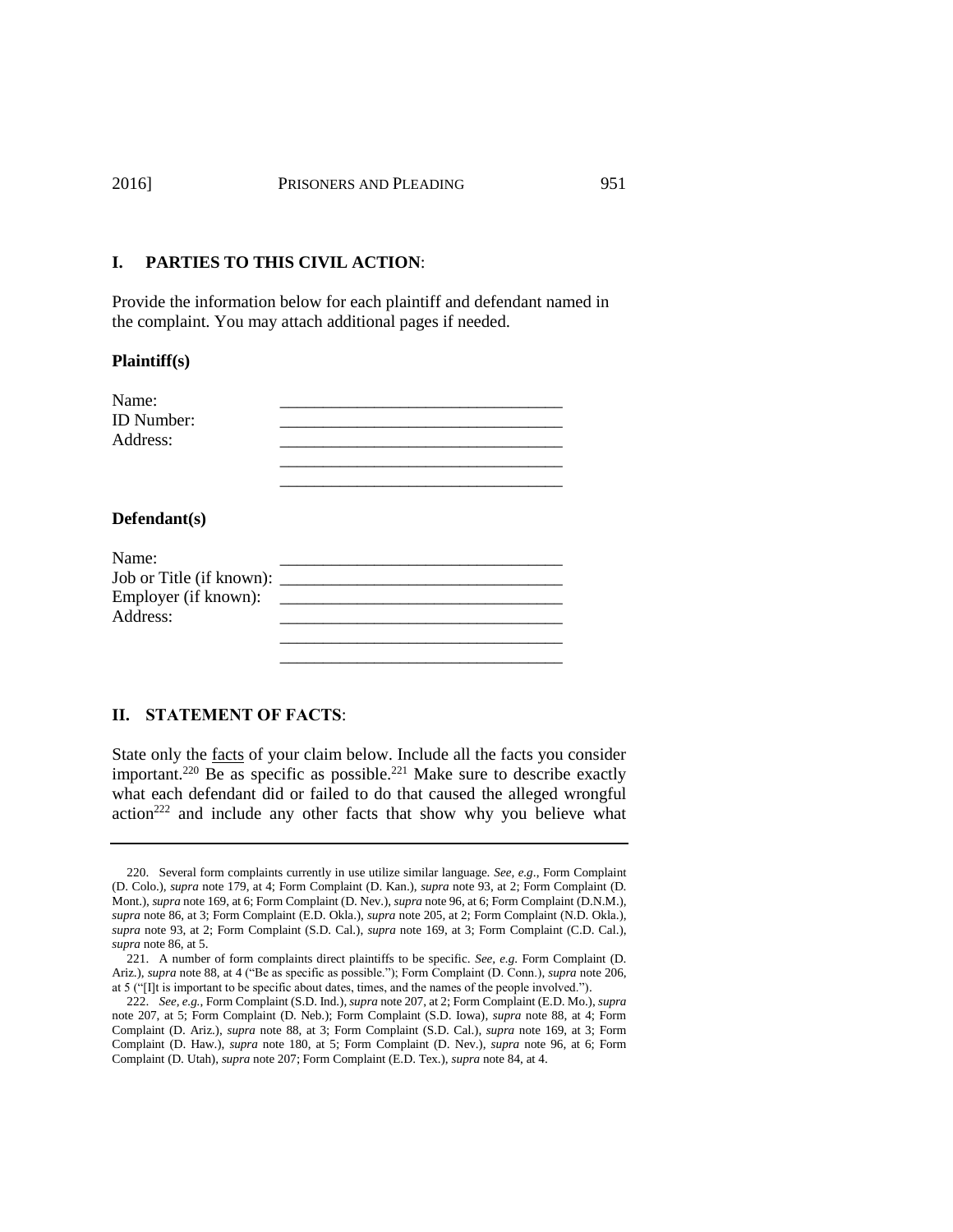happened was wrong. You should include the names of all persons involved, when the events took place, where the events took place, what each person did or did not do, and a description of how you believe you were injured or how your rights were violated.<sup>223</sup>

If you need additional space, you may attach extra pages. If you wish to include any documents to support the facts of your claim, you may attach them to this completed form.<sup>224</sup> Please refer to specific documents if you rely on those documents to support your factual allegations.

If you are bringing more than one claim, number each claim. Any claims that are not related to these events or to the injury you suffered should be raised in a separate civil action.



<sup>223.</sup> Several districts direct plaintiffs to describe the facts in this "who, what, where, when, how" format. *See, e.g.*, Form Complaint (W.D. Tex.), *supra* note 93, at 4; Form Complaint (E.D. Ky.); Form Complaint (D. Kan.), *supra* not[e 93,](#page-18-0) at 2.

<sup>224.</sup> *See, e.g.*, Form Complaint (S.D. Ill.), *supra* note [86,](#page-16-2) at 5 (instructing plaintiffs that when describing the facts of the claim, "[y]ou should also attach any relevant, supporting documentation."); JUSTICE & DIVERSITY CTR.*, supra* not[e 209](#page-46-0) ("You may attach documents that support your claims to the end of this Complaint as exhibits.").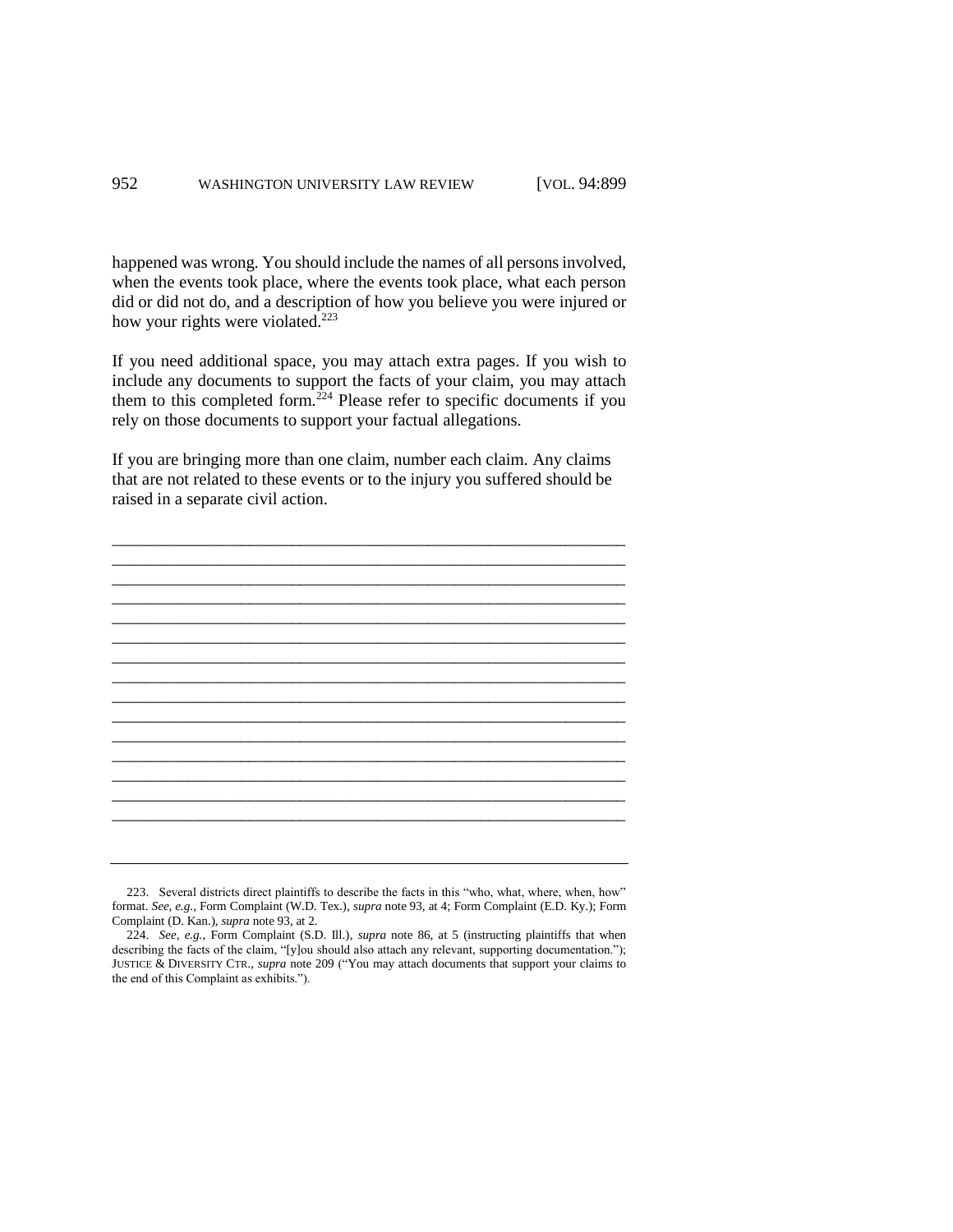## **III. STATEMENT OF LEGAL CLAIM**: 225

You are not required to make legal argument or cite any cases or statutes in this complaint. <sup>226</sup> However, you may state what constitutional rights, statutes, or laws you believe were violated by these actions. You may cite cases or statutes if relevant.

\_\_\_\_\_\_\_\_\_\_\_\_\_\_\_\_\_\_\_\_\_\_\_\_\_\_\_\_\_\_\_\_\_\_\_\_\_\_\_\_\_\_\_\_\_\_\_\_\_\_\_\_\_\_\_\_\_\_\_\_ \_\_\_\_\_\_\_\_\_\_\_\_\_\_\_\_\_\_\_\_\_\_\_\_\_\_\_\_\_\_\_\_\_\_\_\_\_\_\_\_\_\_\_\_\_\_\_\_\_\_\_\_\_\_\_\_\_\_\_\_ \_\_\_\_\_\_\_\_\_\_\_\_\_\_\_\_\_\_\_\_\_\_\_\_\_\_\_\_\_\_\_\_\_\_\_\_\_\_\_\_\_\_\_\_\_\_\_\_\_\_\_\_\_\_\_\_\_\_\_\_ \_\_\_\_\_\_\_\_\_\_\_\_\_\_\_\_\_\_\_\_\_\_\_\_\_\_\_\_\_\_\_\_\_\_\_\_\_\_\_\_\_\_\_\_\_\_\_\_\_\_\_\_\_\_\_\_\_\_\_\_

## **IV. INJURY**:

Describe with specificity what injury, harm, or damages you suffered as a result of the events you describe above.

\_\_\_\_\_\_\_\_\_\_\_\_\_\_\_\_\_\_\_\_\_\_\_\_\_\_\_\_\_\_\_\_\_\_\_\_\_\_\_\_\_\_\_\_\_\_\_\_\_\_\_\_\_\_\_\_\_\_\_\_ \_\_\_\_\_\_\_\_\_\_\_\_\_\_\_\_\_\_\_\_\_\_\_\_\_\_\_\_\_\_\_\_\_\_\_\_\_\_\_\_\_\_\_\_\_\_\_\_\_\_\_\_\_\_\_\_\_\_\_\_ \_\_\_\_\_\_\_\_\_\_\_\_\_\_\_\_\_\_\_\_\_\_\_\_\_\_\_\_\_\_\_\_\_\_\_\_\_\_\_\_\_\_\_\_\_\_\_\_\_\_\_\_\_\_\_\_\_\_\_\_

225. Many districts follow this format of separating the statement of facts from the statement of the cause of action. This format gives prisoners the opportunity to identify their legal claims if they wish, while still ensuring that the statement of facts does not get cluttered up with legal argument. *See, e.g.*, Form Complaint (D.P.R.), *supra* not[e 181;](#page-40-1) Form Complaint (E.D. Ky.); Form Complaint (E.D. Mich.), *supra* note [84,](#page-16-1) at 4–7; Form Complaint (D. Neb.); Form Complaint (S.D. Cal.), *supra* not[e 169,](#page-35-0) at 3; Form Complaint (D. Idaho), *supra* not[e 90,](#page-17-1) at 2; Form Complaint (D. Mont.), *supra* not[e 169,](#page-35-0) at 6; Form Complaint (D. Nev.), *supra* note [96,](#page-18-1) at 6; Form Complaint (D. Colo.), *supra* note [179,](#page-39-0) at 4; Form Complaint (D. Kan.), *supra* note [93,](#page-18-0) at 2; Form Complaint (D.N.M.), *supra* note [86,](#page-16-2) at 2–3; Form Complaint (M.D. Ala.), *supra* note [93;](#page-18-0) Form Complaint (M.D. Fla.), *supra* note [179,](#page-39-0) at 5; Form Complaint (N.D. Fla.), *supra* not[e 173,](#page-36-1) at 6–7.

<sup>226.</sup> A pro se prisoner's identification of the legal causes of action or rights violated is meant to help provide guidance for the district court reviewing the complaint. However, a pro se prisoner's misidentification of the relevant cause of action, or the prisoner's failure to identify a legal cause of action, should not affect the sufficiency of the complaint. That is because the sufficiency of the complaint is determined by the facts alleged and not by the legal labels attached to them. *See, e.g.*, Castro v. United States, 540 U.S. 375, 381–82 (2003) (citations omitted) ("Federal courts sometimes will ignore the legal label that a *pro se* litigant attaches to a motion and recharacterize the motion in order to place it within a different legal category. They may do so in order to avoid an unnecessary dismissal, to avoid inappropriately stringent application of formal labeling requirements, or to create a better correspondence between the substance of a *pro se* motion's claim and its underlying legal basis.").